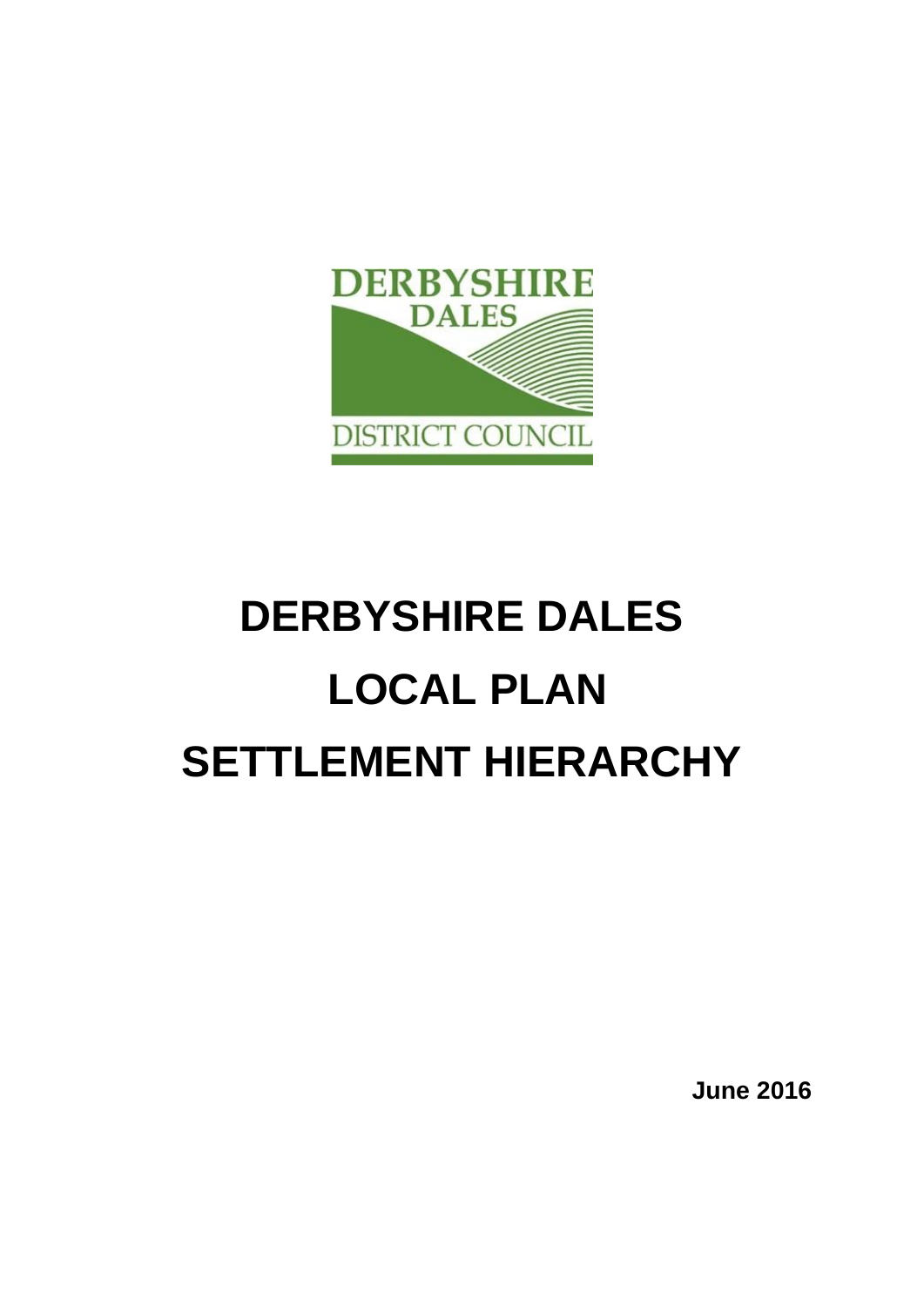# **CONTENTS**

**1 Introduction**

# **2 Policy Context**

## **3 Methodology**

- Scope
- Economic Attributes
- Social Attributes

# **4 Summary Tables and Ranking**

# **Appendix**

- **A Settlement audits**
- **B Table of indicators, scoring methodology and sources of information**
- **C Businesses providing employment in assessed settlements**
- **D Public transport services in assessed settlements**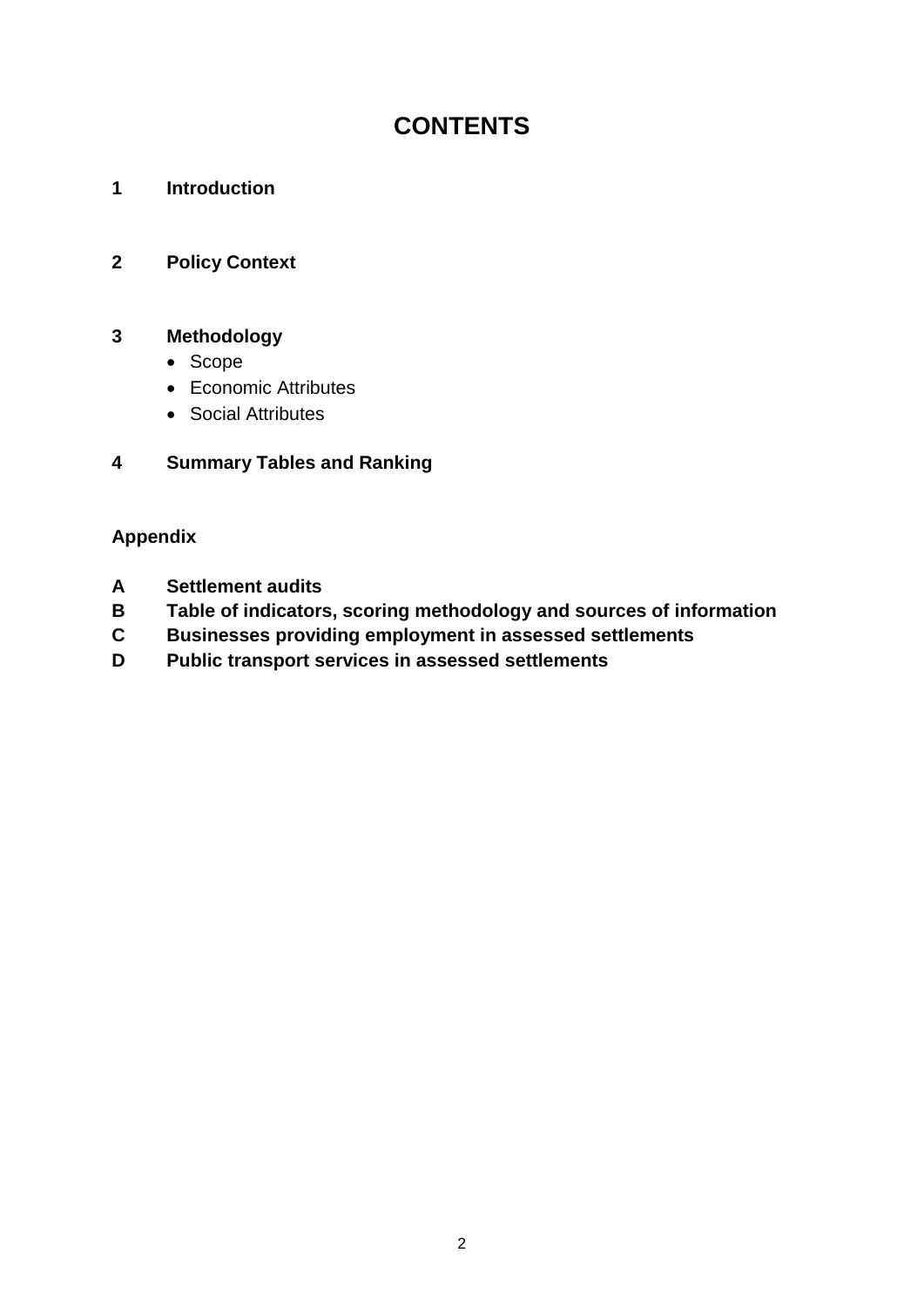## **1. INTRODUCTION**

- 1.1 The purpose of planning is to help achieve sustainable development. Pursuing sustainable development involves seeking positive improvements in the quality of the built, natural and historic environment and includes a requirement to plan positively to support local development. As such, sustainable development and the creation of sustainable communities lies at the heart of the Government's National Planning Policy Framework.
- 1.2 In considering where new development should be located, there is a need to balance the requirements of development against other needs such as sustainability and environmental impacts. Development needs to be accommodated in settlements where the need to travel can be reduced through good access to facilities and services and where it can be accommodated without significant adverse impacts. This paper seeks to assess the relative sustainability of each of the main settlements (excluding the Market Towns) in the Derbyshire Dales (outside the Peak District National Park) and will be used to inform strategy and policy formulation in the Derbyshire Dales Local Plan. From a national perspective, none of the District's settlements would be regarded as large. However, there are nevertheless significant variations in the land uses and services that are located within them, the relationships between different settlements. . These factors shape their current function within the District and their potential to play a role in addressing future needs for housing and other forms of development.
- 1.3 A settlement hierarchy or ranking is a way of categorising an area's settlements to recognise their different roles and function. A hierarchy groups together those settlements that have similar characteristics. At the top of the hierarchy are settlements that play a key role within the District, providing services used by a much wider catchment, having the best infrastructure (facilities and services) and which are relatively well connected in terms of transport links. At the bottom of the hierarchy are settlements, which have relatively few functions, less infrastructure and are more isolated in terms of transport links. Identifying a hierarchy will help in determining what role each settlement can play in addressing the future needs of the District.
- 1.4 This paper will be used to inform the location of future development in the District. It will be used with other technical studies such as the Strategic Housing Land Availability Assessment to determine the right amount of new development that is appropriate for each settlement. It will help to make sure that the scale of any new development proposed by the new Local Plan is appropriate for the settlement in question.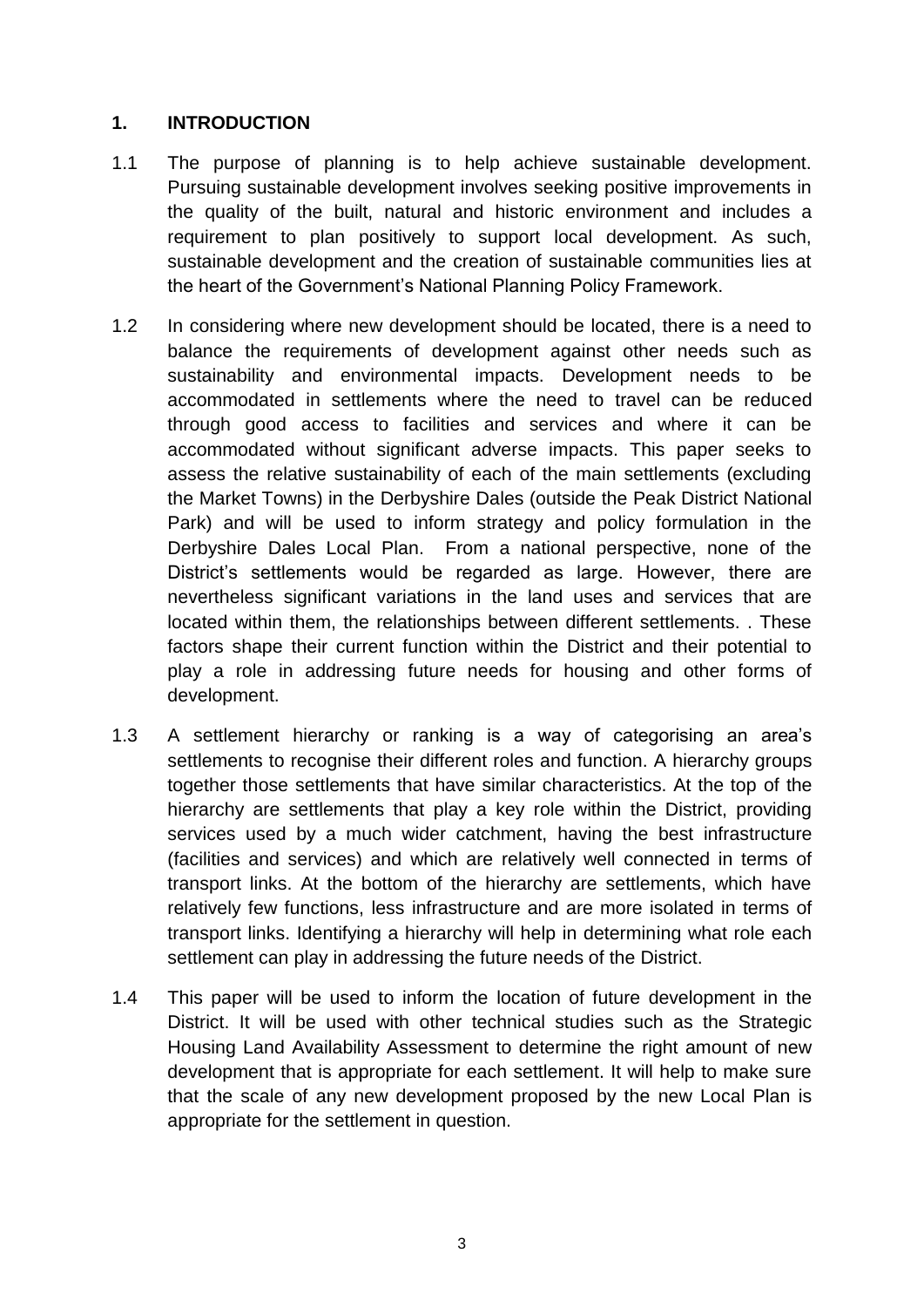1.5 It is important to note that the paper itself cannot establish a settlement hierarchy as a policy tool. That is a matter for a statutory planning document specifically, the new Local Plan for the Derbyshire Dales. This paper presents the analysis and evidence to underpin the consideration of a settlement hierarchy which is to be included in new Local Plan.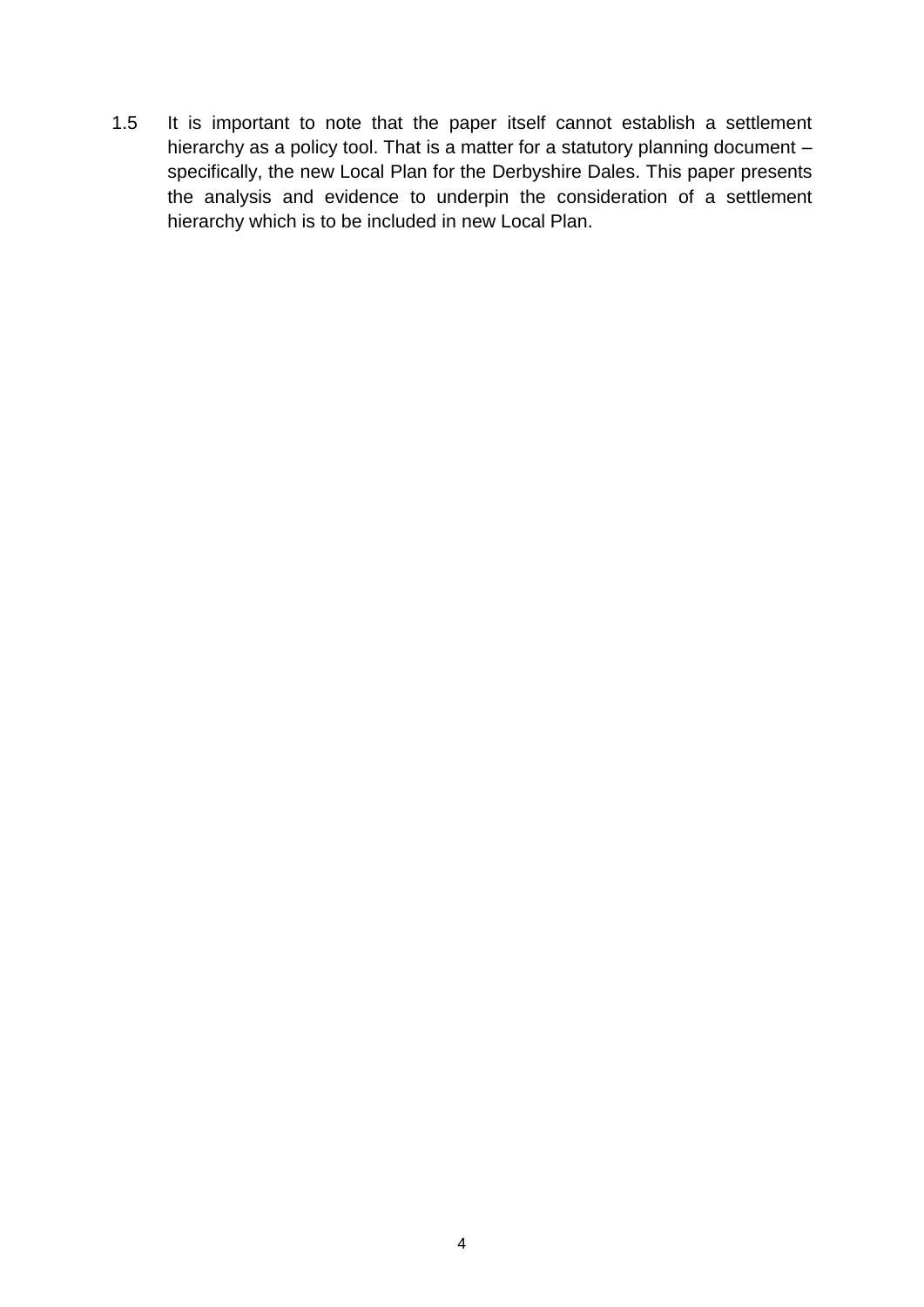## **2. POLICY CONTEXT**

- 2.1 Decisions about a settlement hierarchy for Derbyshire Dales must take into account the national policy context as set out in the National Planning Policy Framework (NPPF) and interpreted in the National Planning Policy Guidance (NPPG). The NPPF states that the purpose of the planning system is to contribute to the achievement of sustainable development. The NPPF identifies three dimensions to sustainable development as follows:
	- *An economic role - contributing to building a strong, responsive and competitive economy, by ensuring that sufficient land of the right type is available in the right places and at the right time to support growth and innovation; and by identifying and coordinating development requirements, including the provision of infrastructure;*
	- *A social role - supporting strong, vibrant and healthy communities, by providing the supply of housing required to meet the needs of present and future generations; and by creating a high quality built environment, with accessible local services that reflect the community's needs and support its health, social and cultural well-being; and*
	- *An environmental role - contributing to protecting and enhancing our natural, built and historic environment; and, as part of this, helping to improve biodiversity, use natural resources prudently, minimise waste and pollution, and mitigate and adapt to climate change including moving to a low carbon economy.*

The methodology used in this Study for assessing the role and function of settlements has taken account of economic and social indicators – further information on this is provided in Section 3 of this report. The environmental context of each settlement has not been taken into account in formulating a hierarchy. The reason for this is that the Council considers that environmental issues are best assessed on a site by site basis where the feasibility and desirability of potential development can be more fully explored. This means that whilst settlements may be grouped into the same tier of the hierarchy as a result of their social and economic characteristics, it does not necessarily follow that all settlements within a tier will have a similar level of future growth and development. Environmental constraints and development opportunities are likely to vary considerably from settlement to settlement resulting in different capacities to accommodate future development. It will be important, therefore, that the settlement hierarchy policy proposed for inclusion in the new local plan reflects the need to take account of the need to maintain or enhance key environmental attributes.

2.2 The most relevant aspects of the NPPF on settlement strategy matters includes: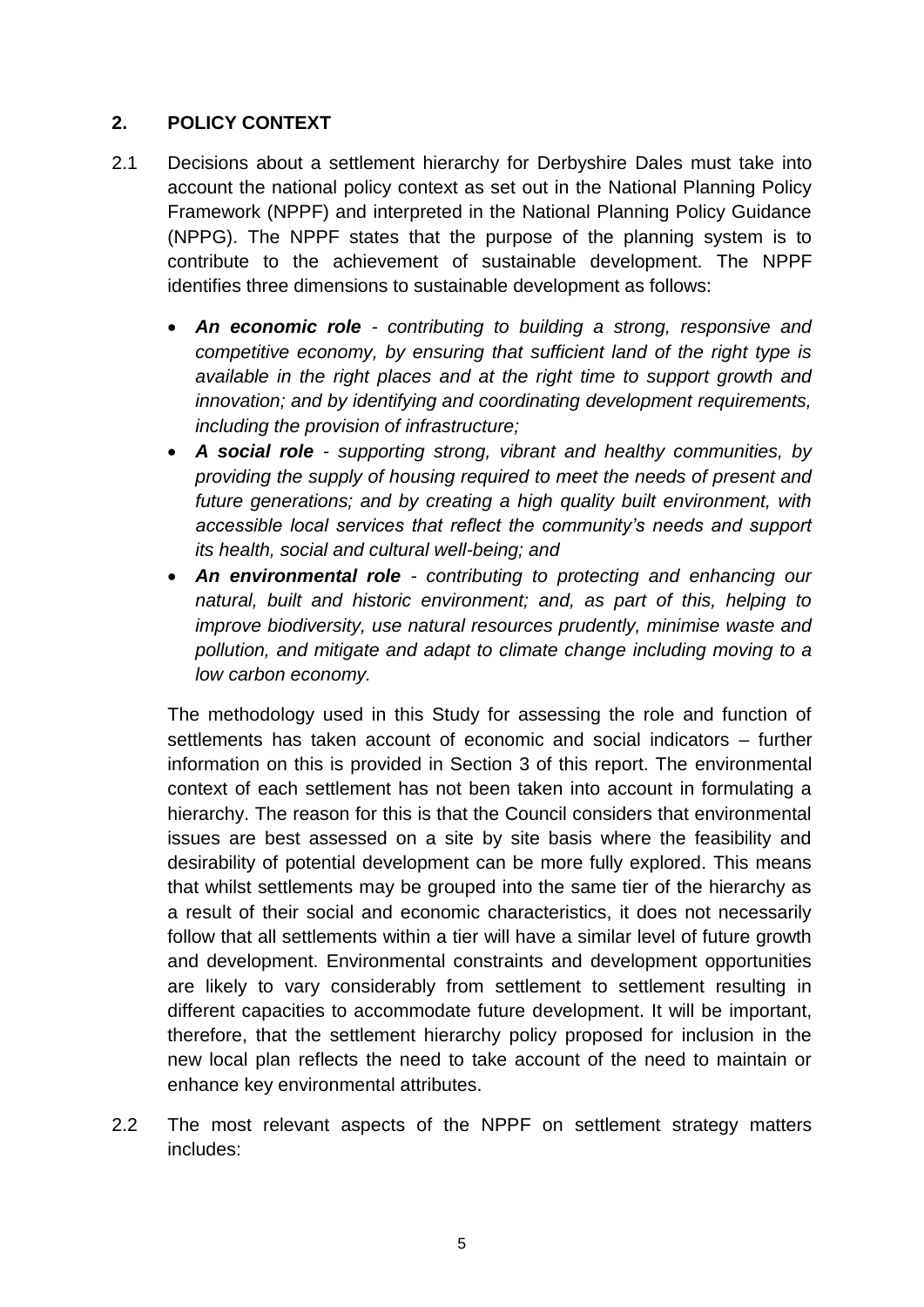- The Core Principle that planning should actively manage patterns of growth to make the fullest possible use of public transport, walking and cycling, and focus significant development in locations which are or can be made sustainable (para.17);
- To promote sustainable development in rural areas, housing should be located where it will enhance or maintain the vitality of rural communities (para. 55);
- Local planning authorities should avoid new isolated homes in the countryside unless there are special circumstances (examples given in NPPF) (para 55);
- 2.3 The NPPG states:

*"Assessing housing need and allocating sites should be considered at a strategic level and through the Local Plan and/or neighbourhood plan process. However, all settlements can play a role in delivering sustainable development in rural areas – and so blanket policies restricting housing development in some settlements and preventing other settlements from expanding should be avoided unless their use can be supported by robust evidence."* (Ref ID 50-001-20140306)

The intention of this Study is to identify and rank those settlements which are most appropriate from a social and economic standpoint to accommodate major development. It does not therefore propose restrictive blanket policies, but puts forward the evidence to support future allocations of development which are proportionate to the role and function of each settlement.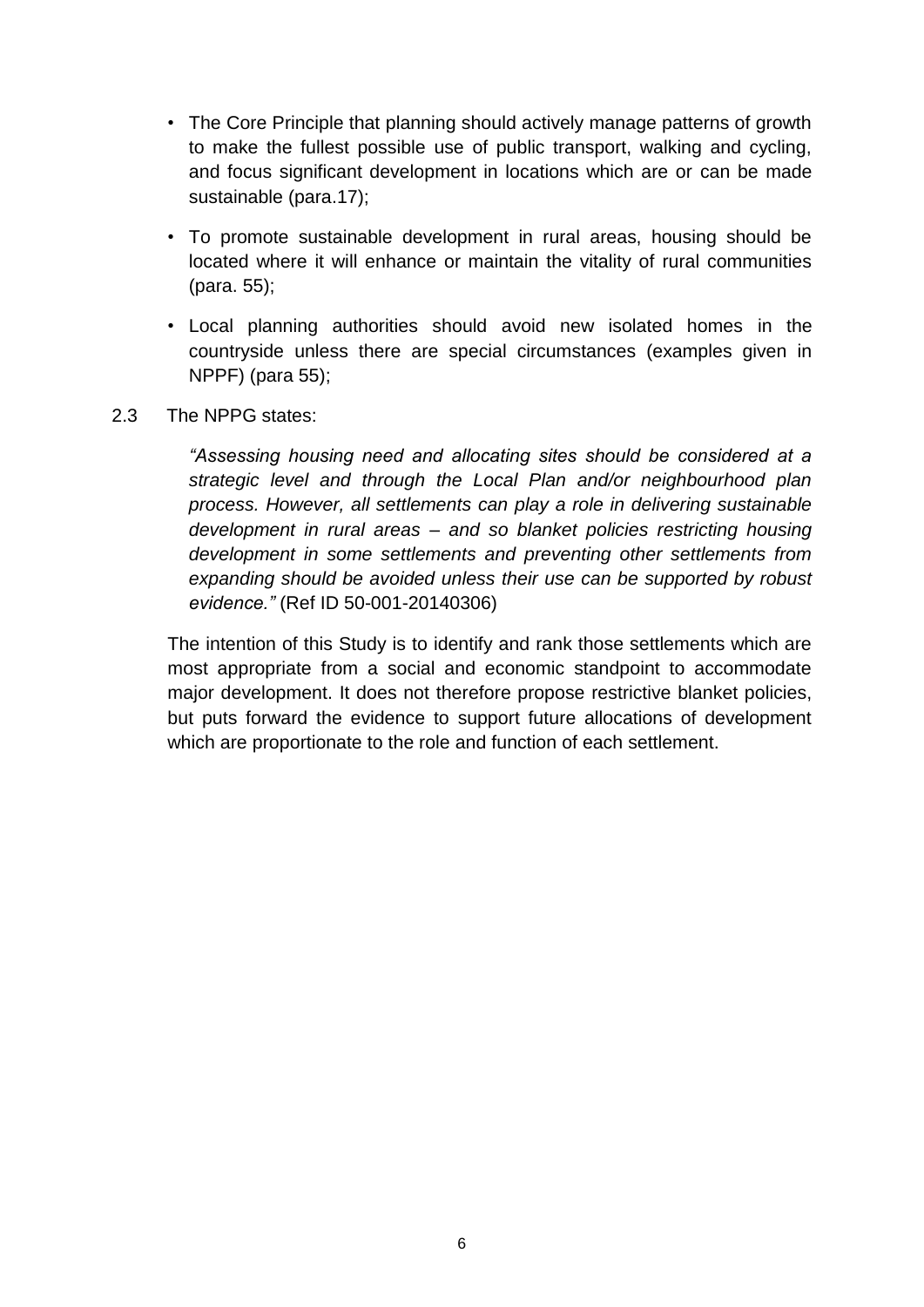# **3 SCOPE AND METHODOLOGY**

3.1 This section of the report sets out the scope of the Assessment (i.e. those settlements that have been the subject of detailed assessment) and the methodology used to carry out the Assessment.

# **Scope**

3.2 The new Local Plan seeks to guide development to the most sustainable locations within the District. The most sustainable locations are those which have the greatest concentrations of shops, services, employment and leisure opportunities which are easily accessible to the greatest number of people. Consequently, the most sustainable locations will tend to be the largest settlements. Within the Derbyshire Dales, the largest settlements are easy to identify. The following tables show estimated population figures. The figures are based upon information provided by the 2011 census for the number of usual residents in specific parishes. These figures have been adjusted to reflect the geography of each settlement in relation to parish boundaries and rounded to the nearest 25.

| <b>SETTLEMENT / PARISH</b> | <b>USUAL RESIDENT POPULATION</b> |
|----------------------------|----------------------------------|
| Ashbourne                  | 8,425                            |
| Darley Dale                | 5,125                            |
| <b>Matlock</b>             | 9,225                            |
| Wirksworth                 | 4,750                            |

3.3 The next largest settlements within the District are appreciably smaller being:

| <b>SETTLEMENT / PARISH</b> | <b>USUAL RESIDENT POPULATION</b> |
|----------------------------|----------------------------------|
| Doveridge                  | 1,350                            |
| Cromford                   | 1,300                            |
| Tansley                    | 950                              |
| <b>Bonsall</b>             | 750                              |
| <b>Hulland Ward</b>        | 750                              |
| Middleton                  | 750                              |

3.4 Clearly the four settlements of Ashbourne, Darley Dale, Matlock and Wirksworth are of a different order or rank to other settlements within the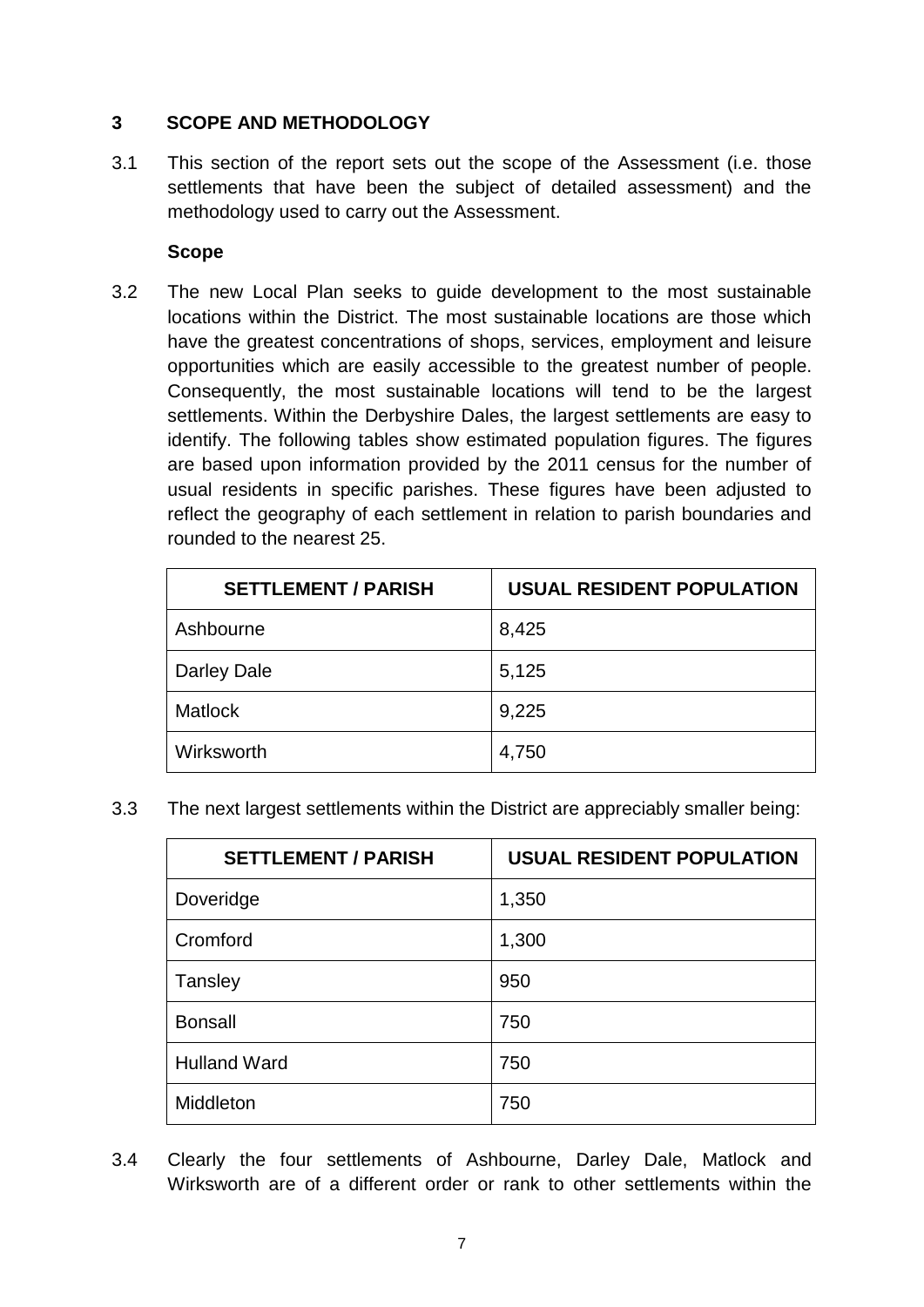District. Since 2005 and the adoption of the Derbyshire Dales Local Plan, it has been an accepted principle of planning policy that the market towns of Ashbourne, Matlock and Wirksworth provide the most effective locations for provision of services and for assimilating future development in a sustainable way. They have a much higher level of service provision – secondary schools for example - as well as retail and employment opportunities that greatly exceed other settlements in the District. Given the continued dominance of these three settlements within the District, it is not proposed to assess these three settlements in any greater detail in this report and to assign them to Tier 1 of the Settlement Hierarchy.

- 3.5 Given the size of its population, it would also appear that Darley Dale is of a different order to other settlements in the District. It is an urban area or town rather than a rural village and contains facilities such as Whitworth Hospital, Whitworth Institute and Whitworth Park which attract users from outside the settlement. However, unlike Ashbourne, Matlock and Wirksworth it does not possess a town centre or secondary school. Bus services to Matlock and Bakewell pass through Darley Dale, but bus routes do not radiate from it in the same way as they do from Ashbourne or Matlock. Accordingly Darley Dale has been included in this Assessment even though the main focus of this report is on the smaller settlements in the District, assessing their existing attributes and seeking to identify their potential to play a supporting role in accommodating the District's future needs.
- 3.6 The main purpose of this Assessment is to assess those settlements which could best accommodate major development (i.e. sites of at least 10 dwellings or over) and could therefore be the subject of site specific allocations for residential development in the emerging local plan. (Local plan allocations are not normally made for small sites providing less than 10 dwellings). Analysis of service provision in smaller settlements in the District shows, with the exception of Sudbury, that settlements of under 400 residents do not support more than two or three of the following services: community hall, convenience store, GP surgery, pharmacy, Primary school, post office or public house. With the exception of villages with a primary school, such a level of provision is not considered to provide an appropriate service base for further major development. Accordingly, it has been decided that only those settlements with a population of over 400 residents or at least a primary school, should be included in the Assessment.
- 3.7 Furthermore, there are some settlements namely, Bradley, Osmaston and Roston which have a primary school, but which nevertheless are very small and lack a clustered grouping of more than 40 dwellings. Such settlements would not be appropriate places for major development unless other special circumstances were to apply, as development sites of over 10 dwellings would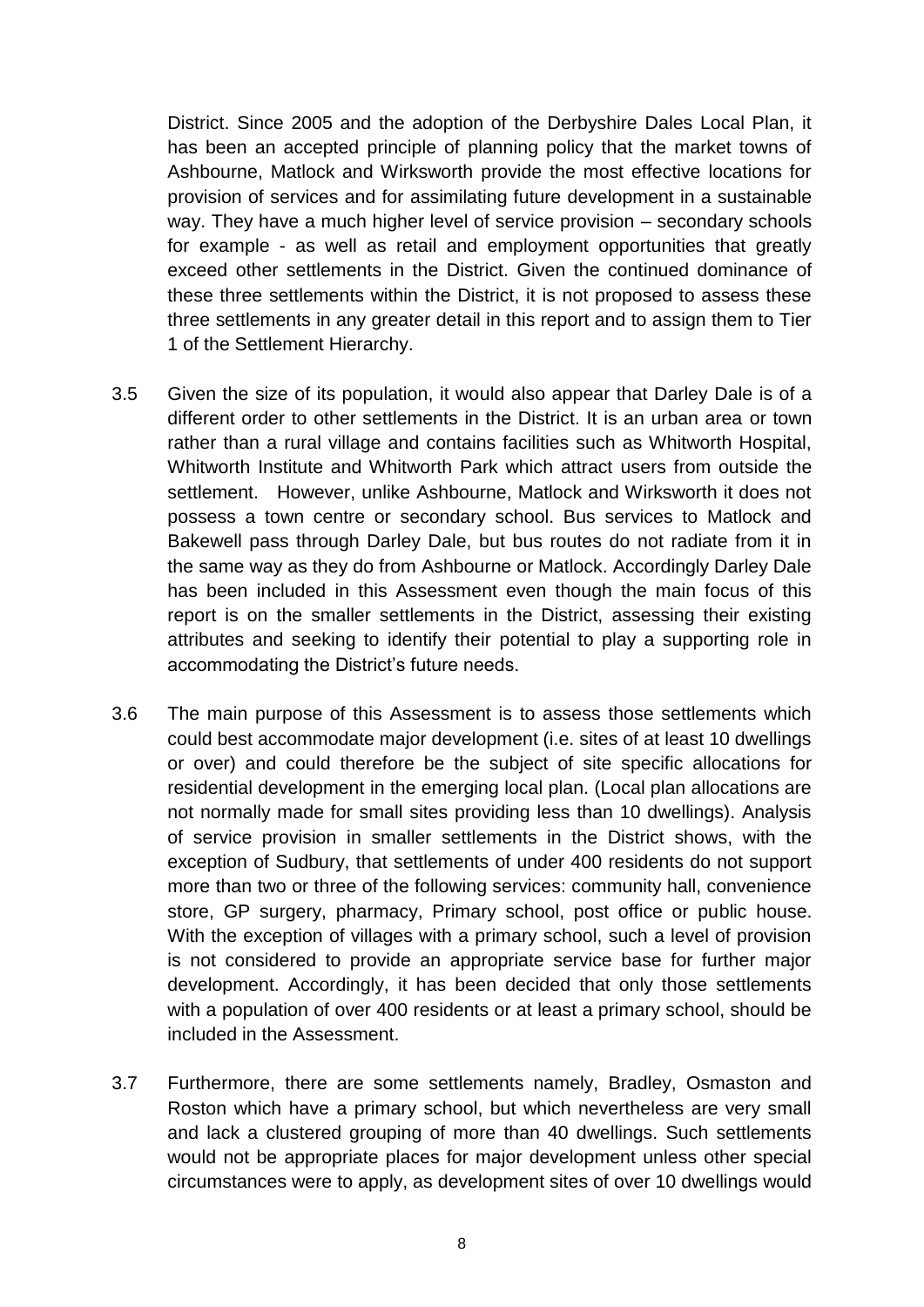result in housing growth of well over 25% which would not be justifiable in such small and relatively isolated settlements. Consequently, the list of settlements assessed in this report is as follows:

| SETTLEMENTS INCLUDED IN ASSESSMENT OF SUITABILITY TO<br><b>ACCOMMODATE MAJOR DEVELOPMENT*</b><br>*(i.e. sites of 10 or more dwellings)                                                                                |                                                                                                                       |  |
|-----------------------------------------------------------------------------------------------------------------------------------------------------------------------------------------------------------------------|-----------------------------------------------------------------------------------------------------------------------|--|
| <b>Villages/Settlements with over 400</b><br>residents                                                                                                                                                                | Villages with less than 400<br>residents but with a primary school<br>and a core cluster of more than 40<br>dwellings |  |
| <b>Bonsall</b><br><b>Brailsford</b><br><b>Brassington</b><br>Cromford<br>Darley Dale<br>Doveridge<br><b>Hulland Ward</b><br><b>Kirk Ireton</b><br><b>Matlock Bath</b><br>Middleton<br>Northwood<br>Rowsley<br>Tansley | Carsington<br>Clifton<br>Darley Bridge<br>Kniveton<br>Longford<br><b>Marston Montgomery</b><br>Sudbury                |  |

#### **Methodology**

**.** 

- 3.8 Local Planning Authorities have been advised<sup>1</sup> not to assume that rural communities are inherently unsustainable but to draw up local plans and strategies based on an understanding of local rural economies and society. This understanding should be based upon an assessment of the social, economic and environmental criteria which determine sustainable development. The Settlement Hierarchy Study methodology is based solely on an assessment of the social and economic characteristics of each settlement. However, before formulating development proposals the new local plan will take account of a range of other work which will examine environmental characteristics e.g. Landscape Sensitivity Study, Strategic Flood Risk Assessment, Strategic Housing Land Availability Assessment, etc.
- 3.9 This section of the study describes how each settlement has been assessed. Each attribute has been given a score against a set of criteria. The Table at

<sup>&</sup>lt;sup>1</sup> [http://www.rtpi.org.uk/media/6331/The-Rural-Challenge-achieving-sustainable-rural-communites-for-the-](http://www.rtpi.org.uk/media/6331/The-Rural-Challenge-achieving-sustainable-rural-communites-for-the-21st-century-Rural-Coalition-2010.pdf)[21st-century-Rural-Coalition-2010.pdf](http://www.rtpi.org.uk/media/6331/The-Rural-Challenge-achieving-sustainable-rural-communites-for-the-21st-century-Rural-Coalition-2010.pdf)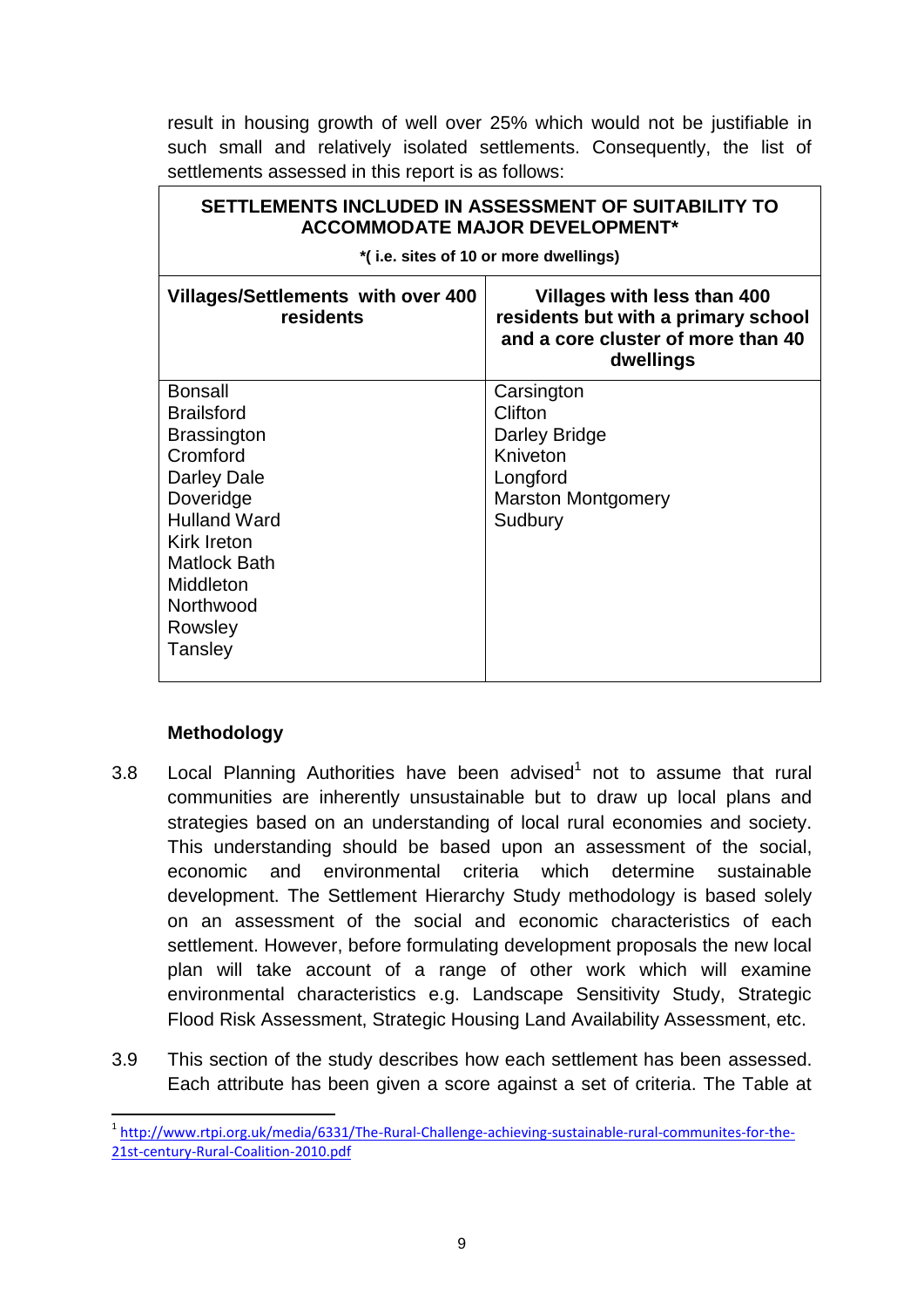Appendix B provides details of how each attribute has been scored. The approach to scoring seeks as far as possible, to avoid subjective weighting assumptions and applies a system of scoring which applies equal weight to economic or social considerations. The total score achieved for each settlement is indicative of its level of socio-economic sustainability and provides the general basis for the grouping of settlements under the different tiers of the Settlement Hierarchy set out in Section 4 of this report.

#### **Economic Attributes**

- 3.10 Two attributes or indicators have been used to assess the potential of a settlement to derive economic benefits from additional growth:
	- The number of businesses with premises providing employment within each settlement; and
	- The relationship of the settlement to nearby employment centres or large employment sites.
- 3.11 The number of businesses providing employment within each village has been assessed primarily on the basis on site surveys. Businesses which are essentially residents operating from home are not included, and small bed and breakfast establishments are also not included. Premises which have purpose built offices, shops, buildings or yards to which employees or customers travel on daily basis, are included. The resulting figure for the number of businesses/organisations is an indicator of the diversity of the settlement's economy.
- 3.12 One of the key aims of planning for sustainable development is to bring homes and jobs closer together to facilitate walking and cycling to work as well as shorter journeys to work by motorised vehicles. Consequently, the proximity of settlements to key employment sites should be an influential factor in guiding the location of future development. The Assessment considers the relationship of settlements to nearby employment centres and to large employment sites.
- 3.13 The score given in the Assessment reflects the accessibility of nearby employment centres and large employment sites to each settlement. The following employment centres have been used in the assessment:

#### Employment Centres

Ashbourne Town Centre Bakewell Town Centre Matlock Town Centre Uttoxeter Town Centre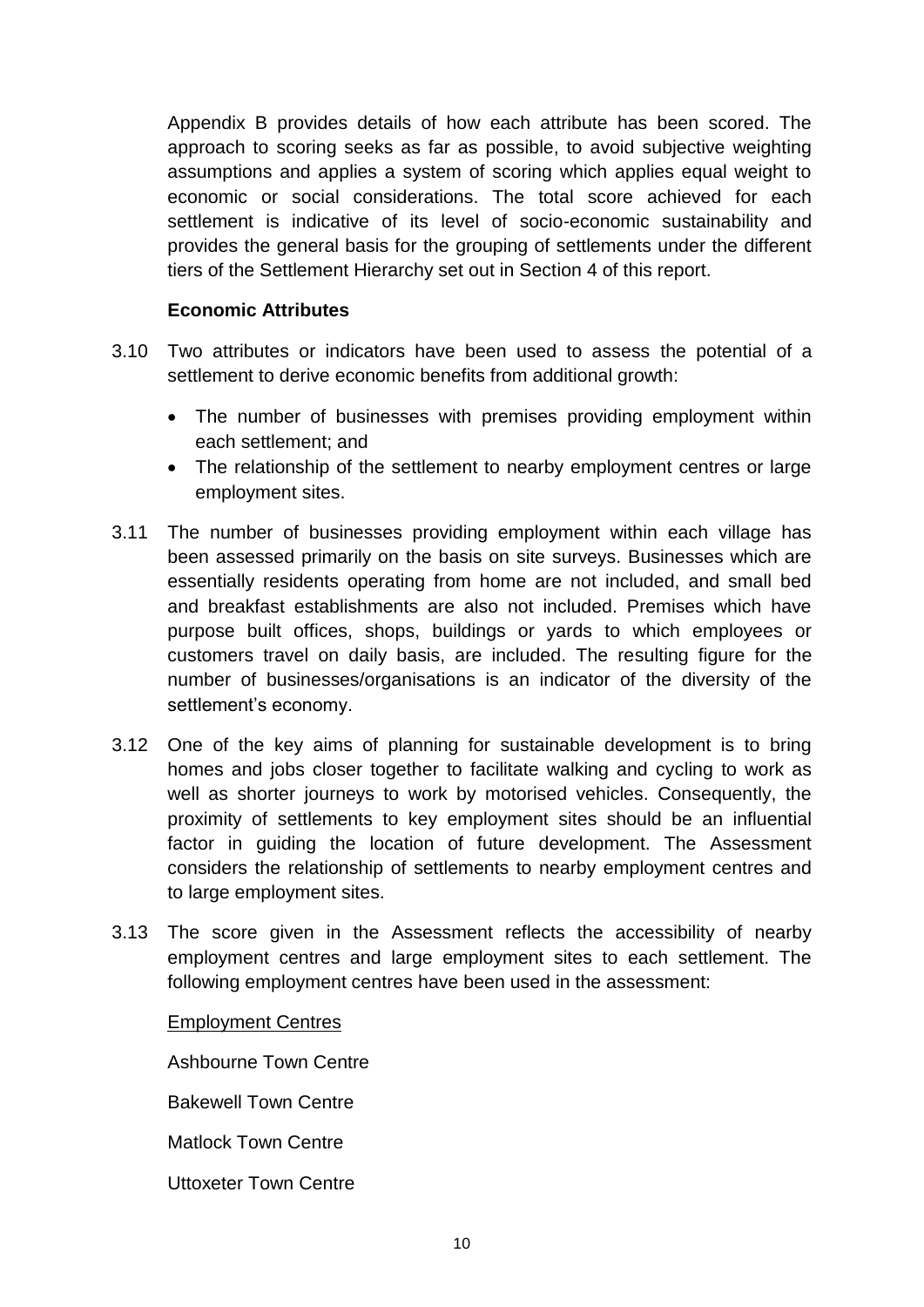# Wirksworth Town Centre

3.14 Large employment sites have been categorised as either 'Strategically Important Employment Sites' where they support over 400 employees; or 'Major Employment Sites' where they support between 100 to 400 employees. Details are provided in the table below.

| A: STRATEGICALLY IMPORTANT EMPLOYMENT SITES<br>Sites located outside district shown in grey |                                                    |                                                                                                                                |
|---------------------------------------------------------------------------------------------|----------------------------------------------------|--------------------------------------------------------------------------------------------------------------------------------|
| Settlement /<br><b>Nearest Settlement</b>                                                   | <b>Name / Location</b>                             | <b>Description</b>                                                                                                             |
| Ashbourne                                                                                   | Ashbourne Airfield                                 | Large scale industrial estate, with a<br>range of quality and type of<br>premises, occupied by mix of B2<br>and B8 businesses. |
| <b>Matlock</b>                                                                              | <b>County Hall, Smedley</b><br>Street, DE4 3AG, UK | Main administrative offices for<br><b>County Council staff</b>                                                                 |
| Foston                                                                                      | Dove Valley Business<br>Park, Foston, DE65 5BY.    | 80 hectare business park off the<br>A50.                                                                                       |
| Marchington                                                                                 | Marchington Industrial<br>Estate                   | Large industrial park, mainly used<br>for logistics.                                                                           |
| Marchington                                                                                 | Dovegate Prison, ST14<br>8XR                       | Accommodates over 1,000 male<br>prisoners and employs over 400<br>staff.                                                       |
| Rocester                                                                                    | <b>JCB World Headquarters</b><br><b>ST14 5JP</b>   | Various sites operated by JCB<br>including World Headquarters                                                                  |
| <b>Uttoxeter</b>                                                                            | Dovefields Retail and<br><b>Industrial Park</b>    | Large park with mix of retail, industry<br>and warehousing.                                                                    |

| <b>B. MAJOR EMPLOYMENT SITES</b><br>Sites located outside district shown in grey |                                              |                                                                                     |
|----------------------------------------------------------------------------------|----------------------------------------------|-------------------------------------------------------------------------------------|
| Ashbourne                                                                        | Waterside Retail and<br><b>Business Park</b> | Mixed development of retail, offices,<br>and light industry.                        |
| <b>Brassington</b>                                                               | Longcliffe Works, DE4<br>4HN                 | Site occupied by Robinsons<br>Longcliffe Limited employing around<br>150 employees. |
| Darley Bridge                                                                    | Oldfield Lane, near                          | Site occupied by H. J. Enthoven for<br>recycling lead, employing around             |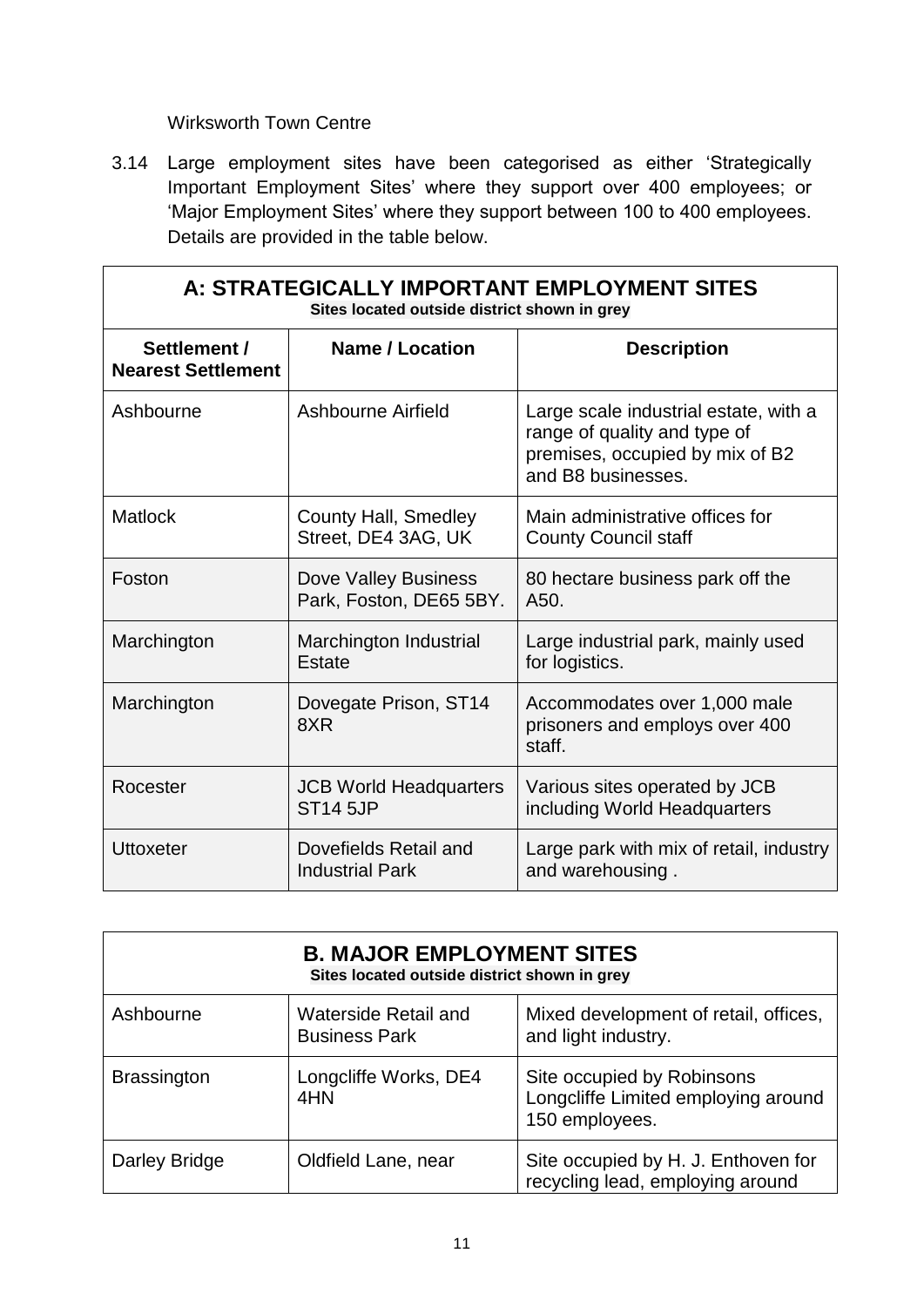| <b>B. MAJOR EMPLOYMENT SITES</b><br>Sites located outside district shown in grey |                                                                            |                                                                                                                                                                                                                                                                                    |
|----------------------------------------------------------------------------------|----------------------------------------------------------------------------|------------------------------------------------------------------------------------------------------------------------------------------------------------------------------------------------------------------------------------------------------------------------------------|
|                                                                                  | Darley Bridge                                                              | 200 employees.                                                                                                                                                                                                                                                                     |
| Darley Dale                                                                      | Molyneux Business Park,<br>Whitworth Road, DE4<br>2HJ                      | 1.2 hectare business park which<br>includes offices in Stancliffe House                                                                                                                                                                                                            |
| Foston                                                                           | Foston Hall DE65 5DN                                                       | Accommodates over 300 female<br>prisoners.                                                                                                                                                                                                                                         |
| <b>Hulland Ward</b>                                                              | Smith-Hall Lane, near<br>Hulland Ward DE6 3ET                              | Site occupied by Aggregate<br>Industries (UK) Limited for<br>production and supply of a range of<br>construction materials made from<br>aggregates, employing around 300<br>employees.                                                                                             |
| Tansley                                                                          | <b>Brookfield Industrial</b><br><b>Estate</b>                              | Industrial estate with several<br>medium size employers.                                                                                                                                                                                                                           |
| <b>Matlock</b>                                                                   | <b>Derbyshire Dales District</b><br>Council, Bank Road<br>Matlock, DE4 3NN | Main administrative offices. (Please<br>note this site forms part of Matlock<br>Town Centre so is not mentioned<br>separately in the settlement audits).                                                                                                                           |
| <b>Matlock Bath</b>                                                              | North and South Parade                                                     | In view of the large number of<br>businesses (around 80) operating in<br>Matlock Bath, the proximity of the<br>settlement (centred on North and<br>South Parade) to other nearby<br>settlements has been factored into<br>the assessment as if it were a major<br>employment site. |
| Northwood                                                                        | Alcoa (formerly Firth<br>Rixson), Dale Road<br><b>North</b>                | Forgings for the aerospace, civilian<br>nuclear and power generation<br>industries. Employs around 100<br>employees                                                                                                                                                                |
| Sudbury                                                                          | <b>Sudbury Prison</b><br>Ashbourne Road,<br>Sudbury DE6 5HW                | Accommodates over 500 male<br>prisoners.                                                                                                                                                                                                                                           |
| Wirksworth                                                                       | <b>Water Lane</b>                                                          | Breasley Foam employs over 125<br>staff and there are other significant<br>employers nearby including<br>Hannage Brook Medical Centre.                                                                                                                                             |
| Wirksworth                                                                       | <b>Ravenstor Road</b>                                                      | Purpose built light industrial units                                                                                                                                                                                                                                               |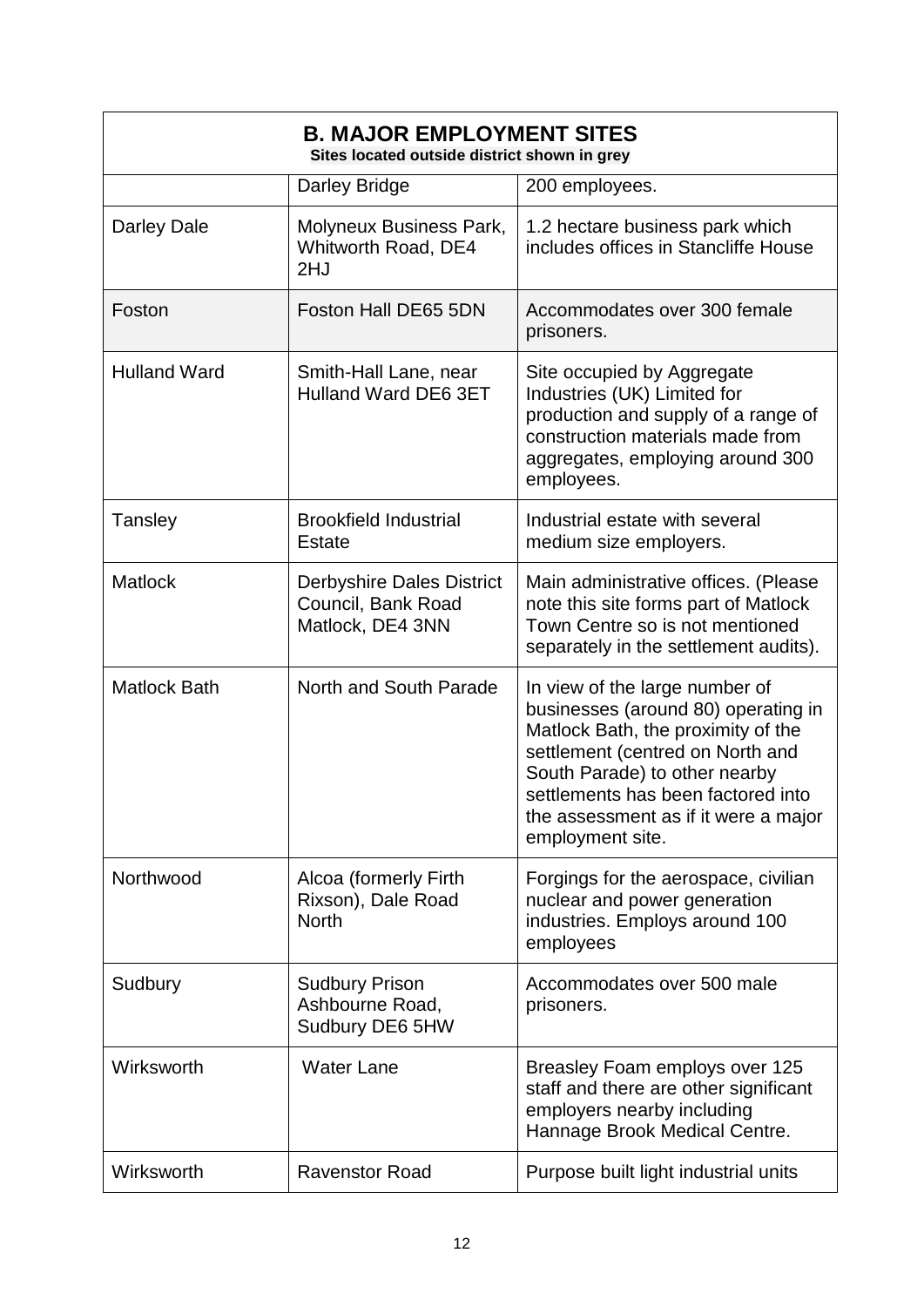# **B. MAJOR EMPLOYMENT SITES Sites located outside district shown in grey** and some offices. Includes headquarters of Technolog Limited, as well as Harrington Generators.

## **Social Attributes**

- 3.15 Nine facilities or services have been used to assess the level of social infrastructure provision in each rural settlement:
	- Community Hall a hall which provides space for local groups and societies to meet and engage in recreation or pursue common interests is a key component in promoting local quality of life;
	- Convenience Store a shop selling a range of everyday items (e.g. food, newspapers, drink) such shops are especially important for those who are reliant on public transport and for reducing journeys by car;
	- Drive time to nearest town rural settlements can only provide a few of the facilities and services that people need from week to week, so the accessibility of a village to a town with a wider range of shops, facilities and services is an important locational factor in addition to the opportunities for employment that are also likely to be present;
	- GP Surgery access to a doctor's surgery is important to most people particularly the young, elderly and those with disabilities;
	- Pharmacy another important local service especially for the ill or elderly;
	- Primary School the local school is often at the heart of the village life and a key factor influencing decisions by young families over where to live. In addition to education, schools often provide a valuable facility for community leisure activities. Information about the current capacity of each school has been taken into account in allocating a score to this topic ( see Appendix B);
	- Post Office in addition to its role in providing postal services, the post office is often the only means of getting access to cash in some villages;
	- Public House a public house is often a key facility in rural communities;
	- Public Transport including both bus and train services, is a key indicator of how sustainable a settlement is, and is of particular importance to the young and elderly. The score given to public transport provision in each settlement reflects the frequency of services and the days of operation ( see Appendix B).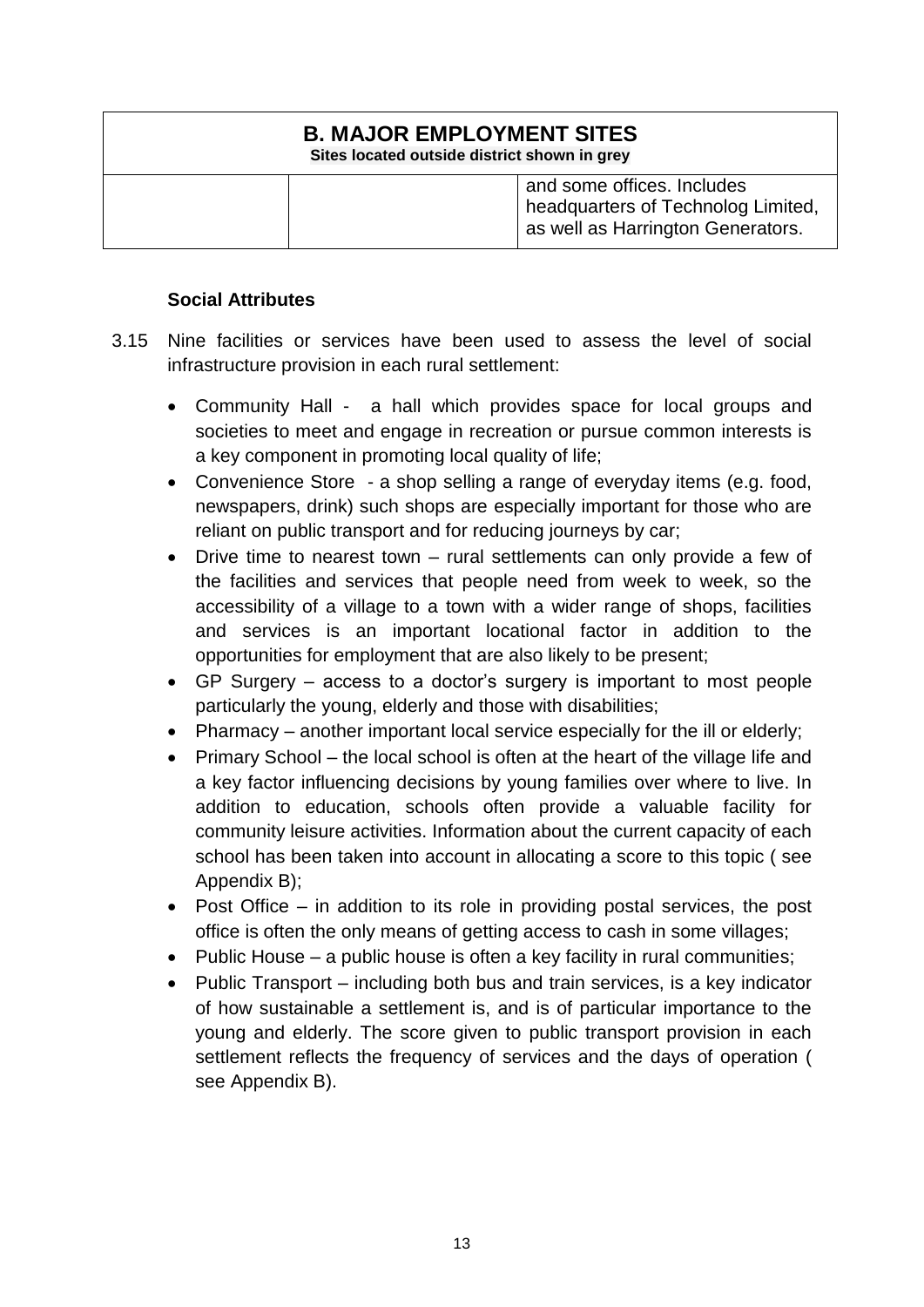# **4. SUMMARY TABLES AND RANKING**

- 4.1 This section of the report summarises the finding of the Assessment. The Assessment is based on the results of audits against the criteria described in Section 3 of this report and scored using the system described in Appendix B to this report. Each Settlement Audit and the scores allocated against each criterion are provided in Appendix A.
- 4.2 The Scores for the assessed settlements against the economic factors are as follows:

| <b>SETTLEMENT</b>         | <b>ECONOMY SCORE</b> |
|---------------------------|----------------------|
| Darley Dale               | 18                   |
| <b>Matlock Bath</b>       | 14                   |
| Northwood                 | 12                   |
| Cromford                  | 12                   |
| Rowsley                   | 11                   |
| Tansley                   | 10                   |
| Sudbury                   | 9                    |
| Darley Bridge             | 6                    |
| Clifton                   | 6                    |
| Doveridge                 | $\overline{4}$       |
| <b>Brailsford</b>         | $\overline{4}$       |
| Middleton                 | $\overline{4}$       |
| <b>Brassington</b>        | 3                    |
| Kniveton                  | $\overline{2}$       |
| <b>Hulland Ward</b>       | $\overline{2}$       |
| <b>Bonsall</b>            | $\overline{2}$       |
| <b>Marston Montgomery</b> | 1                    |
| Carsington                | 1                    |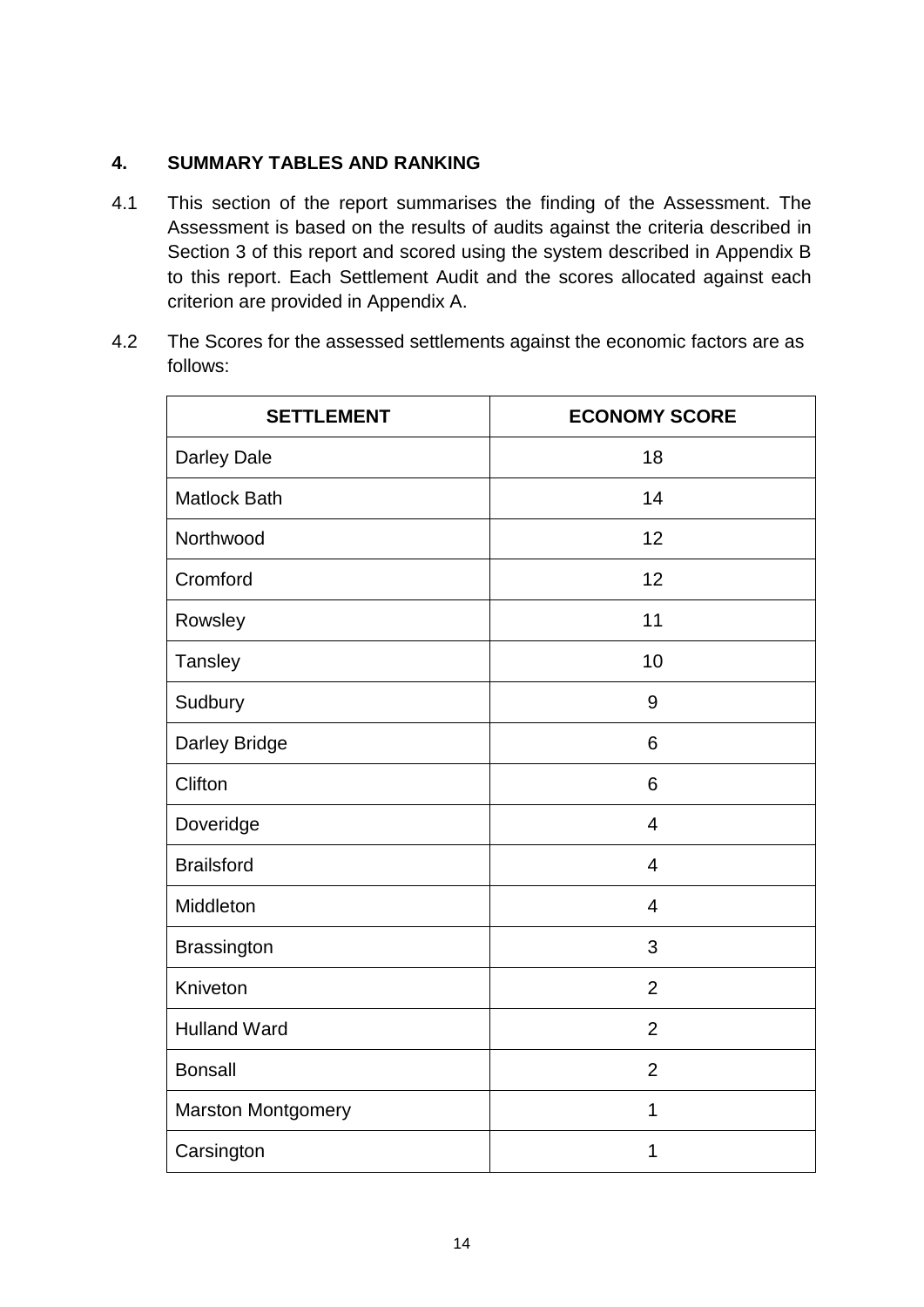| <b>SETTLEMENT</b> | <b>ECONOMY SCORE</b> |
|-------------------|----------------------|
| Longford          |                      |
| l Kirk Ireton     |                      |

- 4.3 The above table reflects the number of businesses providing employment within each settlement and the relationship the settlement has to nearby employment centres and large employment sites. Darley Dale and Matlock Bath score well having strong local economies and both benefiting from their proximity to Matlock Town. Northwood, Rowsley, Cromford and Tansley display similar characteristics but to a lesser extent. The remaining settlements have relatively weak economy scores, reflecting low business numbers and in villages like Marston Montgomery, Carsington, Longford and Kirk Ireton reflecting poor accessibility to employment centres and large employment sites.
- 4.4 The scores for assessed settlements against social/community facilities and services are as follows:

| <b>SETTLEMENT</b>   | <b>SOCIAL SCORE</b> |
|---------------------|---------------------|
| Darley Dale         | 19                  |
| Sudbury             | 18                  |
| Cromford            | 16                  |
| <b>Hulland Ward</b> | 15                  |
| Rowsley             | 15                  |
| <b>Brailsford</b>   | 14                  |
| Doveridge           | 13                  |
| <b>Matlock Bath</b> | 13                  |
| <b>Bonsall</b>      | 10                  |
| Darley Bridge       | 10                  |
| Middleton           | 10                  |
| <b>Tansley</b>      | 10                  |
| Clifton             | 9                   |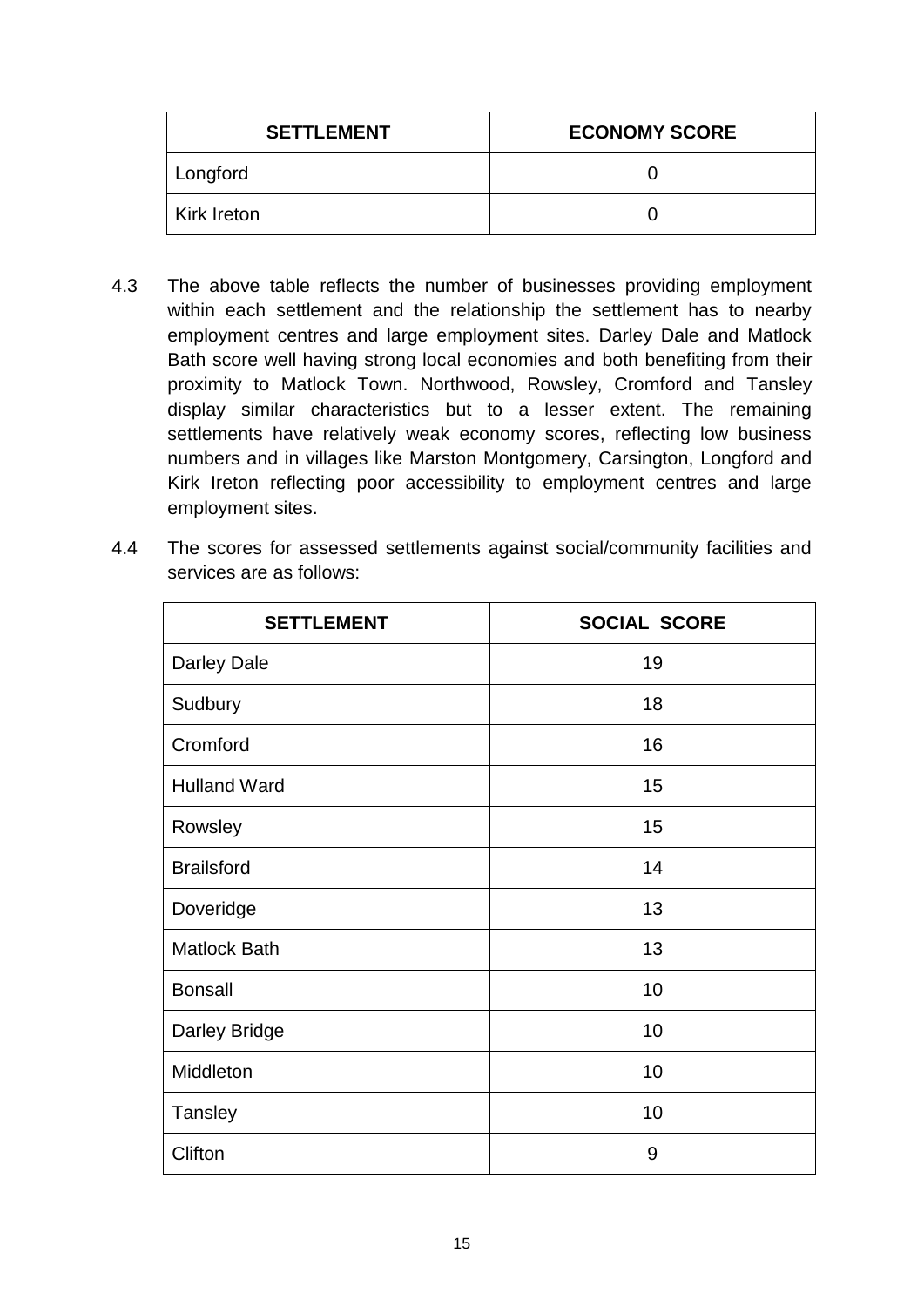| <b>SETTLEMENT</b>         | <b>SOCIAL SCORE</b> |
|---------------------------|---------------------|
| <b>Marston Montgomery</b> | 8                   |
| <b>Brassington</b>        | 8                   |
| Carsington                | 7                   |
| Kirk Ireton               | 7                   |
| Kniveton                  | 7                   |
| Northwood                 | 4                   |
| Longford                  | 2                   |

- 4.5 This table reflects the extent of social and community infrastructure in each settlement, as well as accessibility to services in larger centres. The table is topped by Darley Dale and Sudbury closely followed by Cromford, Hulland Ward, Brailsford and Rowsley. Doveridge has a low score considering the size of the settlement, mainly resulting from the lack of a GP's surgery within the village. Down at the bottom of this table, Northwood's score relies solely on its bus services which are relatively good, whilst in Longford which lacks scheduled bus services the only community facility is the primary school.
- 4.6 Putting together the above scores, the overall scores for the assessed settlements are as follows:

| <b>SETTLEMENT</b>   | <b>OVERALL SCORE</b> |
|---------------------|----------------------|
| <b>Darley Dale</b>  | 37                   |
| Cromford            | 28                   |
| <b>Matlock Bath</b> | 27                   |
| Sudbury             | 27                   |
| Rowsley             | 26                   |
| Tansley             | 20                   |
| <b>Brailsford</b>   | 18                   |
| Doveridge           | 17                   |
| <b>Hulland Ward</b> | 17                   |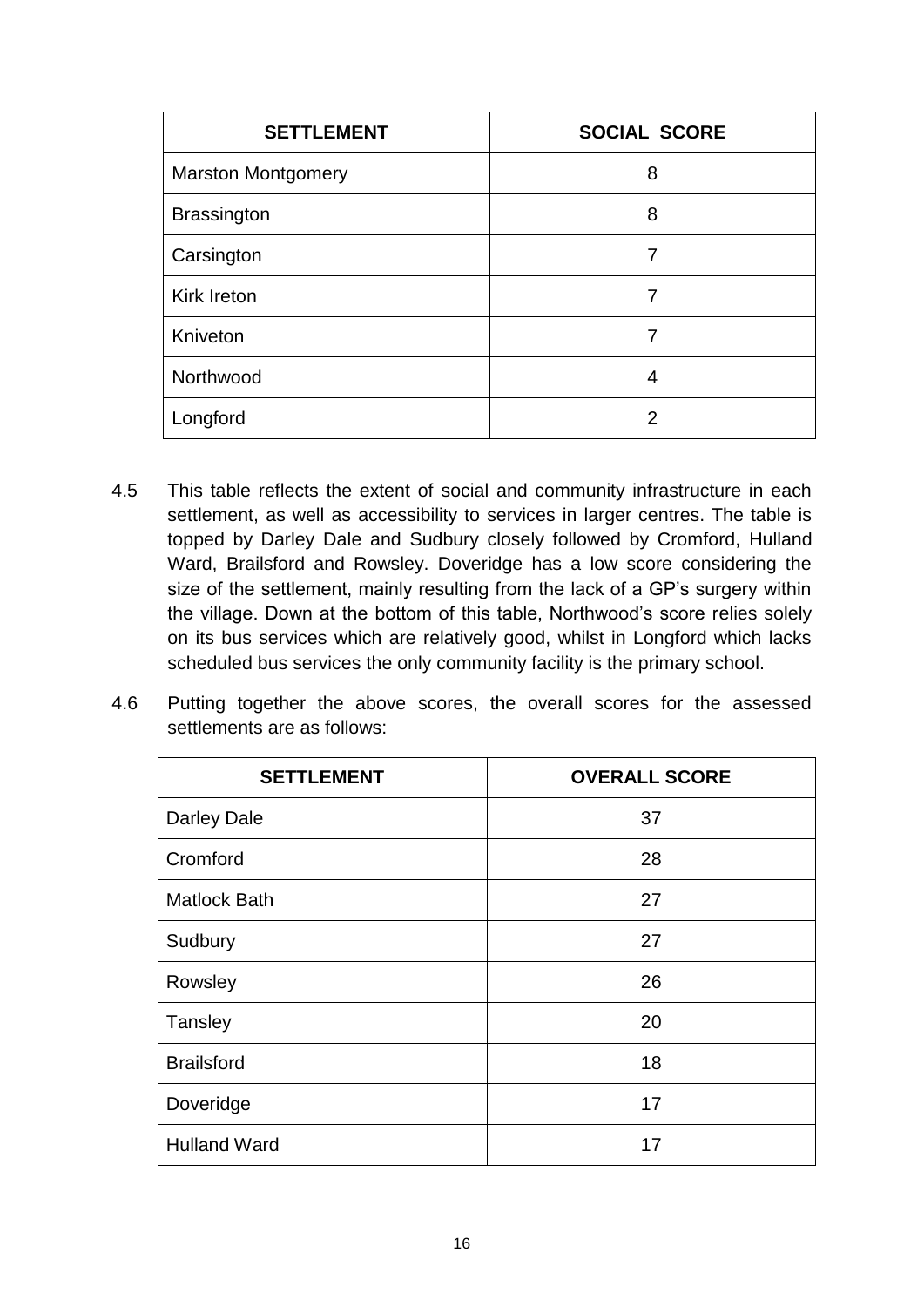| <b>SETTLEMENT</b>         | <b>OVERALL SCORE</b> |
|---------------------------|----------------------|
| <b>Darley Bridge</b>      | 16                   |
| Northwood                 | 16                   |
| Clifton                   | 15                   |
| Middleton                 | 14                   |
| <b>Bonsall</b>            | 12                   |
| <b>Brassington</b>        | 11                   |
| Kniveton                  | 9                    |
| <b>Marston Montgomery</b> | 9                    |
| Carsington                | 8                    |
| <b>Kirk Ireton</b>        | $\overline{7}$       |
| Longford                  | $\overline{2}$       |

- 4.7 The composite scores reflect the relative appropriateness of each settlement as a location for major development on the basis on the factors involved in the assessment. It should be noted, however, that the aim of the Assessment is not to claim, for example, that Bonsall is definitely a better location for development than Brassington merely because it scored 12 points rather than 11 points scored by Marston. The purpose of the scoring is to enable settlements of broadly similar scores to be assigned into ranks or tiers.
- 4.8 It has already been established in Section 3 of this report that Tier 1 of the Settlement Hierarchy is occupied by Ashbourne, Matlock Town and Wirksworth. Whilst Darley Dale does not function in the same way as these towns, the table above clearly shows that it does not sit comfortably with the other settlements assessed in this report. It is therefore suggested that Darley Dale occupies Tier 2 of the Hierarchy on its own, reflecting the fact that it is the only urban area in the district outside of the towns.
- 4.9 It is proposed that a further two tiers be identified, with Tier 3 including all settlements with a score between 14 and 28. With the exception of Middleton, the common factor shared by these villages is that they are located on, or relatively close to 'A' roads (e.g. A6, A50, A52, A517, A615) facilitating easy access by car to higher order settlements and supporting basic or reasonable levels of public transport. Middleton is not located off the strategic highway network, but on the B5023, however, it enjoys better public transport services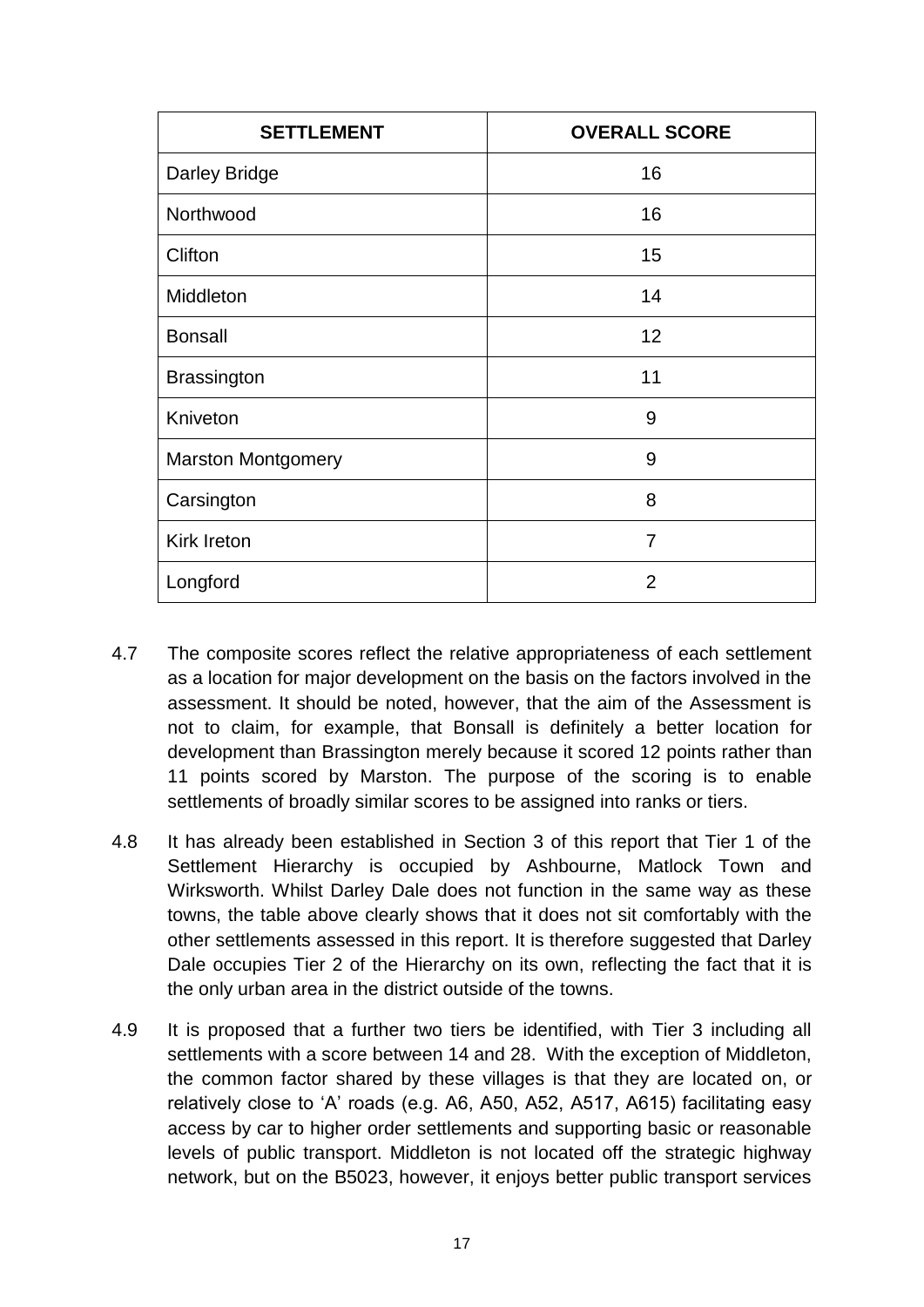than any of the settlements with lower scores in the above table. Accordingly Tier 3 villages could be described as 'Accessible Villages'.

- 4.10 It is suggested that Tier 4 should include all settlements with a score between 7 and 12. This would exclude Longford which only scored 2 points in the assessment. Although it has a primary school Longford did not attract any points from any other criteria. Consequently, the table above shows that a significant gap of 5 points exists between Longford and the remaining villages in the assessment. There is insufficient justification therefore for identifying Longford as a Tier 4 village. A common factor shared by Tier 4 villages is that none of them are located on the strategic highway network. Accordingly they could be described as 'Less Accessible Villages'.
- 4.11 Finally it is suggested that all other remaining villages with a community facility are included within Tier 5. These villages and the relevant facilities are as follows:

| <b>VILLAGE</b> | <b>COMMUNITY FACILITIES</b>                                                                                                                |
|----------------|--------------------------------------------------------------------------------------------------------------------------------------------|
| <b>Bradley</b> | <b>Bradley CE Controlled Primary School</b>                                                                                                |
| Ednaston       | Yew Tree Inn                                                                                                                               |
| Hognaston      | Red Lion Inn<br>St. Bartholemew's Church<br><b>Village Hall</b>                                                                            |
| Hollington     | <b>Red Lion Public House</b>                                                                                                               |
| Longford       | <b>Longford Primary School</b>                                                                                                             |
| Osmaston       | <b>Osmaston CE Primary School</b><br>Post Office<br>St. Martin's Church<br>Shoulder of Mutton Public House and Shop<br><b>Village Hall</b> |
| Roston         | Norbury CE Primary School                                                                                                                  |
| <b>Shirley</b> | Saracen's Head Public House<br>St. Michael's Church                                                                                        |
| Yeaveley       | <b>Holy Trinity Church</b><br>Yeaveley Arms Public House                                                                                   |
| Wyaston        | <b>Shire Horse Public House</b><br><b>Village Hall</b>                                                                                     |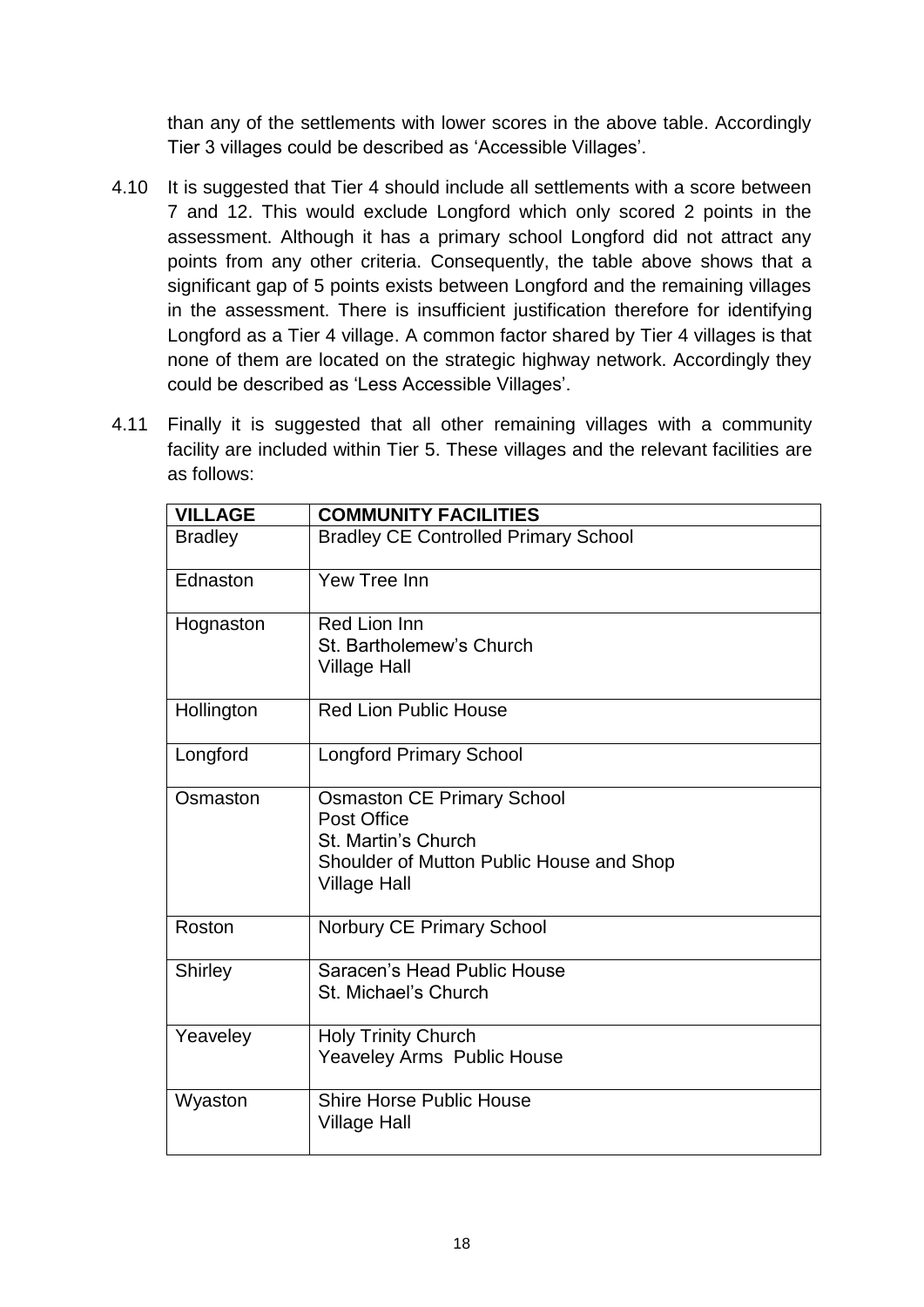These villages would merit inclusion within the hierarchy to distinguish them from the wider countryside. This will enable consideration of small scale forms of development which whilst not appropriate in small hamlets and the countryside, could help to sustain local facilities without compromising the character of the settlements.

4.12 The Settlement Hierarchy proposed for the District is therefore as shown below:

| <b>TIER</b>                                                                  | <b>SETTLEMENT</b>                                                                                                                                                                      |
|------------------------------------------------------------------------------|----------------------------------------------------------------------------------------------------------------------------------------------------------------------------------------|
| <b>Tier One: Market Towns</b>                                                | Ashbourne<br>Matlock<br>Wirksworth                                                                                                                                                     |
| <b>Tier Two: Local Service Centre</b>                                        | Darley Dale                                                                                                                                                                            |
| <b>Tier Three :</b> Accessible Settlements with<br><b>Limited Facilities</b> | <b>Brailsford</b><br>Cromford<br>Clifton<br><b>Darley Bridge</b><br>Doveridge<br><b>Hulland Ward</b><br><b>Matlock Bath</b><br>Middleton<br>Northwood<br>Rowsley<br>Sudbury<br>Tansley |
| <b>Tier Four :</b> Accessible Settlements with<br><b>Minimal Facilities</b>  | <b>Bonsall</b><br><b>Brassington</b><br>Carsington<br><b>Kirk Ireton</b><br>Kniveton<br><b>Marston Montgomery</b>                                                                      |
| <b>Tier Five:</b> Small Villages with a community<br>facility                | <b>Bradley</b><br>Ednaston<br>Hognaston<br>Hollington<br>Longford<br>Osmaston<br>Roston<br>Shirley<br>Yeaveley<br>Wyaston                                                              |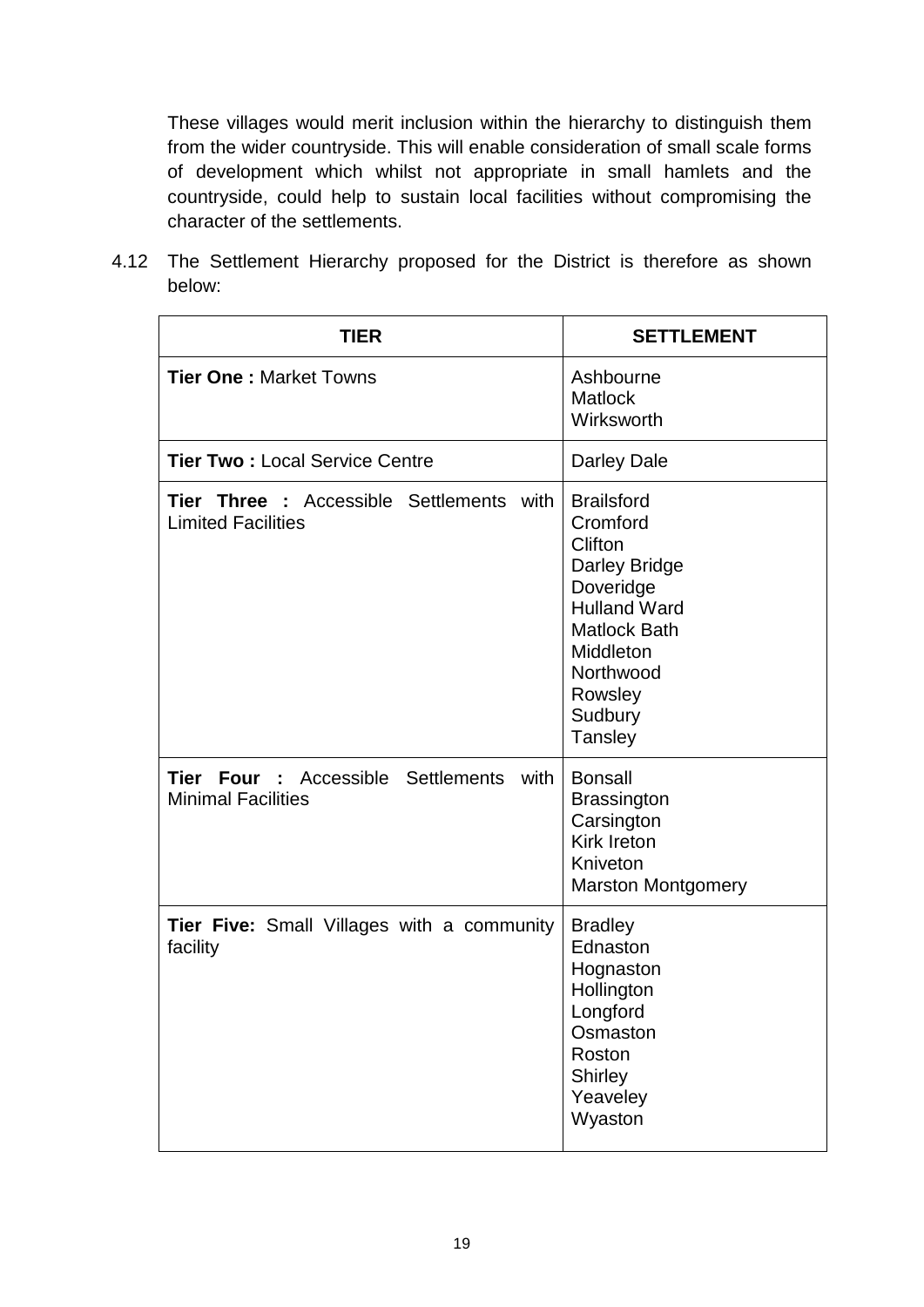- 4.13 It is not the role of this assessment to propose specific amounts of development for the different settlements in the district – that is for the Local Plan itself to determine. However, in line with the overall aim of planning to contribute to sustainable development, the spatial strategy in the new local plan should seek to guide the majority of new development to the higher tiered settlements, where consistent with maintaining or enhancing key environmental attributes This may be achieved by trying to facilitate higher growth rates in each successive tier, so that the lowest growth rates occur in Tier 5 and the highest growth rates in Tier 1.
- 4.14 Given the same opportunities for development, it should be expected that each settlement in a higher tier will be allocated more development in the new local plan than settlements in lower tiers.
- 4.15 It should be noted that the settlement assessment has not sought to take into account the availability, suitability or deliverability of land throughout the plan area since this is not the primary purpose of the assessment. As such, it may not be possible or desirable, to seek to accommodate all of the district's future land requirements in higher tier settlements alone, particularly where sites may not be available or where they are severely constrained when compared with opportunities elsewhere.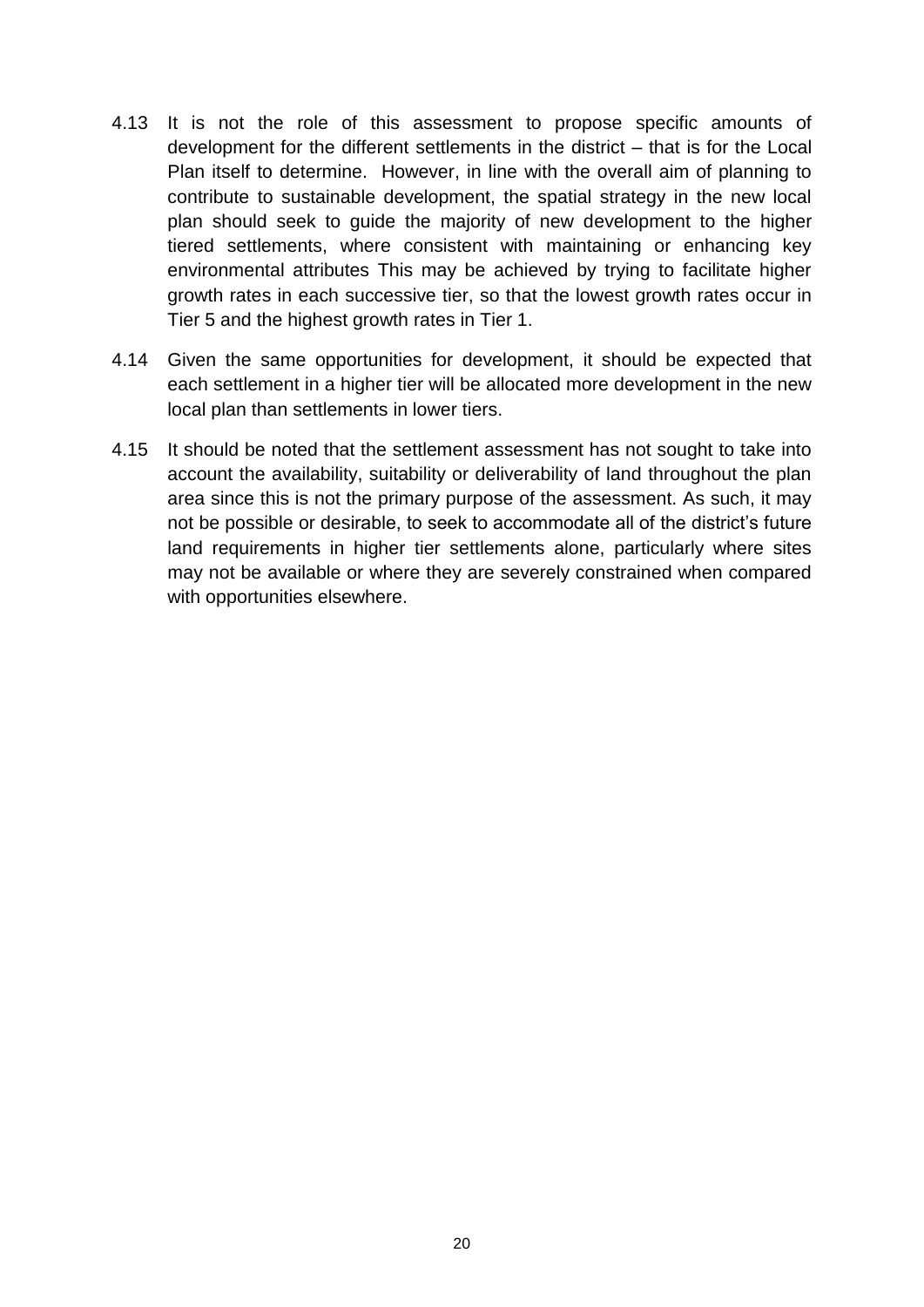# **APPENDIX A: SETTLEMENT AUDITS**

| <b>BONSALL</b>                                                                |                                                                                                                                                                                                                            |                |
|-------------------------------------------------------------------------------|----------------------------------------------------------------------------------------------------------------------------------------------------------------------------------------------------------------------------|----------------|
|                                                                               | <b>Estimated Resident Population in 2011: 750</b>                                                                                                                                                                          | <b>Score</b>   |
|                                                                               | <b>ECONOMIC INDICATORS</b>                                                                                                                                                                                                 |                |
| Businesses within /<br>adjacent to settlement                                 | It is estimated that there are between 6 and<br>10<br>employment generating premises operating within the<br>village. There are no strategically important or major<br>employment sites within or adjacent to the village. | 1              |
| Relationship to<br><b>Employment Centres /</b><br>Sites outside<br>settlement | There are no employment centres, strategically important<br>employment sites or major employment sites within a five<br>minute drive. Bonsall is within 10 minutes drive of<br>Wirksworth town centre.                     | 1              |
| <b>Total Score Economy</b>                                                    |                                                                                                                                                                                                                            | $\mathbf{2}$   |
|                                                                               | <b>SOCIAL / COMMUNITY FACILITIES</b>                                                                                                                                                                                       |                |
| <b>Community Hall</b>                                                         | Bonsall Village Hall, The Dale, Bonsall DE4 2AA                                                                                                                                                                            | 1              |
| <b>Convenience Store</b>                                                      | The Fountain Store and Deli, 1 Yeoman Street, Bonsall,<br>DE4 2AA                                                                                                                                                          | $\overline{2}$ |
| Drive time to nearest<br>town                                                 | Ten minutes to Wirksworth                                                                                                                                                                                                  | 1              |
| <b>GP Surgery</b>                                                             | None                                                                                                                                                                                                                       | 0              |
| Pharmacy                                                                      | None                                                                                                                                                                                                                       | $\Omega$       |
| <b>Primary School</b>                                                         | Bonsall Church of England Primary School, Church<br>Street, Bonsall DE4 2AE. The school had limited spare<br>capacity in 2015.                                                                                             | 3              |
| Post Office                                                                   | None                                                                                                                                                                                                                       | 0              |
| <b>Public House</b>                                                           | The King's Head 62 Yeoman Street, Bonsall DE4 2AA<br>Barley Mow in The Dale, Bonsall DE4 2AY                                                                                                                               | 1              |
| <b>Public Transport</b>                                                       | Services operate 6 days a week and provide 8 services<br>to Matlock between 8 am and 6 pm on weekdays.                                                                                                                     | 2              |
| <b>Total Score Social</b>                                                     |                                                                                                                                                                                                                            | 10             |
| <b>TOTAL SCORE</b>                                                            |                                                                                                                                                                                                                            | 12             |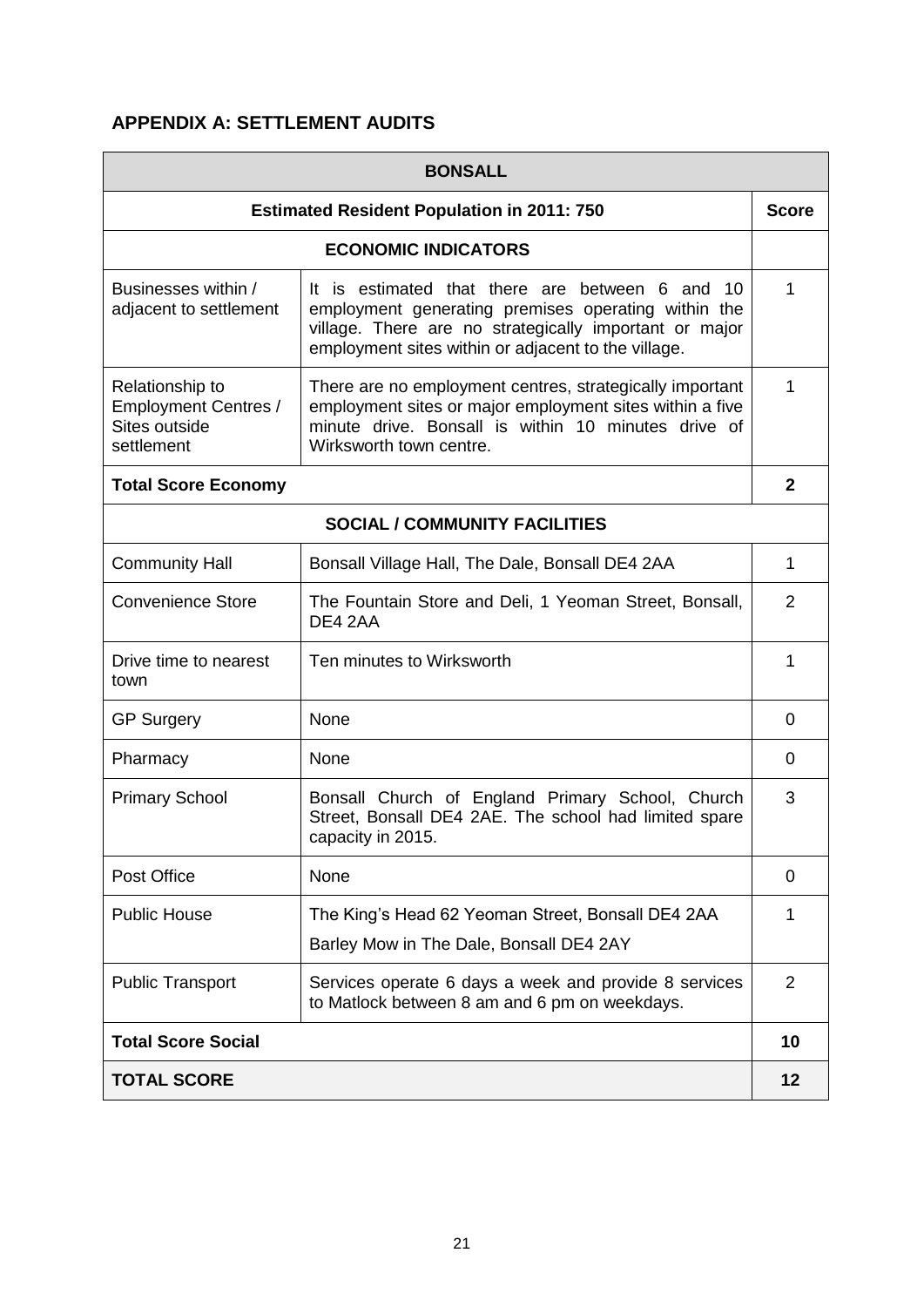| <b>BRAILSFORD</b>                                                    |                                                                                                                                                                                                                                                              |                |
|----------------------------------------------------------------------|--------------------------------------------------------------------------------------------------------------------------------------------------------------------------------------------------------------------------------------------------------------|----------------|
|                                                                      | <b>Estimated Resident Population in 2011: 575</b>                                                                                                                                                                                                            | <b>Score</b>   |
|                                                                      | <b>ECONOMIC INDICATORS</b>                                                                                                                                                                                                                                   |                |
| <b>Businesses</b><br>within/adjacent to<br>settlement                | It is estimated that there are between 16 and 20<br>employment generating premises operating within the<br>village. There are no strategically important or major<br>employment sites within or adjacent to the village.                                     | 3              |
| Relationship to<br>Employment<br>Centres/Sites outside<br>settlement | There are no employment centres, strategically<br>important employment sites or major employment sites<br>within a five minute drive. The strategically important<br>employment site of Ashbourne Airfield Industrial Estate<br>is within a 10 minute drive. | 1              |
| <b>Total Score Economy</b>                                           |                                                                                                                                                                                                                                                              | 4              |
|                                                                      | <b>SOCIAL / COMMUNITY FACILITIES</b>                                                                                                                                                                                                                         |                |
| <b>Community Hall</b>                                                | Brailsford and Ednaston Village Institute, Main Road,<br>Brailsford, DE6 3DA                                                                                                                                                                                 | 1              |
| <b>Convenience Store</b>                                             | Brailsford Stores, Main Road, Brailsford, DE6 3DA                                                                                                                                                                                                            | 2              |
| Drive time to nearest<br>town                                        | Eleven minutes to Ashbourne                                                                                                                                                                                                                                  | 0              |
| <b>GP Surgery</b>                                                    | Brailsford Medical Centre, The Green, Brailsford, DE6<br>3BX                                                                                                                                                                                                 | 3              |
| Pharmacy                                                             | There is a dispensing pharmacy service within the GP<br>surgery for village residents.                                                                                                                                                                       | 1              |
| <b>Primary School</b>                                                | Brailsford CE Controlled Primary School, Main Road,<br>Brailsford, DE6 3DA. In 2015 the school was at<br>capacity.                                                                                                                                           | $\overline{2}$ |
| Post Office                                                          | Brailsford Stores, Main Road, Brailsford, DE6 3DA                                                                                                                                                                                                            | 1              |
| <b>Public House</b>                                                  | Rose and Crown, Main Road, Brailsford, DE6 3DA                                                                                                                                                                                                               | 1              |
| <b>Public Transport</b>                                              | Service operates 7 days a week providing 14 services<br>to Ashbourne and Derby between 8 am and 6 pm                                                                                                                                                         | 3              |
| <b>Total Score Social</b>                                            |                                                                                                                                                                                                                                                              | 14             |
| <b>TOTAL SCORE</b>                                                   |                                                                                                                                                                                                                                                              | 18             |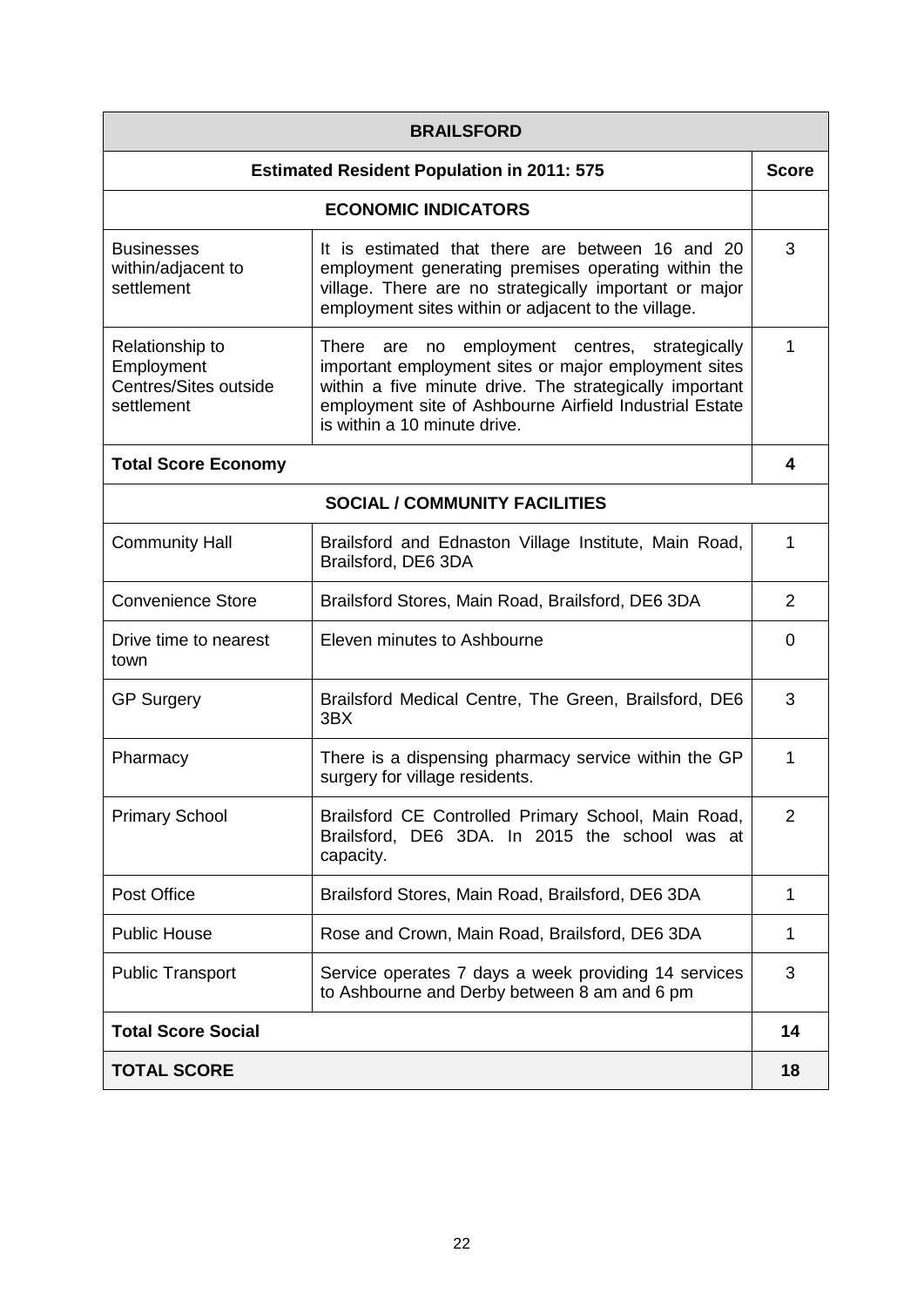| <b>BRASSINGTON</b>                                                   |                                                                                                                                                                                                                     |                |
|----------------------------------------------------------------------|---------------------------------------------------------------------------------------------------------------------------------------------------------------------------------------------------------------------|----------------|
|                                                                      | <b>Estimated Resident Population in 2011: 525</b>                                                                                                                                                                   | <b>Score</b>   |
|                                                                      | <b>ECONOMIC INDICATORS</b>                                                                                                                                                                                          |                |
| <b>Businesses</b><br>within/adjacent to<br>settlement                | It is estimated that there are between 6 and 10<br>employment generating premises operating in the<br>village. There are no strategically important or major<br>employment sites within or adjacent to the village. | 1              |
| Relationship to<br>Employment<br>Centres/Sites outside<br>settlement | The major employment site at Robinsons Longcliffe is<br>within a 5 minute drive of Brassington. Wirksworth town<br>centre is within a 10 minute drive.                                                              | $\overline{2}$ |
| <b>Total Score Economy</b>                                           |                                                                                                                                                                                                                     | 3              |
|                                                                      | <b>SOCIAL / COMMUNITY FACILITIES</b>                                                                                                                                                                                |                |
| <b>Community Hall</b>                                                | Brassington Village Hall, Dale End, Brassington, DE4<br>4HA                                                                                                                                                         | 1              |
| <b>Convenience Store</b>                                             | No shop but there is a vending machine selling some<br>convenience goods                                                                                                                                            | 1              |
| Drive time to nearest<br>town                                        | Eleven minutes to Wirksworth                                                                                                                                                                                        | 0              |
| <b>GP Surgery</b>                                                    | None                                                                                                                                                                                                                | 0              |
| Pharmacy                                                             | None                                                                                                                                                                                                                | 0              |
| <b>Primary School</b>                                                | Brassington Primary School, School Hill, Brassington<br>DE4 4HB. The school had spare capacity in 2015.                                                                                                             | 3              |
| Post Office                                                          | None                                                                                                                                                                                                                | 0              |
| <b>Public House</b>                                                  | The Miners Arms, Miners Hill, Brassington, DE4 4HA<br>Ye Olde Gate Inn, Well St, Matlock, Derbyshire DE4<br>4HJ                                                                                                     | 1              |
| <b>Public Transport</b>                                              | Services operate 6 days a week providing 5 services to<br>Matlock, Wirksworth and Ashbourne                                                                                                                         | 2              |
| <b>Total Score Social</b>                                            |                                                                                                                                                                                                                     | 8              |
| <b>TOTAL SCORE</b>                                                   |                                                                                                                                                                                                                     | 11             |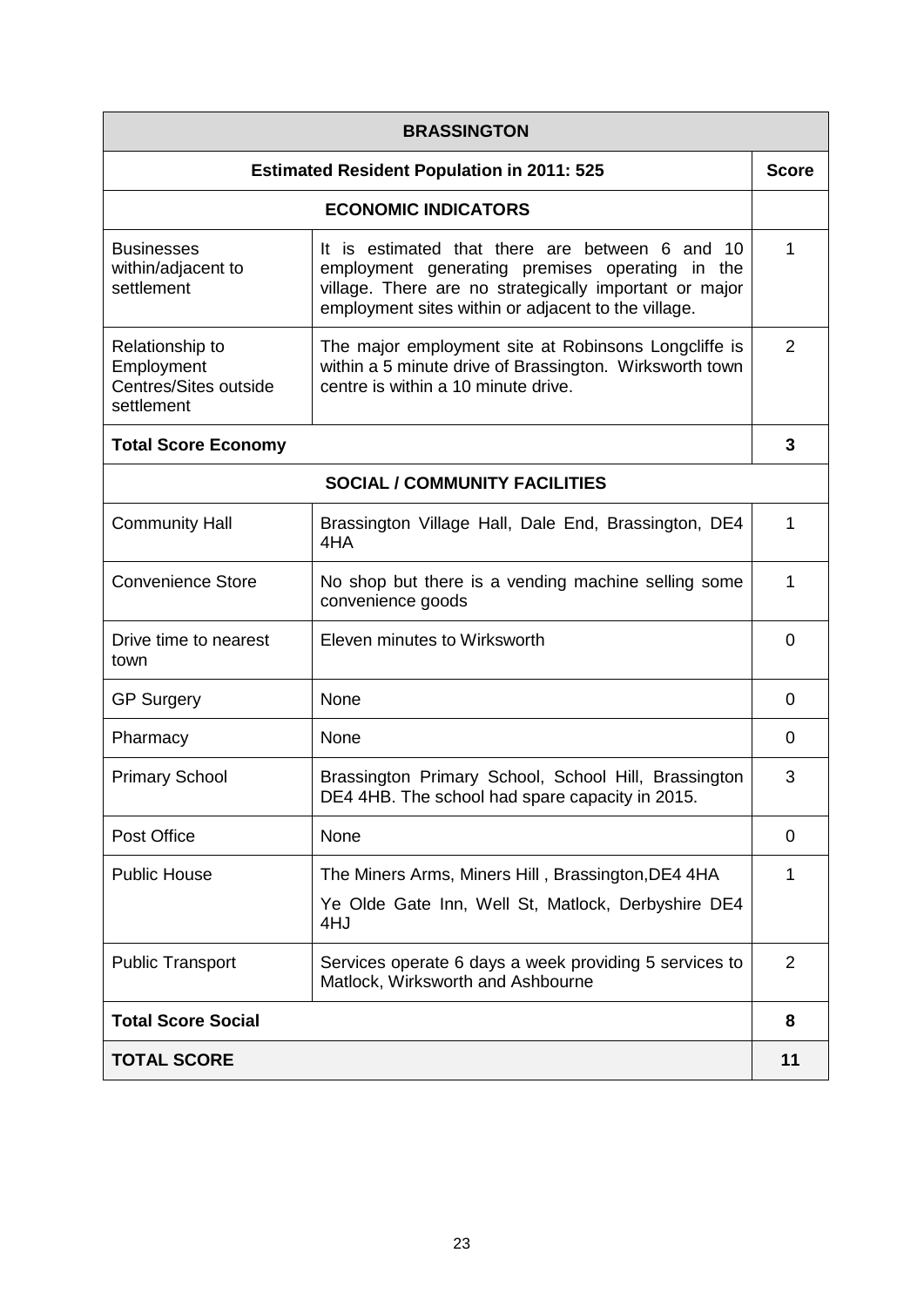| <b>CARSINGTON</b>                                                    |                                                                                                                                                                                                    |              |
|----------------------------------------------------------------------|----------------------------------------------------------------------------------------------------------------------------------------------------------------------------------------------------|--------------|
|                                                                      | <b>Estimated Resident Population: 125</b>                                                                                                                                                          | <b>Score</b> |
|                                                                      | <b>ECONOMIC INDICATORS</b>                                                                                                                                                                         |              |
| <b>Businesses</b><br>within/adjacent to<br>settlement                | It is estimated that there are less than 6 employment<br>generating premises operating in the village. There are<br>no strategically important or major employment sites<br>within the village.    | $\Omega$     |
| Relationship to<br>Employment<br>Centres/Sites outside<br>settlement | employment centres, strategically<br>There are<br>no<br>important employment sites or major employment sites<br>within a five minute drive. Wirksworth town centre is<br>within a 10 minute drive. | 1            |
| <b>Total Score Economy</b>                                           |                                                                                                                                                                                                    | 1            |
|                                                                      | <b>SOCIAL / COMMUNITY FACILITIES</b>                                                                                                                                                               |              |
| <b>Community Hall</b>                                                | None                                                                                                                                                                                               | 0            |
| <b>Convenience Store</b>                                             | None                                                                                                                                                                                               | 0            |
| Drive time to nearest<br>town                                        | Six minutes to Wirksworth                                                                                                                                                                          | 1            |
| <b>GP Surgery</b>                                                    | None                                                                                                                                                                                               | $\Omega$     |
| Pharmacy                                                             | None                                                                                                                                                                                               | 0            |
| <b>Primary School</b>                                                | Carsington and Hopton Church of England Primary<br>School, Carsington DE4 4DE. The school had limited<br>spare capacity in 2015.                                                                   | 3            |
| Post Office                                                          | None                                                                                                                                                                                               | 0            |
| <b>Public House</b>                                                  | The Miners Arms, Carsington DE4 4DE                                                                                                                                                                | 1            |
| <b>Public Transport</b>                                              | Bus Service 7 days a week with 8 services between 8<br>am and 6pm to Wirksworth and Matlock                                                                                                        | 2            |
| <b>Total Score Social</b>                                            |                                                                                                                                                                                                    | 7            |
| <b>TOTAL SCORE</b>                                                   |                                                                                                                                                                                                    | 8            |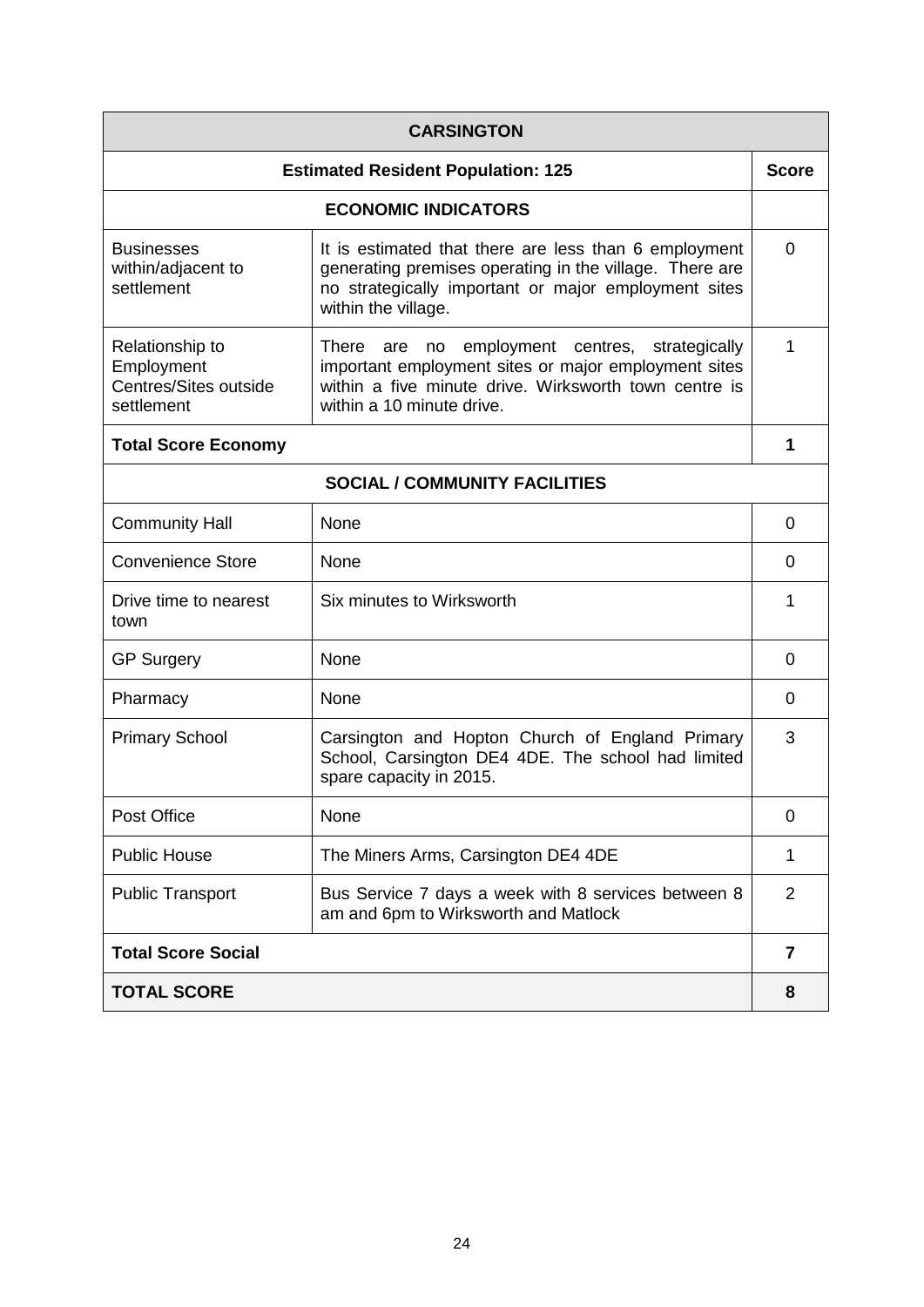| <b>CLIFTON</b>                                                       |                                                                                                                                                                                                                                                 |                |
|----------------------------------------------------------------------|-------------------------------------------------------------------------------------------------------------------------------------------------------------------------------------------------------------------------------------------------|----------------|
|                                                                      | <b>Estimated Resident Population: 300</b>                                                                                                                                                                                                       | <b>Score</b>   |
|                                                                      | <b>ECONOMIC INDICATORS</b>                                                                                                                                                                                                                      |                |
| <b>Businesses</b><br>within/adjacent to<br>settlement                | It is estimated that there are less than 6 employment<br>generating premises operating in the village. There<br>are no strategically important or major employment<br>sites within or adjacent to the village.                                  | 0              |
| Relationship to<br>Employment<br>Centres/Sites outside<br>settlement | Ashbourne Town Centre and the major employment<br>site of Waterside Retail/Business Park are within a 5<br>minute drive. The strategically important employment<br>site of Ashbourne Airfield Industrial Estate is within a<br>10 minute drive. | 6              |
| <b>Total Score Economy</b>                                           |                                                                                                                                                                                                                                                 | 6              |
|                                                                      | <b>SOCIAL / COMMUNITY FACILITIES</b>                                                                                                                                                                                                            |                |
| <b>Community Hall</b>                                                | Clifton Smith Hall, Cock Hill, Clifton, DE6 2GJ.                                                                                                                                                                                                | 1              |
| <b>Convenience Store</b>                                             | No shop although there is a vending machine selling<br>some convenience goods adjacent to Cock Inn                                                                                                                                              | 1              |
| Drive time to nearest<br>town                                        | Five minutes to Ashbourne.                                                                                                                                                                                                                      | $\overline{2}$ |
| <b>GP Surgery</b>                                                    | None                                                                                                                                                                                                                                            | 0              |
| Pharmacy                                                             | None                                                                                                                                                                                                                                            | 0              |
| <b>Primary School</b>                                                | Clifton C of E Primary School, Cross Side, Clifton,<br>Ashbourne DE6 2GJ. The school had limited capacity<br>in 2015.                                                                                                                           | 3              |
| Post Office                                                          | None                                                                                                                                                                                                                                            | 0              |
| <b>Public House</b>                                                  | Cock Inn, Clifton, DE6 2GJ                                                                                                                                                                                                                      | 1              |
| <b>Public Transport</b>                                              | Services operate 5 days a week providing 3 services<br>to Ashbourne between 8 am and 6 pm                                                                                                                                                       | 1              |
| <b>Total Score Social</b>                                            |                                                                                                                                                                                                                                                 | 9              |
| <b>TOTAL SCORE</b>                                                   |                                                                                                                                                                                                                                                 | 15             |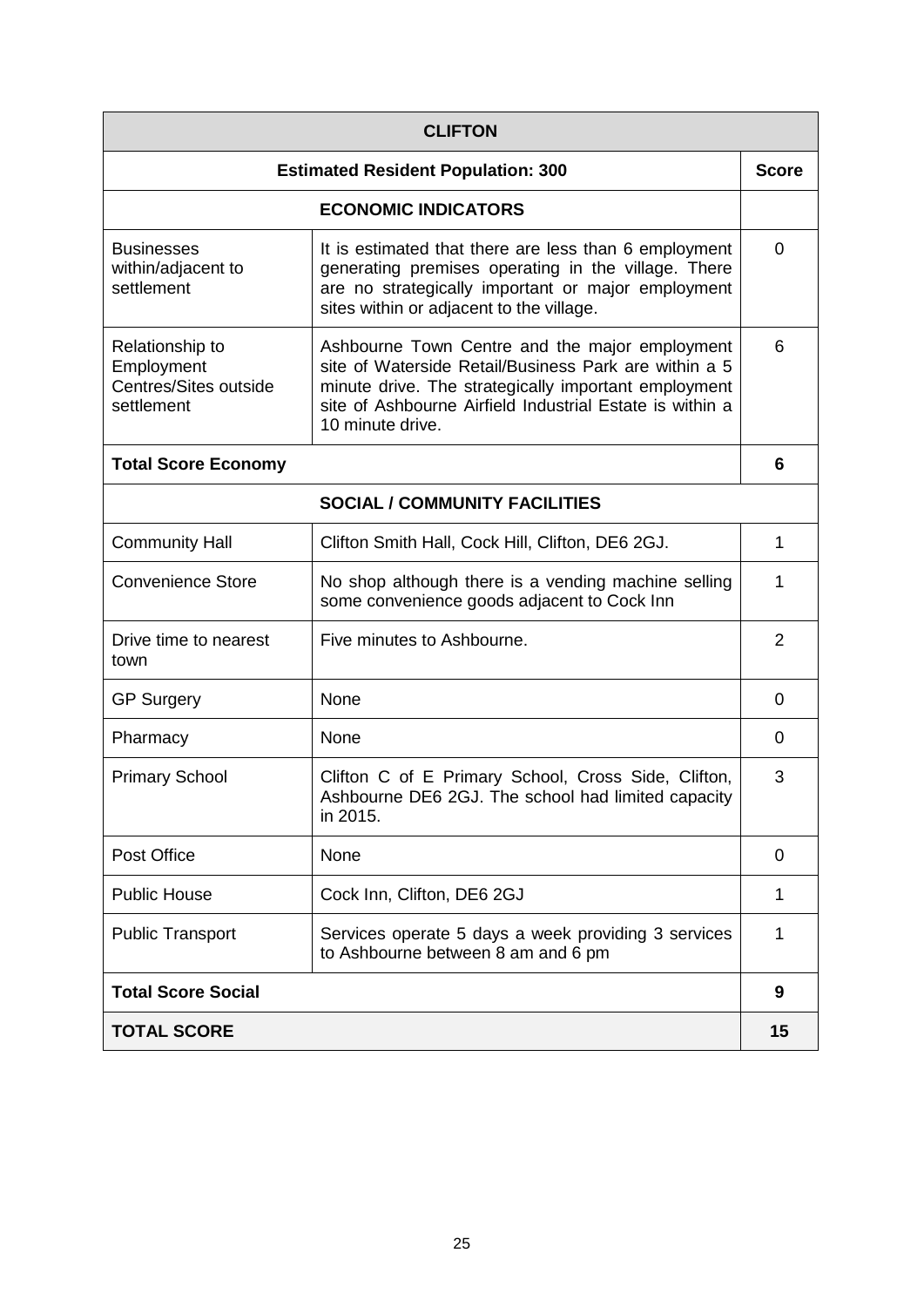| <b>CROMFORD</b>                                                      |                                                                                                                                                                                                                          |              |
|----------------------------------------------------------------------|--------------------------------------------------------------------------------------------------------------------------------------------------------------------------------------------------------------------------|--------------|
|                                                                      | <b>Estimated Resident Population: 1,300</b>                                                                                                                                                                              | <b>Score</b> |
|                                                                      | <b>ECONOMIC INDICATORS</b>                                                                                                                                                                                               |              |
| <b>Businesses</b><br>within/adjacent to<br>settlement                | It is estimated that there are between 41 and 45<br>employment generating premises operating within the<br>village. There are no strategically important or major<br>employment sites within or adjacent to the village. | 8            |
| Relationship to<br>Employment<br>Centres/Sites outside<br>settlement | Cromford is within 5 minutes drive of Wirksworth town<br>centre, and the major employment site at Ravenstor<br>Road in Wirksworth. Matlock Bath is also within a 5<br>minute drive.                                      | 4            |
| <b>Total Score Economy</b>                                           |                                                                                                                                                                                                                          | 12           |
|                                                                      | <b>SOCIAL / COMMUNITY FACILITIES</b>                                                                                                                                                                                     |              |
| <b>Community Hall</b>                                                | <b>Cromford Community Centre, Market Place, Cromford</b><br>Cromford Institute, The Hill, Cromford<br>Millpond Community Hall, Methodist Church, Water<br>Lane, Cromford                                                 | 1            |
| <b>Convenience Store</b>                                             | Arkwright General Stores and Off Licence, 39 Market<br>Place, Cromford, DE4 3RE<br>Newsagents, 41 Market Place, Cromford DE4 3RE                                                                                         | 2            |
| Drive time to nearest<br>town                                        | Five minutes to Wirksworth                                                                                                                                                                                               | 2            |
| <b>GP Surgery</b>                                                    | None – GP surgery closed in 2004.                                                                                                                                                                                        | 0            |
| Pharmacy                                                             | None                                                                                                                                                                                                                     | 0            |
| <b>Primary School</b>                                                | Cromford Primary School, North Street, Cromford. The<br>school had spare capacity in 2015.                                                                                                                               | 5            |
| Post Office                                                          | Scarthin, Cromford DE4 3QF                                                                                                                                                                                               | 1            |
| <b>Public House</b>                                                  | Bell Inn, 47 The Hill Cromford DE4 3RF<br>The Boat Inn, Scarthin, Cromford DE4 3QF<br>The Greyhound Hotel, 38 Market Place, Cromford, DE4<br>3QE                                                                         | 1            |
| <b>Public Transport</b>                                              | Both bus and train services operate seven days a week<br>providing an average of at least 2 buses or trains an<br>hour to Bakewell, Matlock and Derby between 8 am<br>and 6 pm                                           | 4            |
| <b>Total Score Social</b>                                            |                                                                                                                                                                                                                          | 16           |
| <b>TOTAL SCORE</b>                                                   |                                                                                                                                                                                                                          | 28           |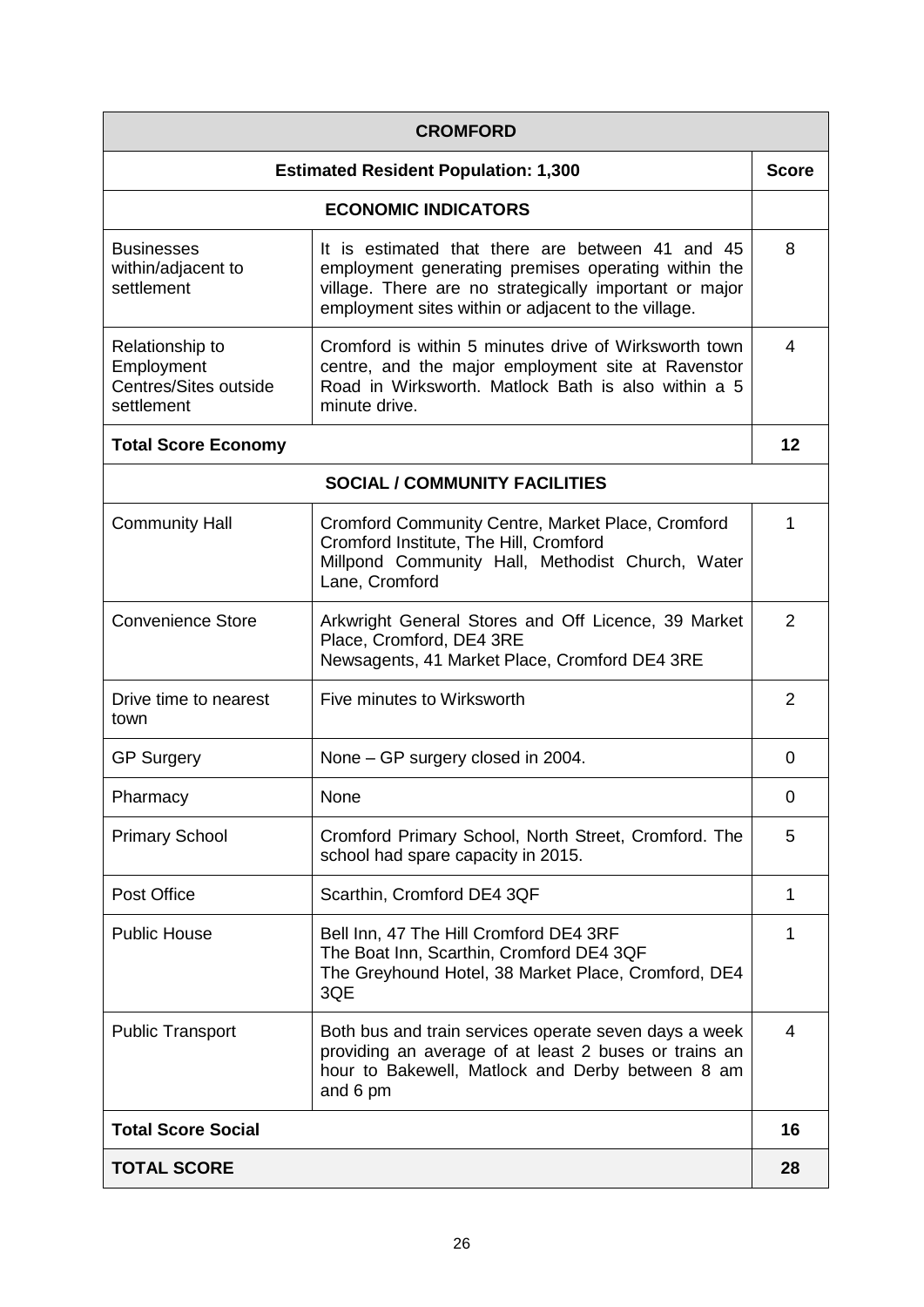| <b>DARLEY BRIDGE</b>                                                 |                                                                                                                                                                                                                                                                                                     |                |
|----------------------------------------------------------------------|-----------------------------------------------------------------------------------------------------------------------------------------------------------------------------------------------------------------------------------------------------------------------------------------------------|----------------|
|                                                                      | <b>Estimated Resident Population: 350</b>                                                                                                                                                                                                                                                           | <b>Score</b>   |
|                                                                      | <b>ECONOMIC INDICATORS</b>                                                                                                                                                                                                                                                                          |                |
| <b>Businesses</b><br>within/adjacent to<br>settlement                | It is estimated that there are less than 6 employment<br>generating premises operating within the village. There<br>are no strategically important or major employment<br>sites within or adjacent to the village.                                                                                  | $\overline{0}$ |
| Relationship to<br>Employment<br>Centres/Sites outside<br>settlement | The major employment sites of H.J. Enthoven and Sons<br>at Darley Dale Smelter, Molyneux Business Park and<br>Alcoa at Dale Road North are all within 5 minutes drive.<br>Matlock Town Centre and the strategically important<br>employment site at County Hall are both within 10<br>minutes drive | 6              |
| <b>Total Score Economy</b>                                           |                                                                                                                                                                                                                                                                                                     | 6              |
|                                                                      | <b>SOCIAL / COMMUNITY FACILITIES</b>                                                                                                                                                                                                                                                                |                |
| <b>Community Hall</b>                                                | Village Hall, Cross Green, Darley Bridge, DE4 2JT                                                                                                                                                                                                                                                   | 1              |
| <b>Convenience Store</b>                                             | None                                                                                                                                                                                                                                                                                                | 0              |
| Drive time to nearest<br>town                                        | Nine minutes to Matlock                                                                                                                                                                                                                                                                             | 1              |
| <b>GP Surgery</b>                                                    | None                                                                                                                                                                                                                                                                                                | 0              |
| Pharmacy                                                             | None                                                                                                                                                                                                                                                                                                | 0              |
| <b>Primary School</b>                                                | South Darley Church of England Primary School, Cross<br>Green, Darley Bridge, DE4 2JT. The school had spare<br>capacity in 2015.                                                                                                                                                                    | 5              |
| Post Office                                                          | None                                                                                                                                                                                                                                                                                                | 0              |
| <b>Public House</b>                                                  | Three Stags, Main Road, Darley Bridge DE4 2JY                                                                                                                                                                                                                                                       | 1              |
| <b>Public Transport</b>                                              | Services operate 6 days a week providing 8 services a<br>day to Matlock and Bakewell                                                                                                                                                                                                                | $\overline{2}$ |
| <b>Total Score Social</b>                                            |                                                                                                                                                                                                                                                                                                     | 10             |
| <b>TOTAL SCORE</b>                                                   |                                                                                                                                                                                                                                                                                                     | 16             |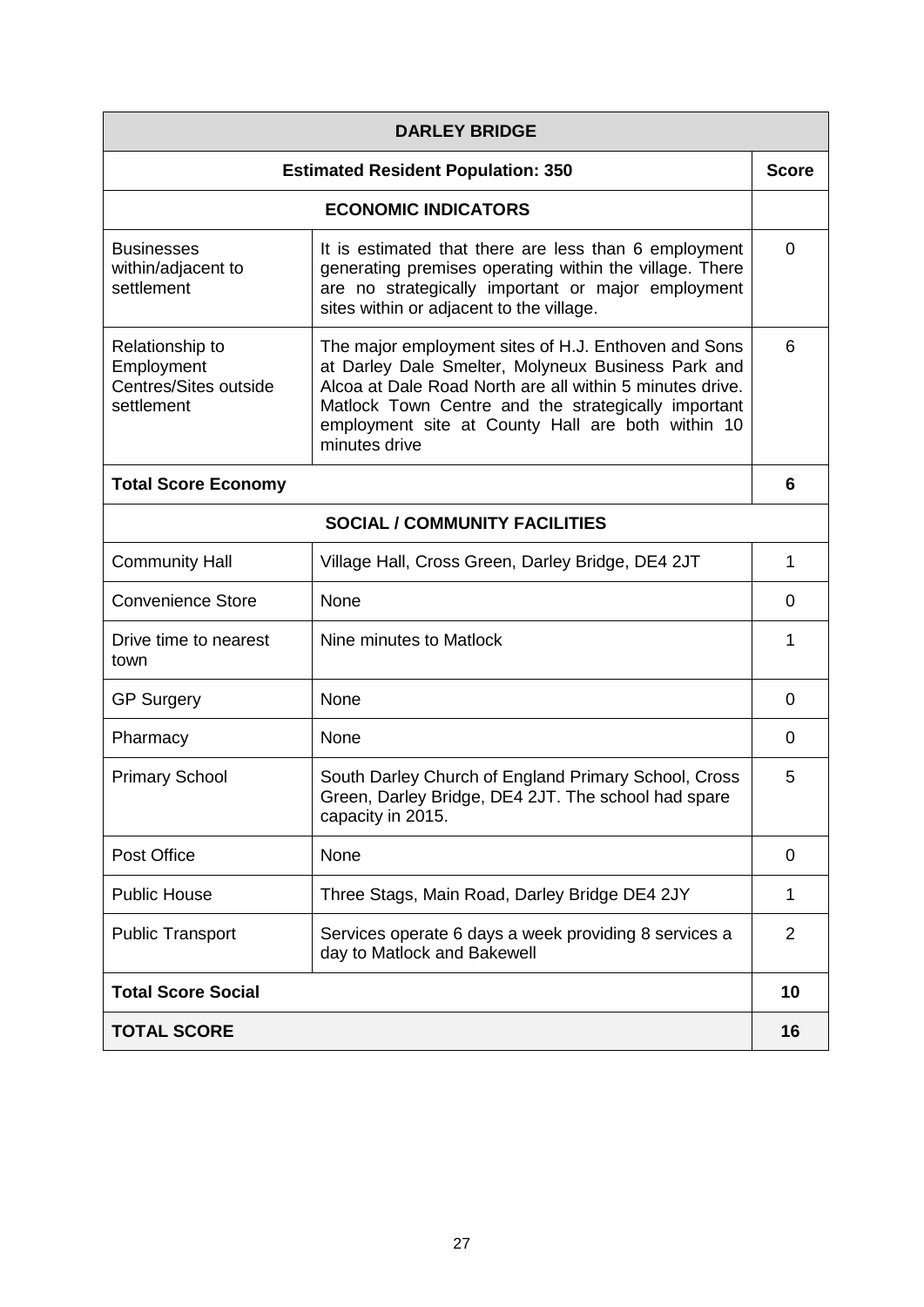| <b>DARLEY DALE</b>                                                   |                                                                                                                                                                                                                                                                                                                |                |
|----------------------------------------------------------------------|----------------------------------------------------------------------------------------------------------------------------------------------------------------------------------------------------------------------------------------------------------------------------------------------------------------|----------------|
|                                                                      | <b>Estimated Resident Population: 5,125</b>                                                                                                                                                                                                                                                                    | <b>Score</b>   |
|                                                                      | <b>ECONOMIC INDICATORS</b>                                                                                                                                                                                                                                                                                     |                |
| <b>Businesses</b><br>within/adjacent to<br>settlement                | It is estimated that there are between 46 to 50<br>employment generating premises operating within<br>Darley Dale. There is one major employment site<br>within Darley Dale at Molyneux Business Park off<br>Whitworth Road.                                                                                   | 13             |
| Relationship to<br>Employment<br>Centres/Sites outside<br>settlement | The major employment sites of H.J Enthoven works at<br>Oldfield Lane near Darley Bridge, and Alcoa (formerly<br>Firth Rixson) at Dale Road North are within 5 minutes<br>drive Matlock Town Centre and the strategically<br>important employment site at County Hall, Matlock are<br>within a ten minute drive | 5              |
| <b>Total Score Economy</b>                                           |                                                                                                                                                                                                                                                                                                                | 18             |
|                                                                      | <b>SOCIAL / COMMUNITY FACILITIES</b>                                                                                                                                                                                                                                                                           |                |
| <b>Community Hall</b>                                                | Dale Road Methodist Church Hall, Dale Road North,<br>Darley Dale, Matlock, DE4 2FT                                                                                                                                                                                                                             | 1              |
|                                                                      | Whitworth Centre, Station Road, Darley Dale, DE4<br>2EQ                                                                                                                                                                                                                                                        |                |
| <b>Convenience Store</b>                                             | Go Local Extra, Crowstones Road, DE4 2GU                                                                                                                                                                                                                                                                       | $\overline{2}$ |
|                                                                      | Wright's Farm Shop, 11 Dale Road North, Darley<br>Dale, Matlock DE4 2FS                                                                                                                                                                                                                                        |                |
|                                                                      | Spar, Warney Road, DE4 2EW                                                                                                                                                                                                                                                                                     |                |
| Drive time to nearest<br>town                                        | <b>Eight minutes to Matlock</b>                                                                                                                                                                                                                                                                                | 1              |
| <b>GP Surgery</b>                                                    | Darley Dale Medical Centre, Columbell Way, Two<br>Dales, DE4 2SA                                                                                                                                                                                                                                               | 3              |
| Pharmacy                                                             | Jayne A. Hibberd Pharmacy, Two Dales, DE4 2EY                                                                                                                                                                                                                                                                  | 1              |
| <b>Primary School</b>                                                | Darley Dale Primary School Greenaway Lane<br>Hackney DE4 2QB. The school had spare capacity in<br>2015.                                                                                                                                                                                                        | 5              |
|                                                                      | Darley Churchtown Church of England Primary<br>School, Church Rd, Darley Dale, DE4 2GL. The<br>school had spare capacity in 2015.                                                                                                                                                                              |                |
| Post Office                                                          | Two Dales Post Office, Chesterfield Rd, Two Dales,<br>Matlock DE4 2EY                                                                                                                                                                                                                                          | 1              |
| <b>Public House</b>                                                  | Barringtons, Station Road, Darley Dale, DE4 2EQ                                                                                                                                                                                                                                                                | 1              |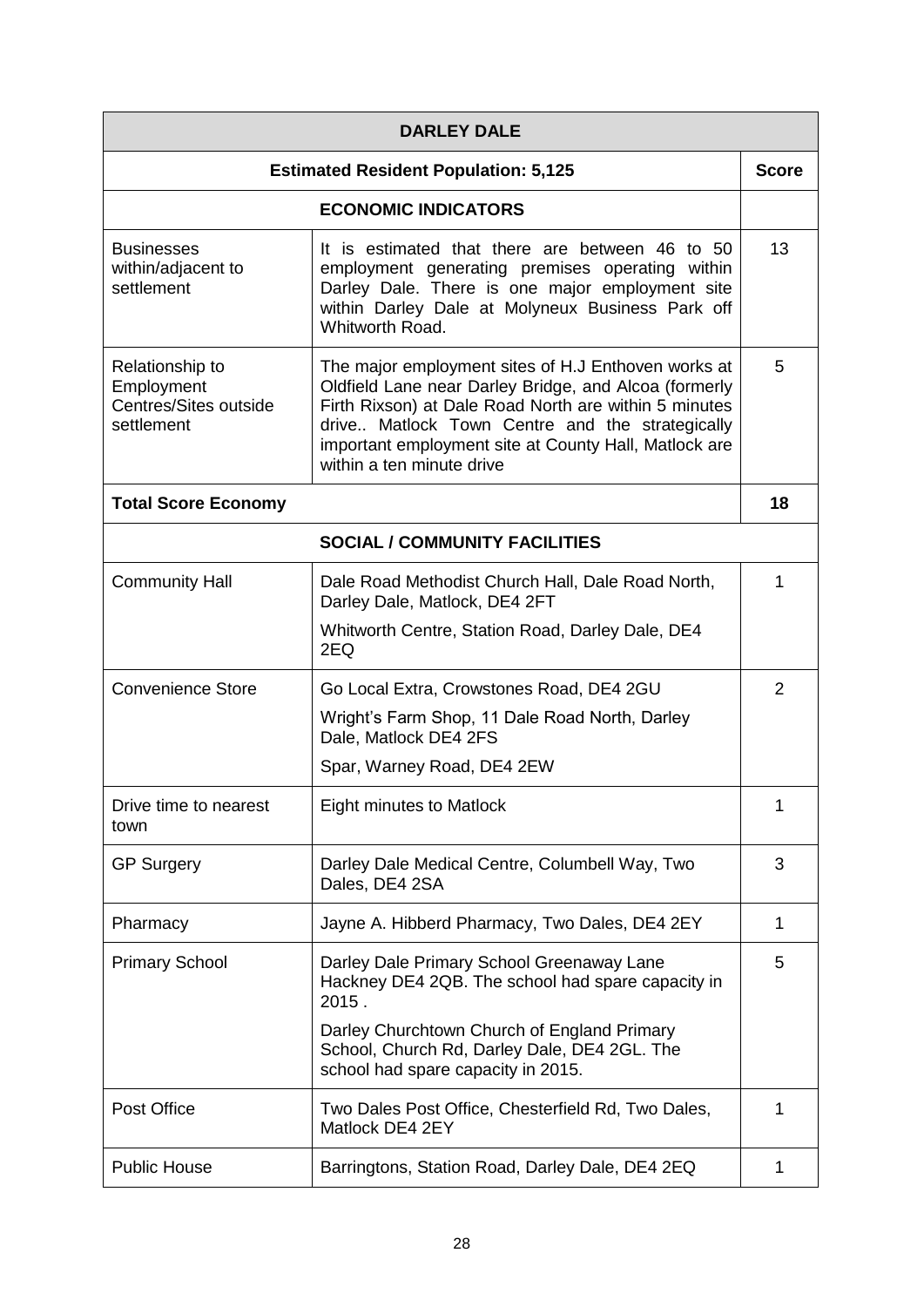| <b>TOTAL SCORE</b>        |                                                                                                                                                        | 3 <sub>1</sub> |
|---------------------------|--------------------------------------------------------------------------------------------------------------------------------------------------------|----------------|
| <b>Total Score Social</b> |                                                                                                                                                        | 19             |
| <b>Public Transport</b>   | Bus services 7 days a week, with weekday services<br>providing an average of at least 2 buses an hour to<br>Matlock and Bakewell between 8 am and 6 pm |                |
|                           | Grouse Inn, Dale Rd North Darley Dale DE4 2FT                                                                                                          |                |
|                           | Church Inn, Church Rd, Darley Dale, DE4 2GG                                                                                                            |                |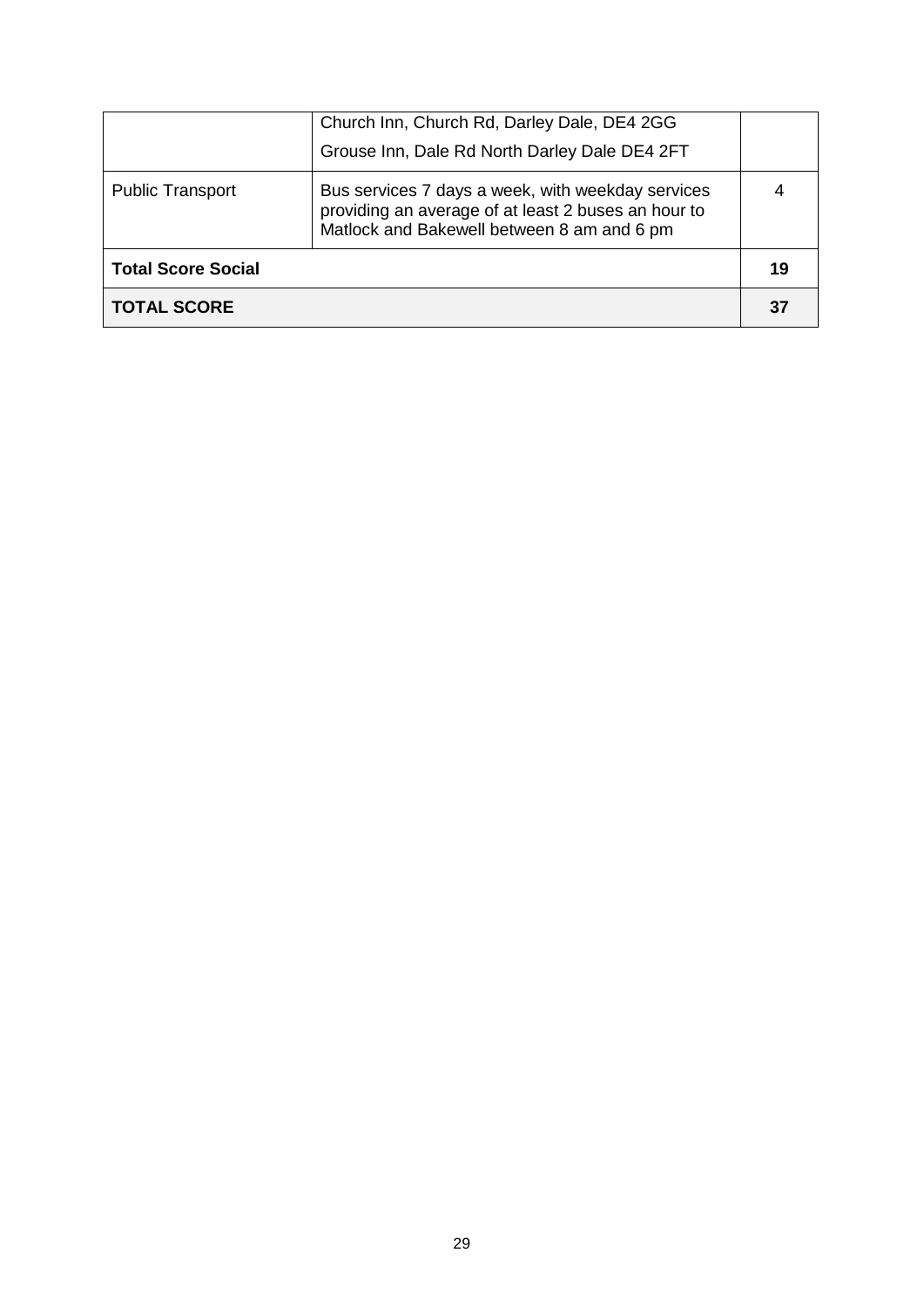| <b>DOVERIDGE</b>                                                     |                                                                                                                                                                                                                                                                                                                |                |
|----------------------------------------------------------------------|----------------------------------------------------------------------------------------------------------------------------------------------------------------------------------------------------------------------------------------------------------------------------------------------------------------|----------------|
|                                                                      | <b>Estimated Resident Population: 1,350</b>                                                                                                                                                                                                                                                                    | <b>Score</b>   |
|                                                                      | <b>ECONOMIC INDICATORS</b>                                                                                                                                                                                                                                                                                     |                |
| <b>Businesses</b><br>within/adjacent to<br>settlement                | It is estimated that there are less than 6 employment<br>generating premises providing employment within the<br>village. There are no strategically important or major<br>employment sites within or adjacent to the village.                                                                                  | $\overline{0}$ |
| Relationship to<br>Employment<br>Centres/Sites outside<br>settlement | There are no employment centres, strategically<br>important employment sites or major employment<br>sites within a five minute drive. Uttoxeter Town<br>Centre, and the strategically important employment<br>sites at Dovefields Retail and Industrial Park and JCB<br>Rocester are within a 10 minute drive. | 4              |
| <b>Total Score Economy</b>                                           |                                                                                                                                                                                                                                                                                                                | 4              |
|                                                                      | <b>SOCIAL/COMMUNITY FACILITIES</b>                                                                                                                                                                                                                                                                             |                |
| <b>Community Hall</b>                                                | Village Hall, Sand Lane, Doveridge, DE6 5QJ                                                                                                                                                                                                                                                                    | 1              |
| <b>Convenience Store</b>                                             | Doveridge Village Store and Post Office, 26 High St,<br>Doveridge, DE6 5NA                                                                                                                                                                                                                                     | 1              |
| Drive time to nearest<br>town                                        | Seven minutes to Uttoxeter                                                                                                                                                                                                                                                                                     | 1              |
| <b>GP Surgery</b>                                                    | None                                                                                                                                                                                                                                                                                                           | 0              |
| Pharmacy                                                             | None                                                                                                                                                                                                                                                                                                           | 0              |
| <b>Primary School</b>                                                | Doveridge Primary School, Chapel Green, Doveridge,<br>Derbyshire, DE6 5JY. The school had spare capacity<br>in 2015.                                                                                                                                                                                           | 5              |
| Post Office                                                          | Doveridge Village Store and Post Office, 26 High St,<br>Doveridge, DE6 5NA                                                                                                                                                                                                                                     | 1              |
| <b>Public House</b>                                                  | The Cavendish Arms, Derby Road, Doveridge,<br>Ashbourne, DE6 5JR                                                                                                                                                                                                                                               | 1              |
| <b>Public Transport</b>                                              | Services operate 7 days a week, with weekday<br>services providing an average of at least 1 bus per<br>hour to a town between 8 am and 6 pm                                                                                                                                                                    | 3              |
| <b>Total Score Social</b>                                            |                                                                                                                                                                                                                                                                                                                | 13             |
| <b>TOTAL SCORE</b>                                                   |                                                                                                                                                                                                                                                                                                                | 17             |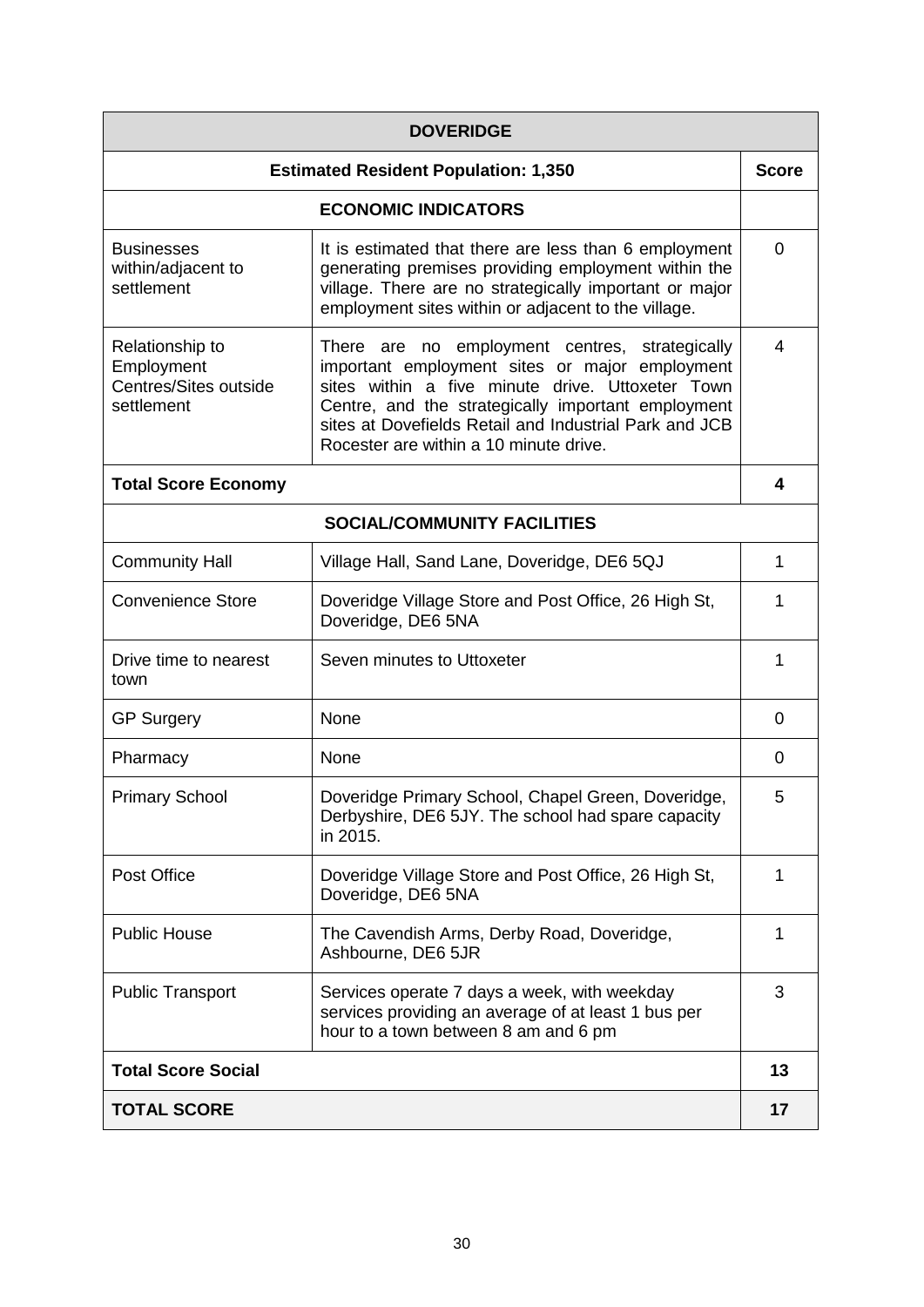| <b>HULLAND WARD</b>                                                  |                                                                                                                                                                                                                                                        |                |
|----------------------------------------------------------------------|--------------------------------------------------------------------------------------------------------------------------------------------------------------------------------------------------------------------------------------------------------|----------------|
| <b>Estimated Resident Population: 750</b>                            |                                                                                                                                                                                                                                                        | <b>Score</b>   |
|                                                                      | <b>ECONOMIC INDICATORS</b>                                                                                                                                                                                                                             |                |
| <b>Businesses</b><br>within/adjacent to<br>settlement                | It is estimated that there are between 6 to 10<br>employment<br>generating<br>premises<br>providing<br>employment<br>within the village. There<br>are<br>no<br>strategically important or major employment sites within<br>or adjacent to the village. | 1              |
| Relationship to<br>Employment<br>Centres/Sites outside<br>settlement | The major employment site at Aggregate Industries off<br>Smith Hall Lane, Hulland Ward is within a 5 minute<br>drive.                                                                                                                                  | 1              |
| <b>Total Score Economy</b>                                           |                                                                                                                                                                                                                                                        | $\mathbf{2}$   |
|                                                                      | <b>SOCIAL / COMMUNITY FACILITIES</b>                                                                                                                                                                                                                   |                |
| <b>Community Hall</b>                                                | Hulland Ward and District Millennium Village Hall, Dog<br>Lane, Hulland Ward DE6 3EG                                                                                                                                                                   | 1              |
| <b>Convenience Store</b>                                             | Hulland Ward General Stores, Main Road, Hulland<br>Ward, DE6 3EA                                                                                                                                                                                       | $\overline{2}$ |
| Drive time to nearest<br>town                                        | Eleven minutes to Ashbourne                                                                                                                                                                                                                            | 0              |
| <b>GP Surgery</b>                                                    | Hulland Ward Medical Centre, Main Road, Hulland<br>Ward, DE6 3EA                                                                                                                                                                                       | 3              |
| Pharmacy                                                             | None – although GP surgery can supply some<br>medications relating to repeat prescriptions for some<br>patients                                                                                                                                        | 0              |
| <b>Primary School</b>                                                | Hulland Church of England Primary School, Firs<br>Avenue, Hulland Ward, DE6 3FS. The school had<br>spare capacity in 2015.                                                                                                                             | 5              |
| Post Office                                                          | Hulland Ward General Stores, Main Road, Hulland<br>Ward, DE6 3EA                                                                                                                                                                                       | 1              |
| <b>Public House</b>                                                  | The Black Horse Inn, Main Road, Hulland Ward, DE6<br>3EE<br>Nag's Head, Main Road, Hulland Ward, DE6 3EF                                                                                                                                               | 1              |
| <b>Public Transport</b>                                              | Services 6 days a week and less than hourly between 8<br>am and 6 pm on weekdays.                                                                                                                                                                      | 2              |
| <b>Total Score Social</b>                                            |                                                                                                                                                                                                                                                        | 15             |
| <b>TOTAL SCORE OVERALL</b>                                           |                                                                                                                                                                                                                                                        | 17             |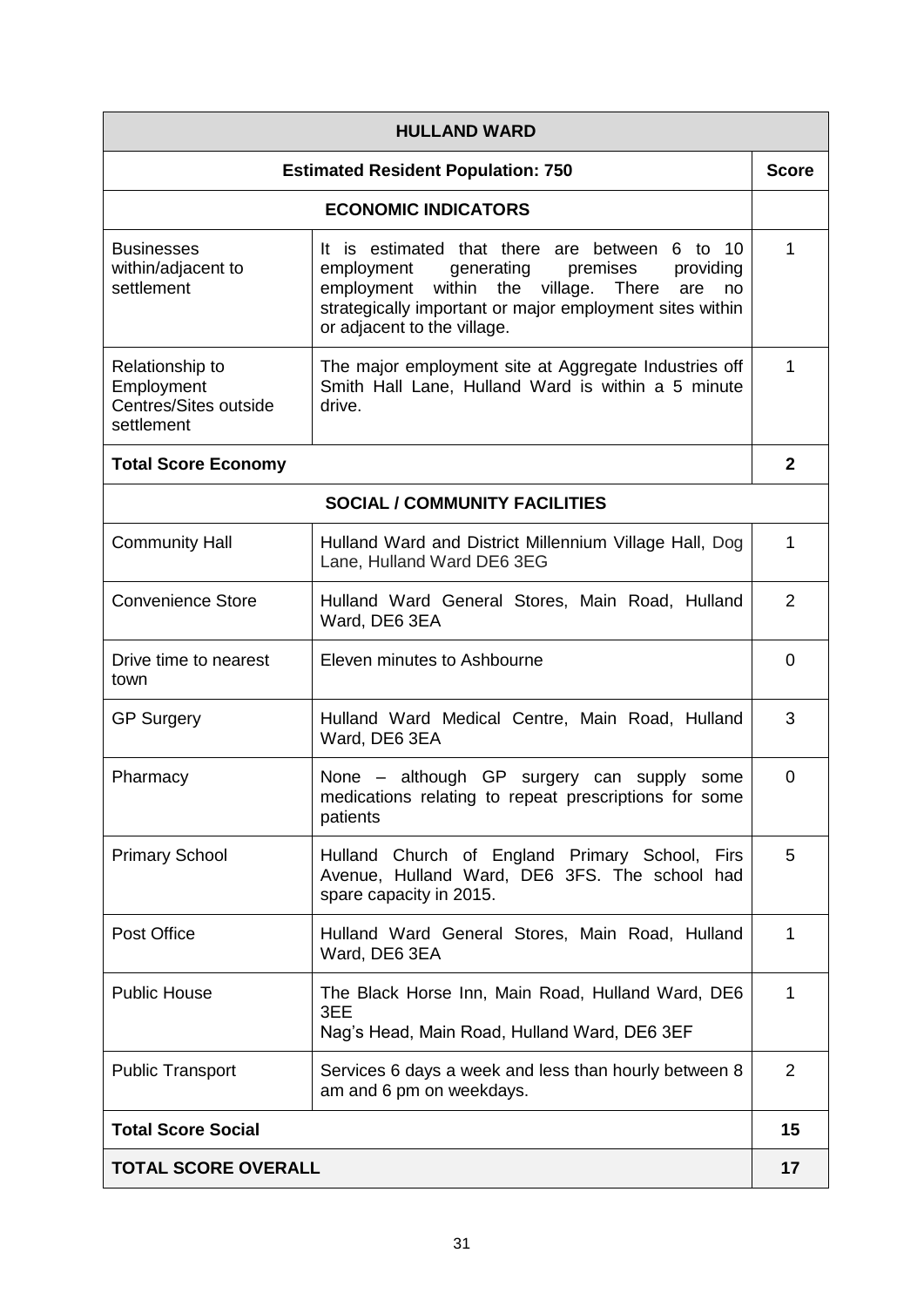| <b>KIRK IRETON</b>                                                   |                                                                                                                                                                                                               |                |
|----------------------------------------------------------------------|---------------------------------------------------------------------------------------------------------------------------------------------------------------------------------------------------------------|----------------|
|                                                                      | <b>Estimated Resident Population: 450</b>                                                                                                                                                                     | <b>Score</b>   |
|                                                                      | <b>ECONOMIC INDICATORS</b>                                                                                                                                                                                    |                |
| <b>Businesses</b><br>within/adjacent to<br>settlement                | It is estimated that there are less than 6 employment<br>generating premises operating within the village. There<br>are no strategically important employment sites within or<br>adjacent to the village.     | $\Omega$       |
| Relationship to<br>Employment<br>Centres/Sites outside<br>settlement | There are no major employment sites within a 5 minute<br>drive of Kirk Ireton. There are no employment centres or<br>strategically important employment sites within either a 5<br>minute or 10 minute drive. | $\overline{0}$ |
| <b>Total Score Economy</b>                                           |                                                                                                                                                                                                               | 0              |
|                                                                      | <b>SOCIAL / COMMUNITY FACILITIES</b>                                                                                                                                                                          |                |
| <b>Community Hall</b>                                                | Kirk Ireton Village Hall, Church Level, Kirk Ireton, DE6<br>3LE                                                                                                                                               | 1              |
| <b>Convenience Store</b>                                             | The Stable Shop, Main St, Kirk Ireton DE6 3JP - run by<br>local community.                                                                                                                                    | $\overline{2}$ |
| Drive time to nearest<br>town                                        | Twelve minutes to Wirksworth                                                                                                                                                                                  | 0              |
| <b>GP Surgery</b>                                                    | None                                                                                                                                                                                                          | 0              |
| Pharmacy                                                             | None                                                                                                                                                                                                          | 0              |
| <b>Primary School</b>                                                | Kirk Ireton Church of England Primary School, Main St,<br>Kirk Ireton, DE6 3LD. The school had no spare capacity<br>in 2015.                                                                                  | $\overline{2}$ |
| Post Office                                                          | None                                                                                                                                                                                                          | $\Omega$       |
| <b>Public House</b>                                                  | Barley Mow, Main St, Kirk Ireton DE6 3JP                                                                                                                                                                      | 1              |
| <b>Public Transport</b>                                              | Services operate 6 days a week less than average of<br>every two hours between 8 am and 6 pm on weekdays.                                                                                                     | 1              |
| <b>Total Score Social</b>                                            |                                                                                                                                                                                                               | 7              |
| <b>TOTAL SCORE</b>                                                   |                                                                                                                                                                                                               | $\overline{7}$ |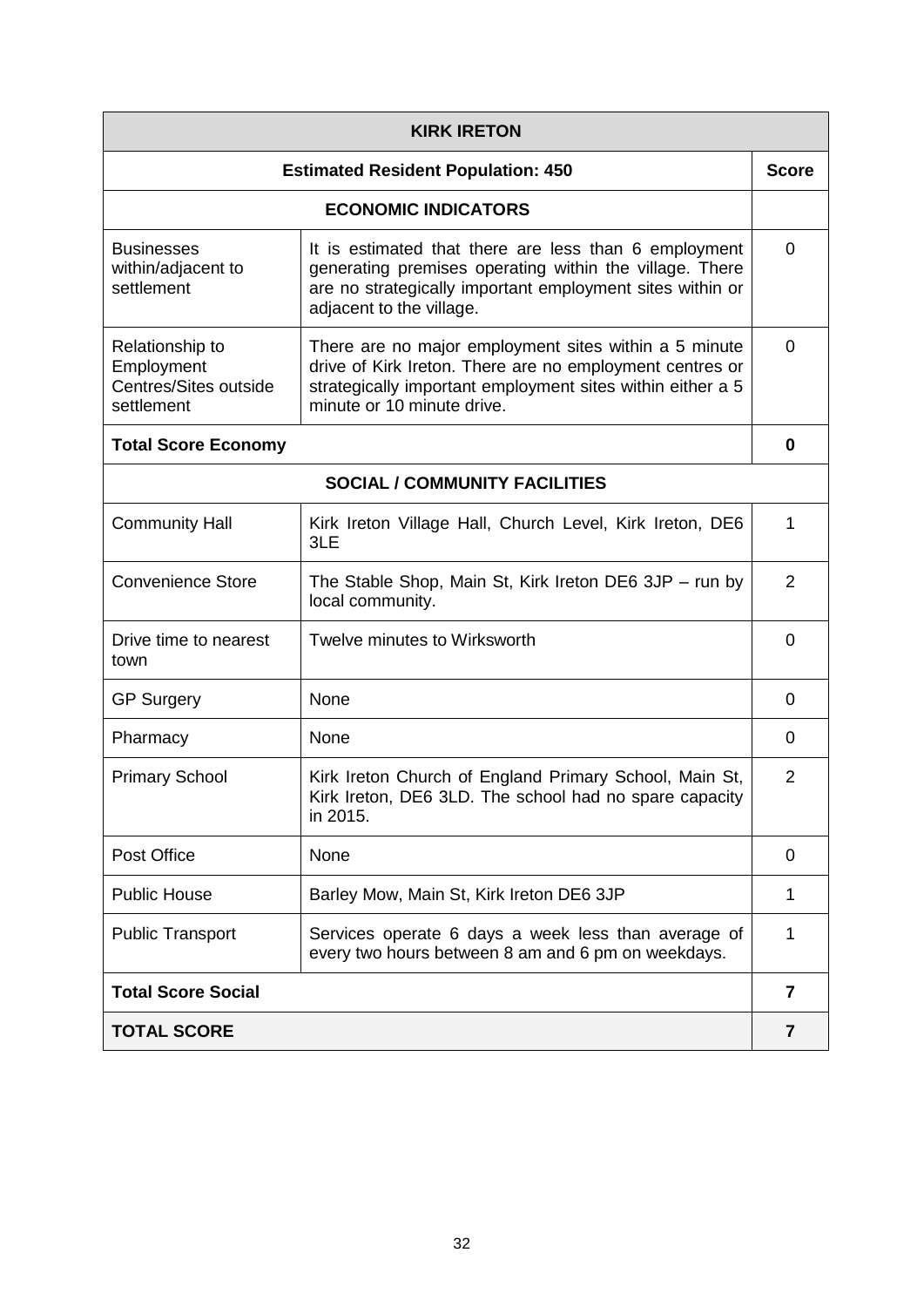| <b>KNIVETON</b>                                                      |                                                                                                                                                                                                                  |                |
|----------------------------------------------------------------------|------------------------------------------------------------------------------------------------------------------------------------------------------------------------------------------------------------------|----------------|
| <b>Estimated Resident Population: 250</b>                            |                                                                                                                                                                                                                  | <b>Score</b>   |
|                                                                      | <b>ECONOMIC INDICATORS</b>                                                                                                                                                                                       |                |
| <b>Businesses</b><br>within/adjacent to<br>settlement                | It is estimated that there are less than 6 employment<br>generating premises operating within the village. There<br>are no strategically important employment sites within<br>or adjacent to the village.        | $\Omega$       |
| Relationship to<br>Employment<br>Centres/Sites outside<br>settlement | no employment centres,<br>There<br>strategically<br>are<br>important employment sites or major employment sites<br>within a five minute drive of Kniveton. Ashbourne Town<br>Centre is within a 10 minute drive. | 2              |
| <b>Total Score Economy</b>                                           |                                                                                                                                                                                                                  | $\mathbf{2}$   |
|                                                                      | <b>SOCIAL / COMMUNITY FACILITIES</b>                                                                                                                                                                             |                |
| <b>Community Hall</b>                                                | Kniveton Village Hall, Longrose Lane                                                                                                                                                                             | 1              |
| <b>Convenience Store</b>                                             | None                                                                                                                                                                                                             | $\Omega$       |
| Drive time to nearest<br>town                                        | Seven minutes to Ashbourne                                                                                                                                                                                       | 1              |
| <b>GP Surgery</b>                                                    | None                                                                                                                                                                                                             | $\Omega$       |
| Pharmacy                                                             | None                                                                                                                                                                                                             | 0              |
| <b>Primary School</b>                                                | Kniveton Primary School, Longrose Lane, Kniveton,<br>DE6 1JL. The school had no spare capacity in 2015.                                                                                                          | 2              |
| Post Office                                                          | None                                                                                                                                                                                                             | 0              |
| <b>Public House</b>                                                  | Red Lion, Main St, Kniveton, DE6 1JH                                                                                                                                                                             | 1              |
| <b>Public Transport</b>                                              | Services 6 days a week and 9 services to Matlock,<br>Wirksworth and Ashbourne between 8 am and 6 pm on<br>weekdays                                                                                               | $\overline{2}$ |
| <b>Total Score Social</b>                                            |                                                                                                                                                                                                                  | 7              |
| <b>TOTAL SCORE OVERALL</b>                                           |                                                                                                                                                                                                                  | 9              |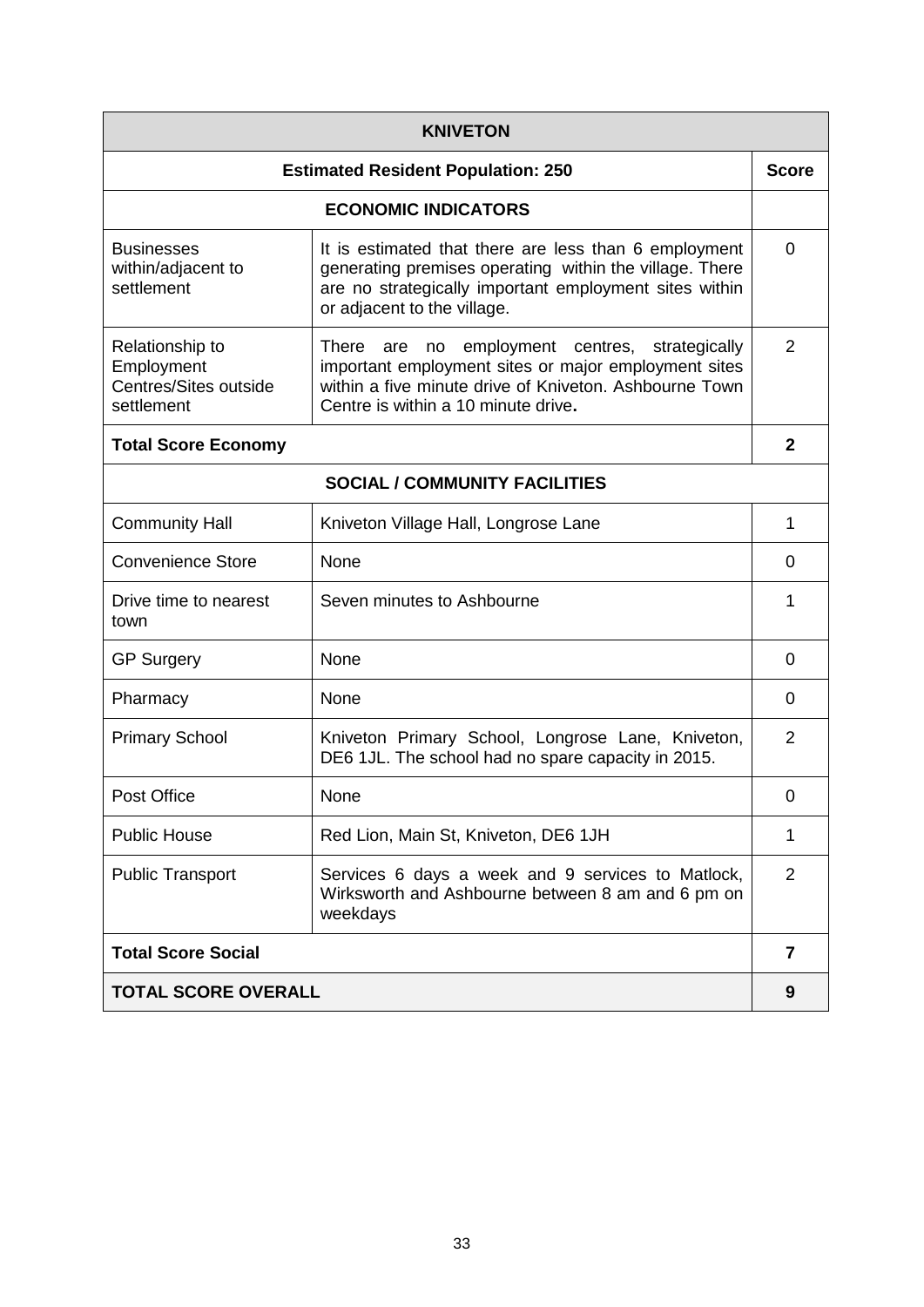| <b>LONGFORD</b>                                                      |                                                                                                                                                                                                            |                  |
|----------------------------------------------------------------------|------------------------------------------------------------------------------------------------------------------------------------------------------------------------------------------------------------|------------------|
| <b>Estimated Resident Population: 100</b>                            |                                                                                                                                                                                                            | <b>Score</b>     |
|                                                                      | <b>ECONOMIC INDICATORS</b>                                                                                                                                                                                 |                  |
| <b>Businesses</b><br>within/adjacent to<br>settlement                | It is estimated that there are less than 6 employment<br>generating premises operating within the village. There<br>are no strategically important employment sites within<br>or adjacent to the village.  | $\Omega$         |
| Relationship to<br>Employment<br>Centres/Sites outside<br>settlement | There are no major employment sites within a 5 minute<br>drive of Longford. There are no employment centres or<br>strategically important employment sites within either a<br>5 minute or 10 minute drive. | $\Omega$         |
| <b>Total Score Economy</b>                                           |                                                                                                                                                                                                            | 0                |
|                                                                      | <b>SOCIAL / COMMUNITY FACILITIES</b>                                                                                                                                                                       |                  |
| <b>Community Hall</b>                                                | The Longford Parish Council holds its meetings in the<br>Pump House Room on the corner of Long Lane and<br>Main Street; however, the village does not have a<br>community hall.                            | 0                |
| <b>Convenience Store</b>                                             | None                                                                                                                                                                                                       | 0                |
| Drive time to nearest<br>town                                        | Nineteen minutes to Ashbourne                                                                                                                                                                              | 0                |
| <b>GP Surgery</b>                                                    | None                                                                                                                                                                                                       | 0                |
| Pharmacy                                                             | None                                                                                                                                                                                                       | 0                |
| <b>Primary School</b>                                                | Longford Primary School, Main Street, Longford DE6<br>3DR. The school was at capacity in 2015.                                                                                                             | $\overline{2}$   |
| Post Office                                                          | None                                                                                                                                                                                                       | 0                |
| <b>Public House</b>                                                  | None (The Ostrich in Long Lane is not located within<br>the village)                                                                                                                                       | 0                |
| <b>Public Transport</b>                                              | No scheduled services                                                                                                                                                                                      | 0                |
| <b>Total Score Social</b>                                            |                                                                                                                                                                                                            | $\mathbf{2}$     |
| <b>TOTAL SCORE</b>                                                   |                                                                                                                                                                                                            | $\boldsymbol{2}$ |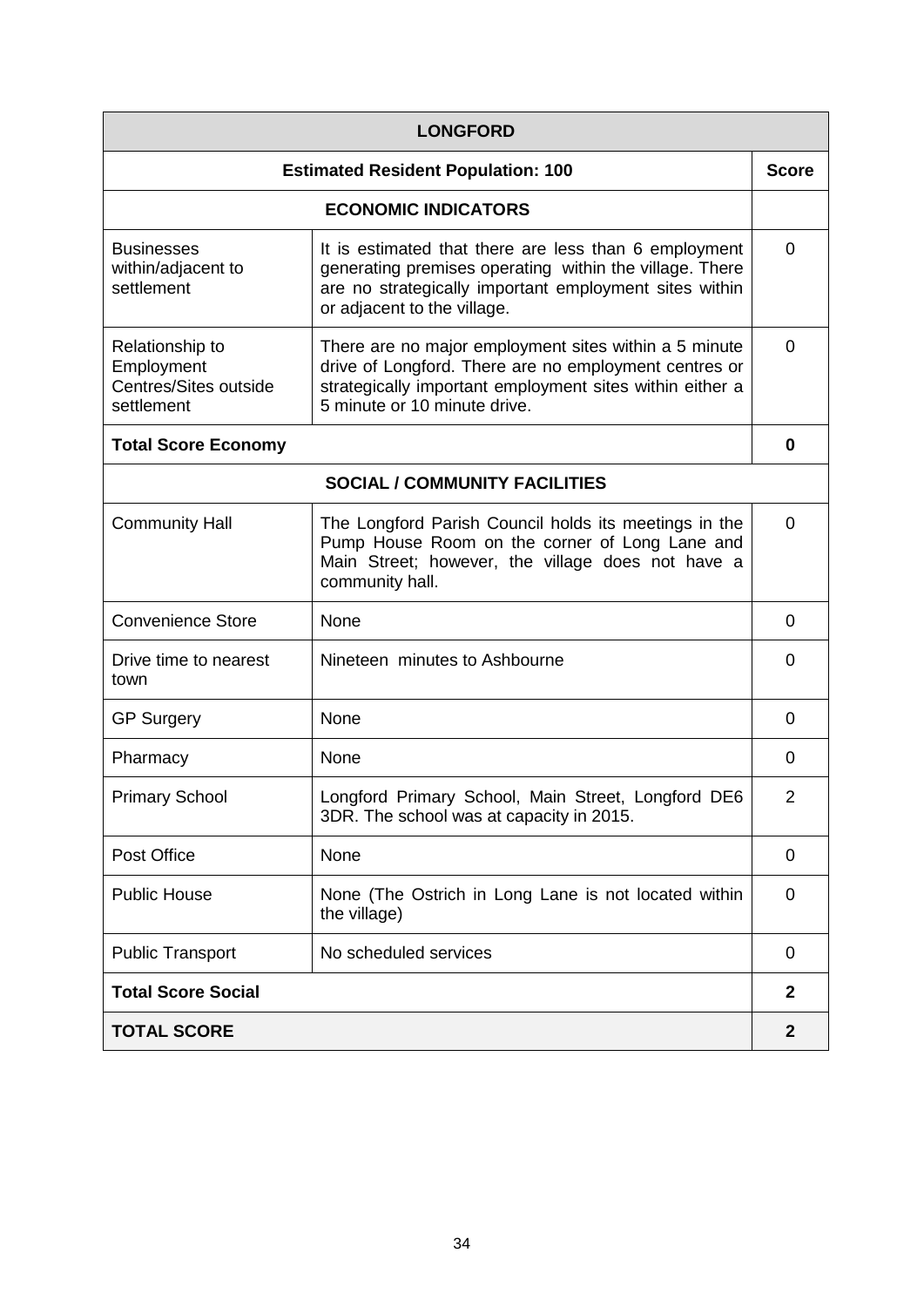| <b>MARSTON MONTGOMERY</b>                                            |                                                                                                                                                                                                                                       |              |
|----------------------------------------------------------------------|---------------------------------------------------------------------------------------------------------------------------------------------------------------------------------------------------------------------------------------|--------------|
| <b>Estimated Resident Population: 200</b>                            |                                                                                                                                                                                                                                       | <b>Score</b> |
|                                                                      | <b>ECONOMIC INDICATORS</b>                                                                                                                                                                                                            |              |
| <b>Businesses</b><br>within/adjacent to<br>settlement                | It is estimated that there are less than 6 employment<br>generating premises operating within the village. There<br>are no strategically important employment sites within<br>or adjacent to the village.                             | $\Omega$     |
| Relationship to<br>Employment<br>Centres/Sites outside<br>settlement | There are no employment centres, strategically<br>important or major employment sites within 5 minutes<br>drive. The strategically important employment site at<br>JCB Rocester is within a 10 minute drive of Marston<br>Montgomery. | 1            |
| <b>Total Score Economy</b>                                           |                                                                                                                                                                                                                                       | 1            |
|                                                                      | <b>SOCIAL / COMMUNITY FACILITIES</b>                                                                                                                                                                                                  |              |
| <b>Community Hall</b>                                                | Coronation Hall, Weston Bank, Marston Montgomery                                                                                                                                                                                      | 1            |
| <b>Convenience Store</b>                                             | None                                                                                                                                                                                                                                  | 0            |
| Drive time to nearest<br>town                                        | Twelve minutes to Uttoxeter                                                                                                                                                                                                           | $\Omega$     |
| <b>GP Surgery</b>                                                    | None                                                                                                                                                                                                                                  | 0            |
| Pharmacy                                                             | None                                                                                                                                                                                                                                  | 0            |
| <b>Primary School</b>                                                | Marston Montgomery Primary School, Thurvaston<br>Road, DE6 2FF. The school had spare capacity in<br>2015.                                                                                                                             | 5            |
| Post Office                                                          | None                                                                                                                                                                                                                                  | 0            |
| <b>Public House</b>                                                  | The Crown Inn, Riggs Lane, Marston Montgomery, DE6<br>2FF.                                                                                                                                                                            | 1            |
| <b>Public Transport</b>                                              | Service operates 5 days a week and provides 3<br>services to Ashbourne between 8 am and 6 pm on<br>weekdays.                                                                                                                          | 1            |
| <b>Total Score Social</b>                                            |                                                                                                                                                                                                                                       | 8            |
| <b>TOTAL SCORE OVERALL</b>                                           |                                                                                                                                                                                                                                       | 9            |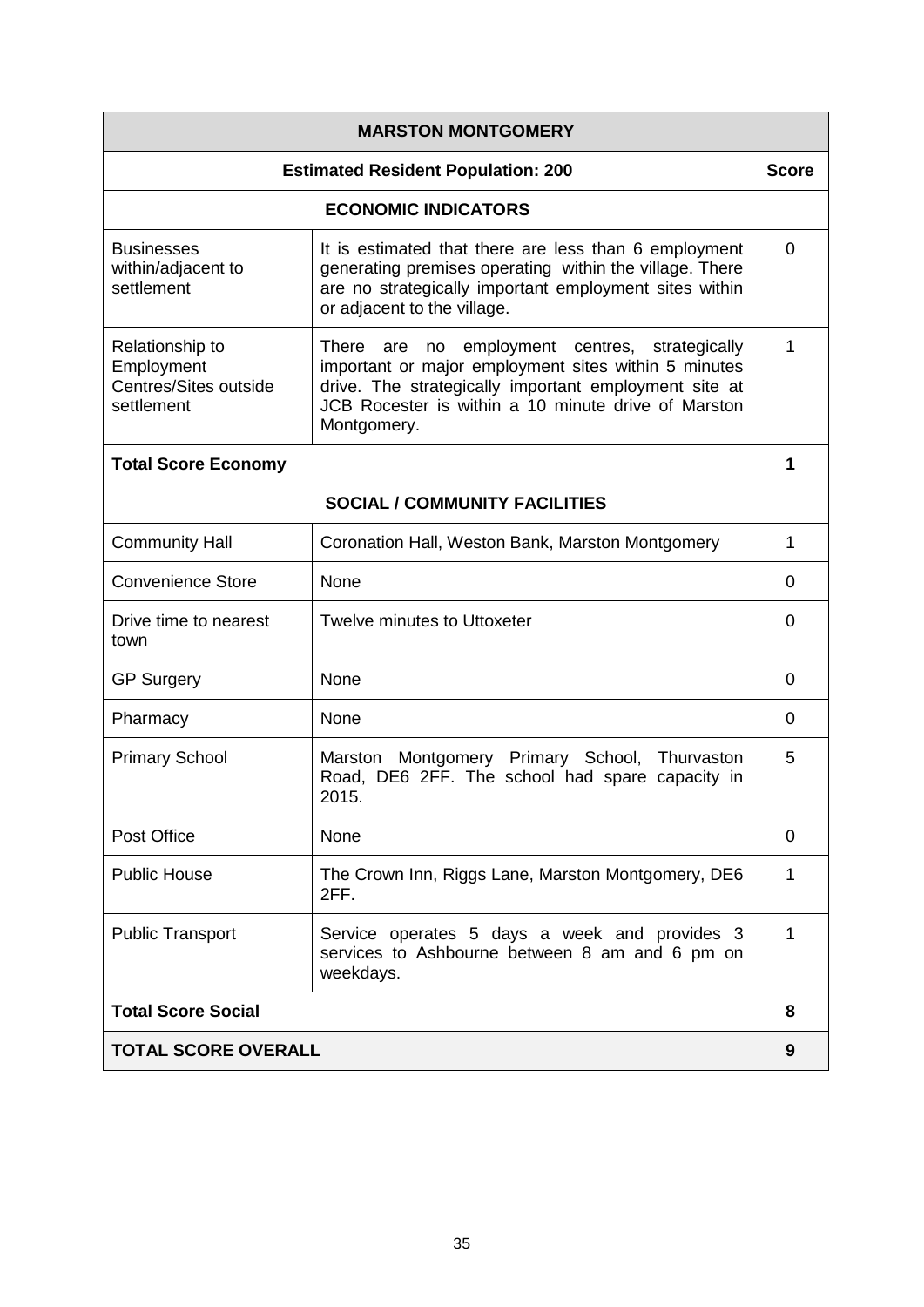| <b>MATLOCK BATH</b>                                                  |                                                                                                                                                                                                                                                           |                |
|----------------------------------------------------------------------|-----------------------------------------------------------------------------------------------------------------------------------------------------------------------------------------------------------------------------------------------------------|----------------|
| <b>Estimated Resident Population: 675</b>                            |                                                                                                                                                                                                                                                           | <b>Score</b>   |
|                                                                      | <b>ECONOMIC INDICATORS</b>                                                                                                                                                                                                                                |                |
| <b>Businesses</b><br>within/adjacent to<br>settlement                | It is estimated that there are over 50 employment<br>generating premises operating within the village.<br>no strategically important or<br>There are<br>major<br>employment sites within or adjacent to the village.                                      | 10             |
| Relationship to<br>Employment<br>Centres/Sites outside<br>settlement | There are no employment centres, strategically<br>important employment sites or major employment<br>sites within a five minute drive. Matlock Town Centre,<br>Wirksworth Town Centre and County Hall are all<br>within a 10 minute drive of Matlock Bath. | 4              |
| <b>Total Score Economy</b>                                           |                                                                                                                                                                                                                                                           | 14             |
|                                                                      | <b>SOCIAL / COMMUNITY FACILITIES</b>                                                                                                                                                                                                                      |                |
| <b>Community Hall</b>                                                | Rooms for community use in Grand Pavilion, South<br>Parade, Matlock Bath<br>Holy Trinity Church, Matlock Bath, DE4 3PU                                                                                                                                    | 1              |
| <b>Convenience Store</b>                                             | Matlock General Stores, 40-42 North Parade, Matlock<br>Bath DE4 3NS                                                                                                                                                                                       | 2              |
| Drive time to nearest<br>town                                        | Six minutes to Matlock                                                                                                                                                                                                                                    | 1              |
| <b>GP Surgery</b>                                                    | None                                                                                                                                                                                                                                                      | 0              |
| Pharmacy                                                             | None                                                                                                                                                                                                                                                      | 0              |
| <b>Primary School</b>                                                | Matlock Bath Holy Trinity CE (Controlled) Primary.14<br>Clifton Rd, Matlock Bath, DE4 3PW. The school had<br>spare capacity in 2015.                                                                                                                      | $\overline{4}$ |
| Post Office                                                          | None                                                                                                                                                                                                                                                      | $\Omega$       |
| <b>Public House</b>                                                  | Fishpond, 204 South Parade, Matlock Bath. DE4 3NR<br>Princess Victoria, 174-176 South Parade, Matlock<br>Bath. DE4 3NR                                                                                                                                    | 1              |
| <b>Public Transport</b>                                              | Both bus and train services operate seven days a<br>week providing an average of at least 2 buses or<br>trains an hour to Bakewell, Matlock and Derby<br>between 8 am and 6 pm                                                                            | 4              |
| <b>Total Score Social</b>                                            |                                                                                                                                                                                                                                                           | 13             |
| <b>TOTAL SCORE</b>                                                   |                                                                                                                                                                                                                                                           | 27             |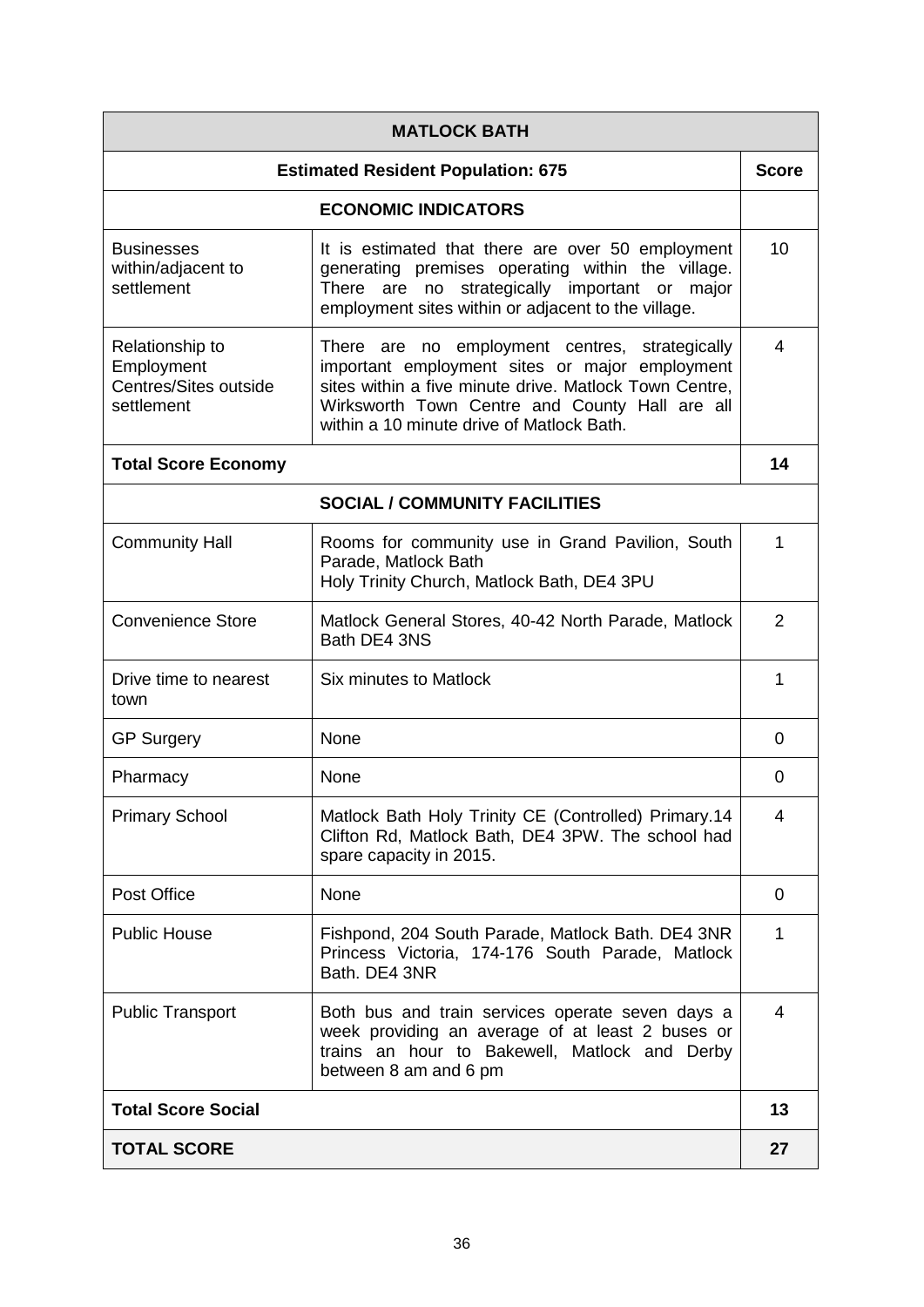| <b>MIDDLETON</b>                                                     |                                                                                                                                                                                                          |              |
|----------------------------------------------------------------------|----------------------------------------------------------------------------------------------------------------------------------------------------------------------------------------------------------|--------------|
|                                                                      | <b>Estimated Resident Population: 750</b>                                                                                                                                                                | <b>Score</b> |
|                                                                      | <b>ECONOMIC INDICATORS</b>                                                                                                                                                                               |              |
| <b>Businesses</b><br>within/adjacent to<br>settlement                | It is estimated that there are between 6 and 10<br>employment generating premises operating within the<br>village. There are no strategically important or major<br>employment sites within the village. | 1            |
| Relationship to<br>Employment<br>Centres/Sites outside<br>settlement | Wirksworth Town Centre and the major employment<br>site at Ravenstor Road Industrial Estate in Wirksworth<br>are both within 5 minutes drive of Middleton.                                               | 3            |
| <b>Total Score Economy</b>                                           |                                                                                                                                                                                                          | 4            |
|                                                                      | <b>SOCIAL / COMMUNITY FACILITIES</b>                                                                                                                                                                     |              |
| <b>Community Hall</b>                                                | Middleton Village Hall, Main Street, Middleton DE4<br>2LU                                                                                                                                                | 1            |
| <b>Convenience Store</b>                                             | None                                                                                                                                                                                                     | 0            |
| Drive time to nearest<br>town                                        | Five minutes to Wirksworth                                                                                                                                                                               | 2            |
| <b>GP Surgery</b>                                                    | None                                                                                                                                                                                                     | 0            |
| Pharmacy                                                             | None                                                                                                                                                                                                     | 0            |
| <b>Primary School</b>                                                | Middleton Primary School, Main Street, Middleton,<br>DE4 4LQ. The school had no spare capacity in 2015.                                                                                                  | 2            |
| Post Office                                                          | Office open three days a week in The Nelson Arms,<br>Main Street, Middleton, DE4 4LU.                                                                                                                    | 1            |
| <b>Public House</b>                                                  | Rising Sun, Rise End, Middleton, Matlock, Derbyshire<br>DE4 4LS<br>The Nelson Arms, Main Street, Middleton, DE4 4LU                                                                                      | 1            |
| <b>Public Transport</b>                                              | Services 7 days a week, with weekday services<br>providing over 10 services to Matlock and Wirksworth<br>between 8 am and 6 pm                                                                           | 3            |
| <b>Total Score Social</b>                                            |                                                                                                                                                                                                          | 10           |
| <b>TOTAL SCORE</b>                                                   |                                                                                                                                                                                                          | 14           |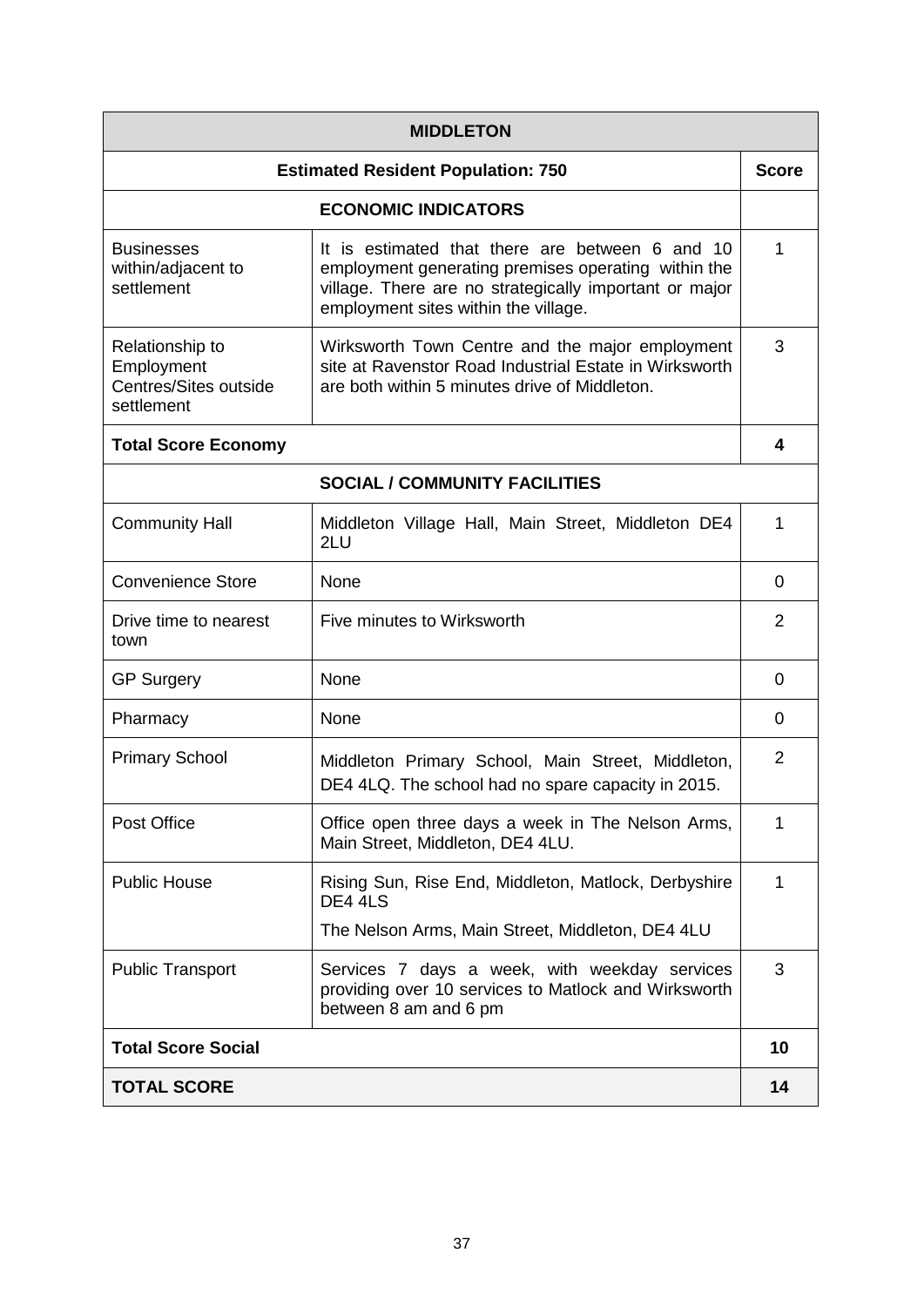| <b>NORTHWOOD</b>                                                     |                                                                                                                                                                                                                                                                                     |              |
|----------------------------------------------------------------------|-------------------------------------------------------------------------------------------------------------------------------------------------------------------------------------------------------------------------------------------------------------------------------------|--------------|
|                                                                      | <b>Estimated Resident Population: 625</b>                                                                                                                                                                                                                                           | <b>Score</b> |
|                                                                      | <b>ECONOMIC INDICATORS</b>                                                                                                                                                                                                                                                          |              |
| <b>Businesses</b><br>within/adjacent to<br>settlement                | It is estimated that there are between 16 and 20<br>employment generating premises operating in the<br>village. The strategically important Alcoa site (formerly<br>Firth Rixson) at Dale Road North is within/adjacent to<br>the village.                                          | 7            |
| Relationship to<br>Employment<br>Centres/Sites outside<br>settlement | The major employment site at Molyneux Business Park<br>at Darley Dale is within a five minute drive. Matlock<br>the<br>Town<br>Centre<br>and<br>strategically<br>important<br>employment site at County Hall, Matlock are within a<br>ten minute drive, as is Bakewell Town Centre. | 5            |
| <b>Total Score Economy</b>                                           |                                                                                                                                                                                                                                                                                     | 12           |
|                                                                      | <b>SOCIAL / COMMUNITY FACILITIES</b>                                                                                                                                                                                                                                                |              |
| <b>Community Hall</b>                                                | <b>None</b>                                                                                                                                                                                                                                                                         | 0            |
| <b>Convenience Store</b>                                             | None                                                                                                                                                                                                                                                                                | 0            |
| Drive time to nearest<br>town                                        | Eleven minutes to Matlock                                                                                                                                                                                                                                                           | 0            |
| <b>GP Surgery</b>                                                    | None                                                                                                                                                                                                                                                                                | 0            |
| Pharmacy                                                             | None                                                                                                                                                                                                                                                                                | 0            |
| <b>Primary School</b>                                                | None                                                                                                                                                                                                                                                                                | 0            |
| Post Office                                                          | None                                                                                                                                                                                                                                                                                | 0            |
| <b>Public House</b>                                                  | None                                                                                                                                                                                                                                                                                | 0            |
| <b>Public Transport</b>                                              | Services 7 days a week, with weekday services<br>providing an average of at least 2 buses an hour to<br>Matlock and Bakewell between 8 am and 6 pm                                                                                                                                  | 4            |
| <b>Total Score Social</b>                                            |                                                                                                                                                                                                                                                                                     | 4            |
| <b>TOTAL SCORE OVERALL</b>                                           |                                                                                                                                                                                                                                                                                     | 16           |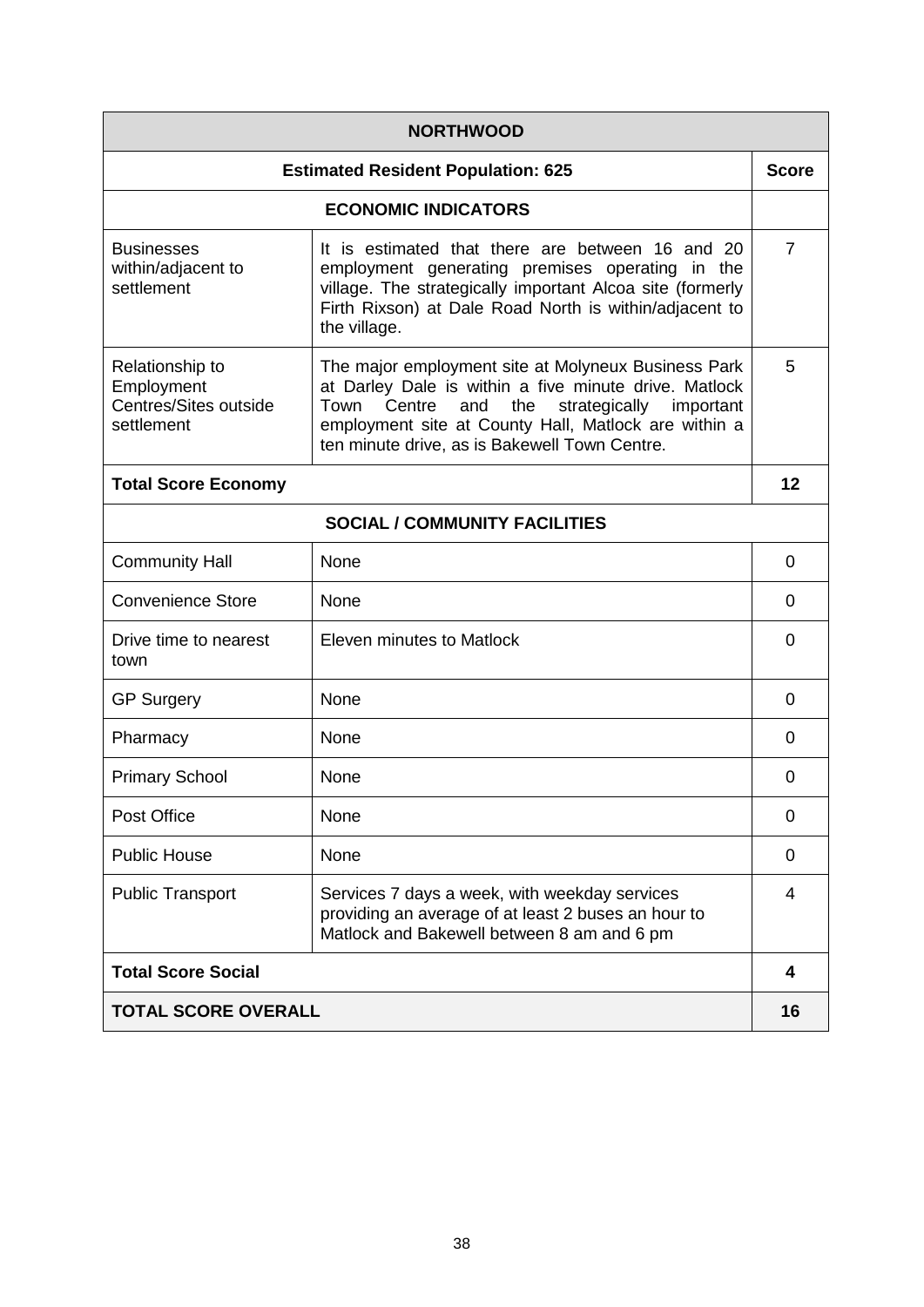| <b>ROWSLEY</b>                                                                               |                                                                                                                                                                                                                                                                       |              |
|----------------------------------------------------------------------------------------------|-----------------------------------------------------------------------------------------------------------------------------------------------------------------------------------------------------------------------------------------------------------------------|--------------|
| <b>Estimated Resident Population: 475 (includes part of village within National</b><br>Park) |                                                                                                                                                                                                                                                                       | <b>Score</b> |
|                                                                                              | <b>ECONOMIC INDICATORS</b>                                                                                                                                                                                                                                            |              |
| <b>Businesses</b><br>within/adjacent to<br>settlement                                        | It is estimated that there are between 41 and 45<br>employment generating premises operating within the<br>village. There are no strategically important or major<br>employment sites within or adjacent to the village.                                              | 8            |
| Relationship to<br>Employment<br>Centres/Sites outside<br>settlement                         | The major employment sites at Alcoa (formerly Firth<br>Rixson) Dale Road North and the Molyneux Business Park<br>in Darley Dale are within a 5 minute drive of the village.<br>Bakewell Town Centre is within a 10 minute drive.                                      | 3            |
| <b>Total Score Economy</b>                                                                   |                                                                                                                                                                                                                                                                       | 11           |
|                                                                                              | <b>SOCIAL / COMMUNITY FACILITIES</b>                                                                                                                                                                                                                                  |              |
| <b>Community Hall</b>                                                                        | Rowsley Village Hall, School Lane, DE4 2EE.*<br>Rowsley Methodist School Room, Chatsworth Rd, DE4<br>2EJ                                                                                                                                                              | 1            |
| <b>Convenience Store</b>                                                                     | Country Store, Chatsworth Road DE4 2EH<br>Rowsley Post Office, Church Lane, Rowsley, DE4 2EA<br>*(n.b.) Although mostly given over to plants, flowers and<br>gifts, the Old Station Country Store in the Peak Shopping<br>Village, also sells some convenience goods) | 2            |
| Drive time to nearest town                                                                   | Seven minutes to Bakewell                                                                                                                                                                                                                                             | 1            |
| <b>GP Surgery</b>                                                                            | None                                                                                                                                                                                                                                                                  | 0            |
| Pharmacy                                                                                     | None                                                                                                                                                                                                                                                                  | 0            |
| <b>Primary School</b>                                                                        | Rowlsey Church of England Primary School, Woodhouse<br>Rd, Rowsley, DE4 2ED *. The school had spare capacity<br>in 2015.                                                                                                                                              | 5            |
| Post Office                                                                                  | Rowsley Post Office, Church Lane, DE4 2EA*                                                                                                                                                                                                                            | 1            |
| <b>Public House</b>                                                                          | Grouse & Claret, Old Station Close, Rowsley DE4 2EB                                                                                                                                                                                                                   | 1            |
| <b>Public Transport</b>                                                                      | Bus services 7 days a week, with weekday services<br>providing an average of at least 2 buses an hour to<br>Matlock between 8 am and 6 pm                                                                                                                             | 4            |
| <b>Total Score Social</b>                                                                    |                                                                                                                                                                                                                                                                       | 15           |
| <b>TOTAL SCORE</b>                                                                           |                                                                                                                                                                                                                                                                       | 26           |

**\*** Facility is located within the Peak District National Park outside of Derbyshire Dales Local Plan Area.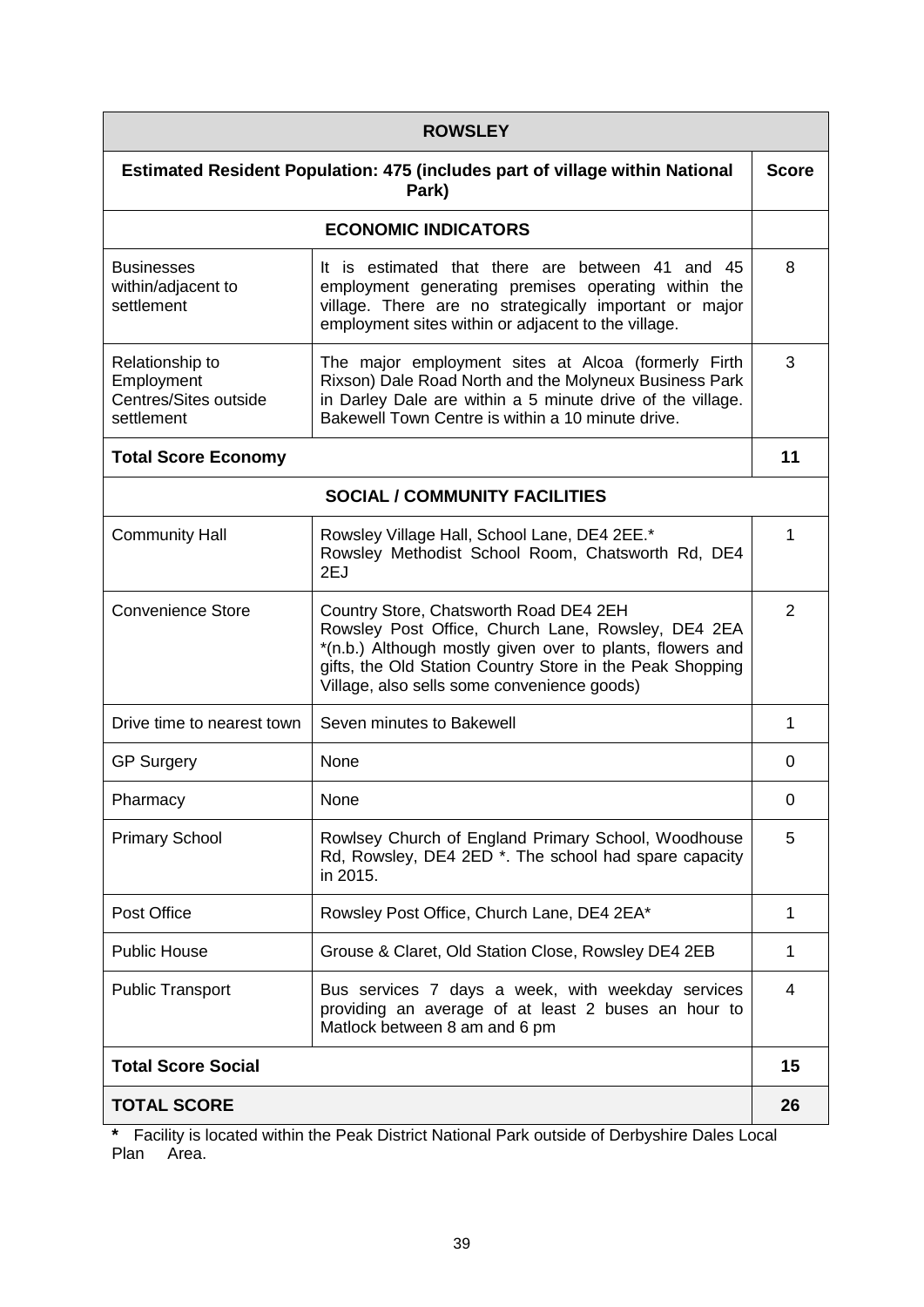| <b>SUDBURY</b>                                                       |                                                                                                                                                                                                                                                                                                                                                                                  |                |
|----------------------------------------------------------------------|----------------------------------------------------------------------------------------------------------------------------------------------------------------------------------------------------------------------------------------------------------------------------------------------------------------------------------------------------------------------------------|----------------|
|                                                                      | <b>Estimated Resident Population: 125</b>                                                                                                                                                                                                                                                                                                                                        | <b>Score</b>   |
|                                                                      | <b>ECONOMIC INDICATORS</b>                                                                                                                                                                                                                                                                                                                                                       |                |
| <b>Businesses</b><br>within/adjacent to<br>settlement                | It is estimated that there are between 6 and 10<br>employment generating premises operating within the<br>village. There are no major employment sites within<br>the village.                                                                                                                                                                                                    | 1              |
| Relationship to<br>Employment<br>Centres/Sites outside<br>settlement | The strategically important employment site at Dove<br>Valley Park and the major employment site at Sudbury<br>Prison are both within a 5 minute drive. Uttoxeter<br>Town<br>Centre,<br>and the<br>strategically important<br>employment sites of Dovefields Retail and Business<br>Park, Dovegate Prison and Marchington Industrial<br>Estate are all within a 10 minute drive. | 8              |
| <b>Total Score Economy</b>                                           |                                                                                                                                                                                                                                                                                                                                                                                  | 9              |
|                                                                      | <b>SOCIAL / COMMUNITY FACILITIES</b>                                                                                                                                                                                                                                                                                                                                             |                |
| <b>Community Hall</b>                                                | Parish Rooms, Gib Lane, Sudbury                                                                                                                                                                                                                                                                                                                                                  | 1              |
| <b>Convenience Store</b>                                             | Sudbury Stores, Main Rd, Sudbury DE6 5HS                                                                                                                                                                                                                                                                                                                                         | $\overline{2}$ |
| Drive time to nearest<br>town                                        | Nine minutes to Uttoxeter                                                                                                                                                                                                                                                                                                                                                        | 1              |
| <b>GP Surgery</b>                                                    | The Dove River Practice, Gib Lane, Sudbury, DE6<br>5HY                                                                                                                                                                                                                                                                                                                           | 3              |
| Pharmacy                                                             | There is a dispensing pharmacy service within the GP<br>surgery for village residents.                                                                                                                                                                                                                                                                                           | 1              |
| <b>Primary School</b>                                                | Sudbury Primary School, School Lane, Sudbury DE6<br>5HZ. The school had spare capacity in 2015.                                                                                                                                                                                                                                                                                  | 5              |
| Post Office                                                          | Sudbury Stores, Main Rd, Sudbury DE6 5HS                                                                                                                                                                                                                                                                                                                                         | 1              |
| <b>Public House</b>                                                  | Vernon Arms, Main Rd, Sudbury DE6 5HG                                                                                                                                                                                                                                                                                                                                            | 1              |
| <b>Public Transport</b>                                              | Services 7 days a week providing 11 services to<br>Uttoxeter and Burton between 8 am and 6 pm on<br>weekdays                                                                                                                                                                                                                                                                     | 3              |
| <b>Total Score Social</b>                                            |                                                                                                                                                                                                                                                                                                                                                                                  | 18             |
| <b>TOTAL SCORE OVERALL</b>                                           |                                                                                                                                                                                                                                                                                                                                                                                  | 27             |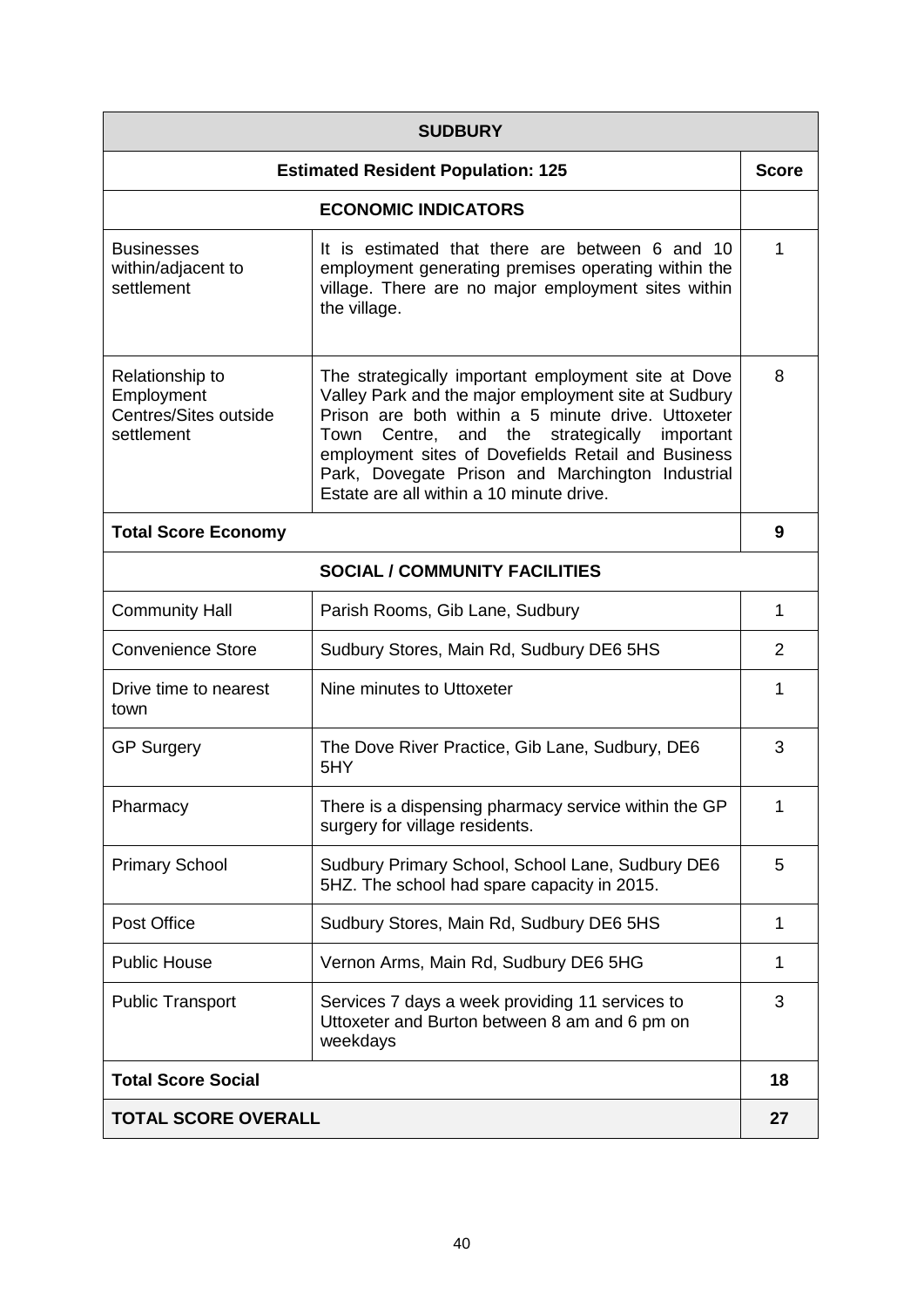| <b>TANSLEY</b>                                                       |                                                                                                                                                                                                                      |                |
|----------------------------------------------------------------------|----------------------------------------------------------------------------------------------------------------------------------------------------------------------------------------------------------------------|----------------|
| <b>Estimated Resident Population: 950</b>                            |                                                                                                                                                                                                                      | <b>Score</b>   |
|                                                                      | <b>ECONOMIC INDICATORS</b>                                                                                                                                                                                           |                |
| <b>Businesses</b><br>within/adjacent to<br>settlement                | It is estimated that Tansley has between 6 and 10<br>employment generating premises operating within the<br>village. The major employment site at Brookfield<br>Industrial Estate is within/adjacent to the village. | 5              |
| Relationship to<br>Employment<br>Centres/Sites outside<br>settlement | Tansley is within 5 minutes drive of Matlock Town<br>Centre and 10 minutes of the strategically important<br>employment site at County Hall, Matlock.                                                                | 5              |
| <b>Total Score Economy</b>                                           |                                                                                                                                                                                                                      | 10             |
|                                                                      | <b>SOCIAL / COMMUNITY FACILITIES</b>                                                                                                                                                                                 |                |
| <b>Community Hall</b>                                                | Tansley Community Hall, Church Street, Tansley, DE4<br>5FE                                                                                                                                                           | 1              |
|                                                                      | Tansley Village Hall, Church Street, Tansley, DE4 5FH                                                                                                                                                                |                |
| <b>Convenience Store</b>                                             | None                                                                                                                                                                                                                 | 0              |
| Drive time to nearest<br>town                                        | Five minutes to Matlock                                                                                                                                                                                              | $\overline{2}$ |
| <b>GP Surgery</b>                                                    | None                                                                                                                                                                                                                 | 0              |
| Pharmacy                                                             | None                                                                                                                                                                                                                 | 0              |
| <b>Primary School</b>                                                | Tansley Primary School, Gold Hill, Matlock DE4 5FG.<br>The school had spare capacity in 2015.                                                                                                                        | 4              |
| Post Office                                                          | Post Office is open for three hours every Friday at<br>Tansley Methodist Church, Church Street Tansley DE4<br>5FE                                                                                                    | $\Omega$       |
| <b>Public House</b>                                                  | The Gate Inn, The Knoll, Tansley DE4 5FN                                                                                                                                                                             | 1              |
|                                                                      | Royal Oak Inn, The Cliff, Tansley DE4 5FY                                                                                                                                                                            |                |
|                                                                      | The Tavern, Nottingham Road, Tansley DE4 5FR                                                                                                                                                                         |                |
| <b>Public Transport</b>                                              | Bus service operates 6 days a week and provides 5<br>services to Matlock and Alfreton between 8 am and 6<br>pm on weekdays.                                                                                          | 2              |
| <b>Total Score Social</b>                                            |                                                                                                                                                                                                                      | 10             |
| <b>TOTAL SCORE</b>                                                   |                                                                                                                                                                                                                      | 20             |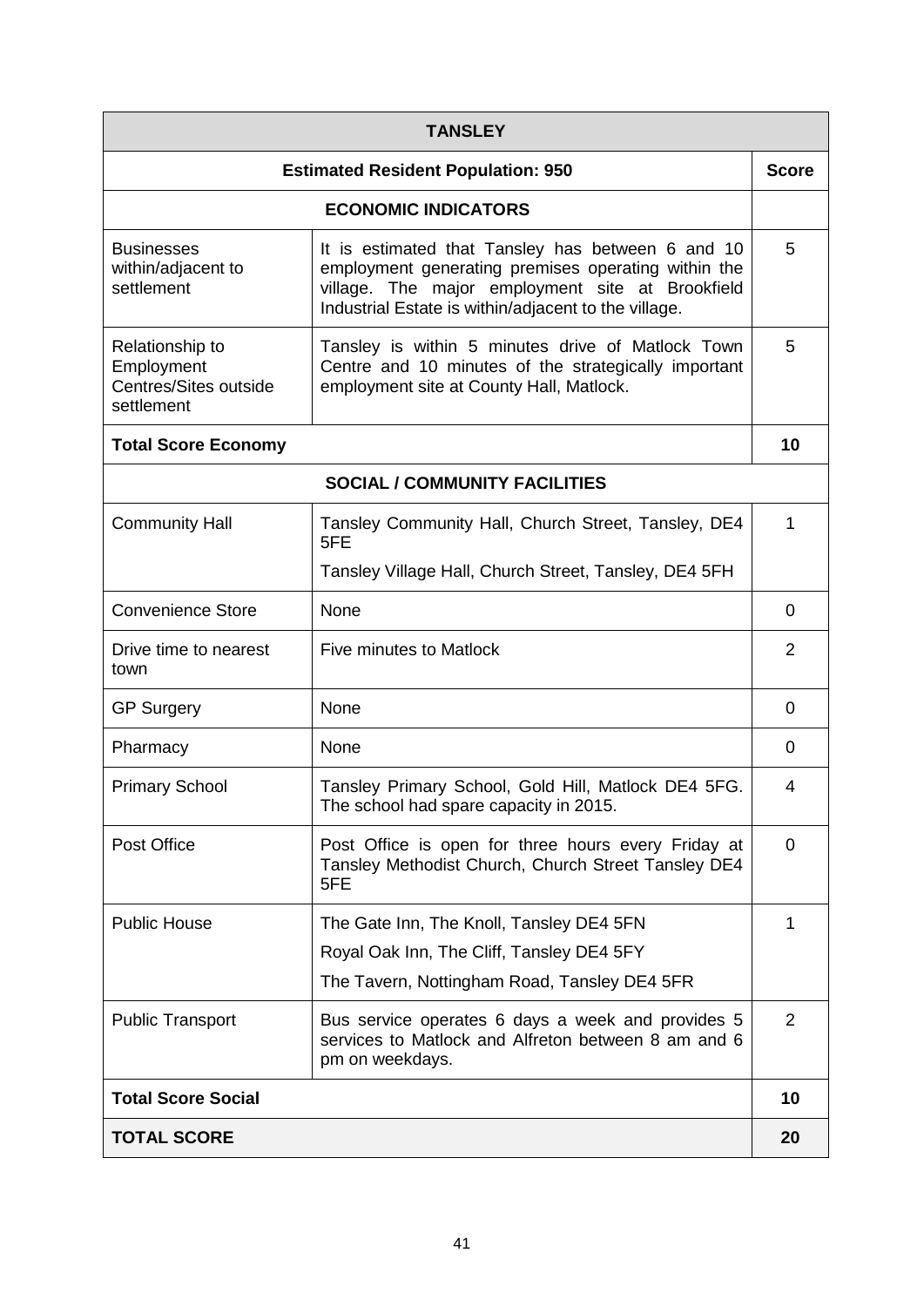# **APPENDIX B: TABLE OF INDICATORS, SCORING METHODOLOGY AND SOURCES OF INFORMATION**

| <b>INDICATORS</b>                                                              | <b>SCORING METHODOLOGY</b>                                                                                                                                                                                                                                                                                                                                                                                                                                                                                                                                                               | <b>SOURCE OF</b><br><b>INFORMATION</b>                          |
|--------------------------------------------------------------------------------|------------------------------------------------------------------------------------------------------------------------------------------------------------------------------------------------------------------------------------------------------------------------------------------------------------------------------------------------------------------------------------------------------------------------------------------------------------------------------------------------------------------------------------------------------------------------------------------|-----------------------------------------------------------------|
| <b>ECONOMIC</b><br><b>INDICATORS</b>                                           |                                                                                                                                                                                                                                                                                                                                                                                                                                                                                                                                                                                          |                                                                 |
| <b>Businesses</b><br>within adjacent<br>to settlement                          | Score 0 to 10: to reflect number of businesses<br>generating employment within the settlement not<br>on large employment sites.                                                                                                                                                                                                                                                                                                                                                                                                                                                          | <b>Businesses</b><br>identified<br>primarily by site<br>survey. |
|                                                                                | $0 = 0$ to 5 businesses<br>$1 = 6$ to 10<br>$2 = 11$ to 15<br>$3 = 16$ to 20<br>$4 = 21$ to 25<br>$5 = 26$ to 30<br>$6 = 31$ to 35<br>$7 = 36$ to 40<br>$8 = 41$ to 45<br>$9 = 46$ to 50<br>$10 = over 50$<br>Score 4 for major employment site located within<br>or adjacent to the settlement.                                                                                                                                                                                                                                                                                         |                                                                 |
| Relationship to<br>Employment<br><b>Centres/Sites</b><br>outside<br>settlement | Employment centres/sites within 5 minute drive:<br>Score 4 for Ashbourne town centre<br>Score 4 for Matlock town centre<br>Score 2 for Wirksworth town centre<br>Score 2 for each strategically important<br>employment site<br>Score 1 for each major employment site<br>Score 1 for Matlock Bath<br>Within 6 to 10 minute drive:<br>Score 2 for Ashbourne town centre<br>Score 2 for Matlock town centre<br>Score 2 for Uttoxeter town centre<br>Score 1 for Wirksworth town centre<br>Score 1 for Bakewell town centre<br>Score 1 for each strategically important<br>employment site | Drive times<br>calculated using<br>Google Maps                  |
| <b>SOCIAL</b><br><b>INDICATORS</b>                                             |                                                                                                                                                                                                                                                                                                                                                                                                                                                                                                                                                                                          |                                                                 |
| Community<br>Hall                                                              | Score 1 if present, 0 if not<br>(A Community Hall provides space for local groups<br>and societies to meet and engage in recreation or<br>pursue common interests, rooms which are used                                                                                                                                                                                                                                                                                                                                                                                                  | Site survey                                                     |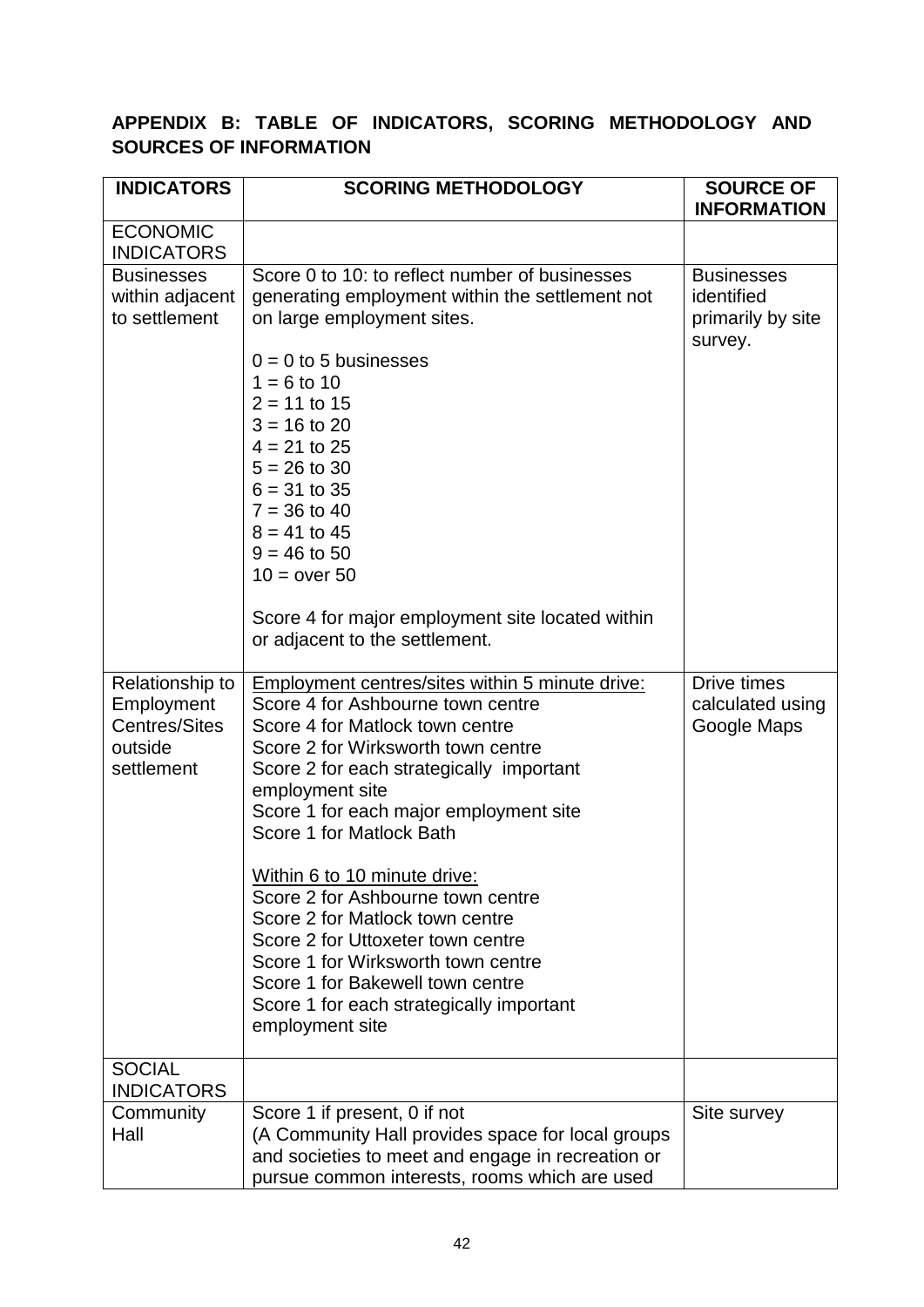| <b>INDICATORS</b>             | <b>SCORING METHODOLOGY</b>                                                                                                                                                                                                                                                                                                                                                                                                                                                                                                                                                                                                                                                      | <b>SOURCE OF</b><br><b>INFORMATION</b>                          |
|-------------------------------|---------------------------------------------------------------------------------------------------------------------------------------------------------------------------------------------------------------------------------------------------------------------------------------------------------------------------------------------------------------------------------------------------------------------------------------------------------------------------------------------------------------------------------------------------------------------------------------------------------------------------------------------------------------------------------|-----------------------------------------------------------------|
|                               | solely for the purpose of holding Parish Council<br>meetings are not included within this term)                                                                                                                                                                                                                                                                                                                                                                                                                                                                                                                                                                                 |                                                                 |
| Convenience<br><b>Store</b>   | Score 2 if present, 0 if not.<br>(A Convenience Store is normally defined as a<br>shop selling a range of everyday items e.g. food,<br>newspapers, drink. In two villages, there is no<br>convenience store, but there is a vending machine<br>selling convenience goods, in these two cases a<br>score of 1 has been assigned instead of 2 normally<br>assigned to a convenience store.)                                                                                                                                                                                                                                                                                       | <b>Site Survey</b>                                              |
| Drive time to<br>nearest town | Score 2 if within 5 minute drive time, score 1 if<br>within 6 to 10 minutes, score 0 if over 10 minutes.<br>(The times shown are drive times estimated by<br>Google Maps with traffic on mid-morning journeys.<br>A central point within each settlement has been<br>used for calculating drive time.)                                                                                                                                                                                                                                                                                                                                                                          | Google Maps                                                     |
| <b>GP Surgery</b>             | Score 3 if present, 0 if not                                                                                                                                                                                                                                                                                                                                                                                                                                                                                                                                                                                                                                                    | Site Survey and<br>internet search                              |
| Pharmacy                      | Score 1 if present, 0 if not                                                                                                                                                                                                                                                                                                                                                                                                                                                                                                                                                                                                                                                    | Site Survey and<br>internet search                              |
| Primary<br>School             | Score 5 if spare capacity of over 20 pupils, 4 if<br>spare capacity over 10 pupils, 3 if between 1 and<br>10 pupils, 2 if school in settlement but no spare<br>capacity at present, 0 if no school.                                                                                                                                                                                                                                                                                                                                                                                                                                                                             | Derbyshire<br><b>County Council</b>                             |
| Post Office                   | Score 1 if present, 0 if not<br>(Some Post Offices in small villages are not open<br>everday Monday to Saturday. If a Post Office is<br>open at least three days a week, it has been given<br>a score of 1, if it is only open on 2 days or less, it<br>has not been given a score, although the facility<br>has been noted in the audits)                                                                                                                                                                                                                                                                                                                                      | Site survey and<br>internet search                              |
| <b>Public House</b>           | Score 1 if present, 0 if not                                                                                                                                                                                                                                                                                                                                                                                                                                                                                                                                                                                                                                                    | Site survey and<br>internet search                              |
| Public<br>Transport           | Score 4 for settlements with services 7 days a<br>week, with weekday services providing an average<br>of at least 2 buses or trains an hour to a town<br>between 8 am and 6 pm<br>Score 3 for settlements with services 7 days a<br>week, with weekday services providing between<br>10 to 19 services between 8 am and 6 pm<br>Score 2 for settlements with services 6 days a<br>week or services providing between 5 to 9<br>services between 8 am and 6 pm on weekdays.<br>Score 1 for settlements with services 5 days a<br>week or services providing less than 5 services<br>between 8 am and 6 pm on weekdays.<br>Score 0 for settlements with no scheduled<br>services. | <b>Public Transport</b><br>in Derbyshire &<br>the Peak District |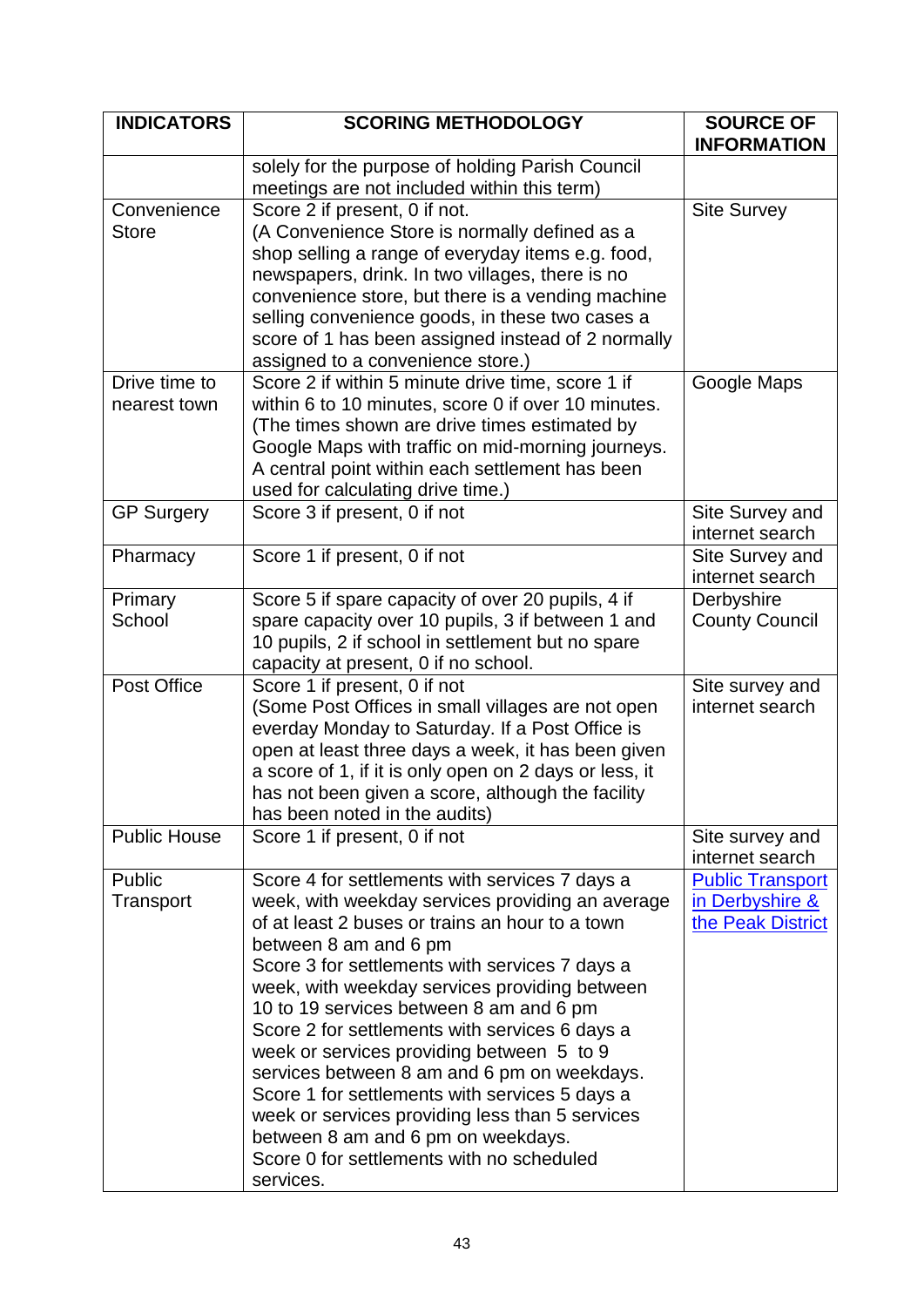# **APPENDIX C: BUSINESSES PROVIDING EMPLOYMENT IN ASSESSED SETTLEMENTS**

|    | <b>BUSINESSES / ORGANISATIONS WITH PREMISES PROVIDING</b> |                              |                         |  |
|----|-----------------------------------------------------------|------------------------------|-------------------------|--|
|    |                                                           | <b>EMPLOYMENT IN BONSALL</b> |                         |  |
| No | <b>Name</b>                                               | <b>Address</b>               | <b>Business</b>         |  |
|    | Auto Engineering,                                         | 18 Yeoman Street             | Garage                  |  |
| 2  | <b>Barley Mow</b>                                         | The Dale                     | <b>Public House</b>     |  |
| 3  | <b>Fountain Tea Rooms</b>                                 | 1 Yeoman Street              | Café                    |  |
| 4  | <b>Fountain Shop</b>                                      | Rear 1 Yeoman Street         | <b>Convenience Shop</b> |  |
| 5  | <b>Hollies Farm and Plant</b>                             | Abel Lane, Uppertown         | <b>Garden Centre</b>    |  |
|    | Centre, Uppertown, Bonsall                                |                              |                         |  |
| 6  | <b>Kings Head</b>                                         | 62 Yeoman Street             | <b>Public House</b>     |  |
| 7  | <b>Bonsall Primary School</b>                             | <b>Church Street</b>         | Education               |  |
| 8  | R.C. Taylor and Son                                       | Penmaric, Town Head          | Road Haulage            |  |
| 9  | H.Strange and Son                                         | The Fountain, The Dale       | Electrical              |  |
|    |                                                           |                              | Contractors             |  |
|    | OTHER SIGNIFICANT EMPLOYERS/EMPLOYMENT PREMISES NEARBY    |                              |                         |  |
|    | Via Gellia Mills                                          | Via Gellia Rd, Bonsall,      | Various                 |  |
|    |                                                           | DE4 2AJ                      |                         |  |

| <b>BUSINESSES / ORGANISATIONS WITH PREMISES PROVIDING</b> |                                  |                               |                      |
|-----------------------------------------------------------|----------------------------------|-------------------------------|----------------------|
| <b>EMPLOYMENT IN BRAILSFORD</b>                           |                                  |                               |                      |
| No                                                        | <b>Name</b>                      | <b>Address</b>                | <b>Business</b>      |
| 1                                                         | <b>Brailsford Golf Club/Four</b> | Pools Head Lane, off          | Golf Club, driving   |
|                                                           | <b>Seasons Golf Centre</b>       | <b>Hall Lane</b>              | range, and club      |
|                                                           |                                  |                               | house                |
| 2                                                         | W Jones & Sons Family            | Main Road                     | Funeral              |
|                                                           | <b>Funeral Service</b>           |                               | Services/Directors   |
| 3                                                         | Rose and Crown Public            | Main Road                     | <b>Public House</b>  |
|                                                           | House                            |                               |                      |
| $\overline{4}$                                            | The Garage Brailsford            | Main Road                     | Garage, sales and    |
|                                                           | 'Watson and Cook'                |                               | repairs              |
| 5                                                         | Pine and Interiors               | <b>Bullock Lane, off Main</b> | Pine Furniture -     |
|                                                           |                                  | Road                          | manufacture and      |
|                                                           |                                  |                               | sales                |
| 6                                                         | <b>Brailsford Ironcraft</b>      | <b>Saracens Head</b>          | Irongates, railings, |
|                                                           |                                  | Workshops, Main Road          | homewares            |
| $\overline{7}$                                            | The Deli Café at Brailsford      | <b>Saracens Head</b>          | Deli, café           |
|                                                           |                                  | Workshops, Main Road          |                      |
| 8                                                         | <b>Radar Finance</b>             | Saracens Head                 | Finance and          |
|                                                           |                                  | Workshops, Main Road          | leasing company      |
| 9                                                         | <b>Meynell Saddlery</b>          | <b>Saracens Head</b>          | Saddlery, clothing,  |
|                                                           |                                  | Workshops, Main Road          | home, garden         |
|                                                           |                                  |                               | accessories          |
| 10                                                        | Henrys Pine and Oak              | <b>Saracens Coaching</b>      | Pine and Oak         |
|                                                           | <b>Furniture</b>                 | House, Main Road              | furniture            |
|                                                           |                                  |                               | manufacture and      |
|                                                           |                                  |                               | sales                |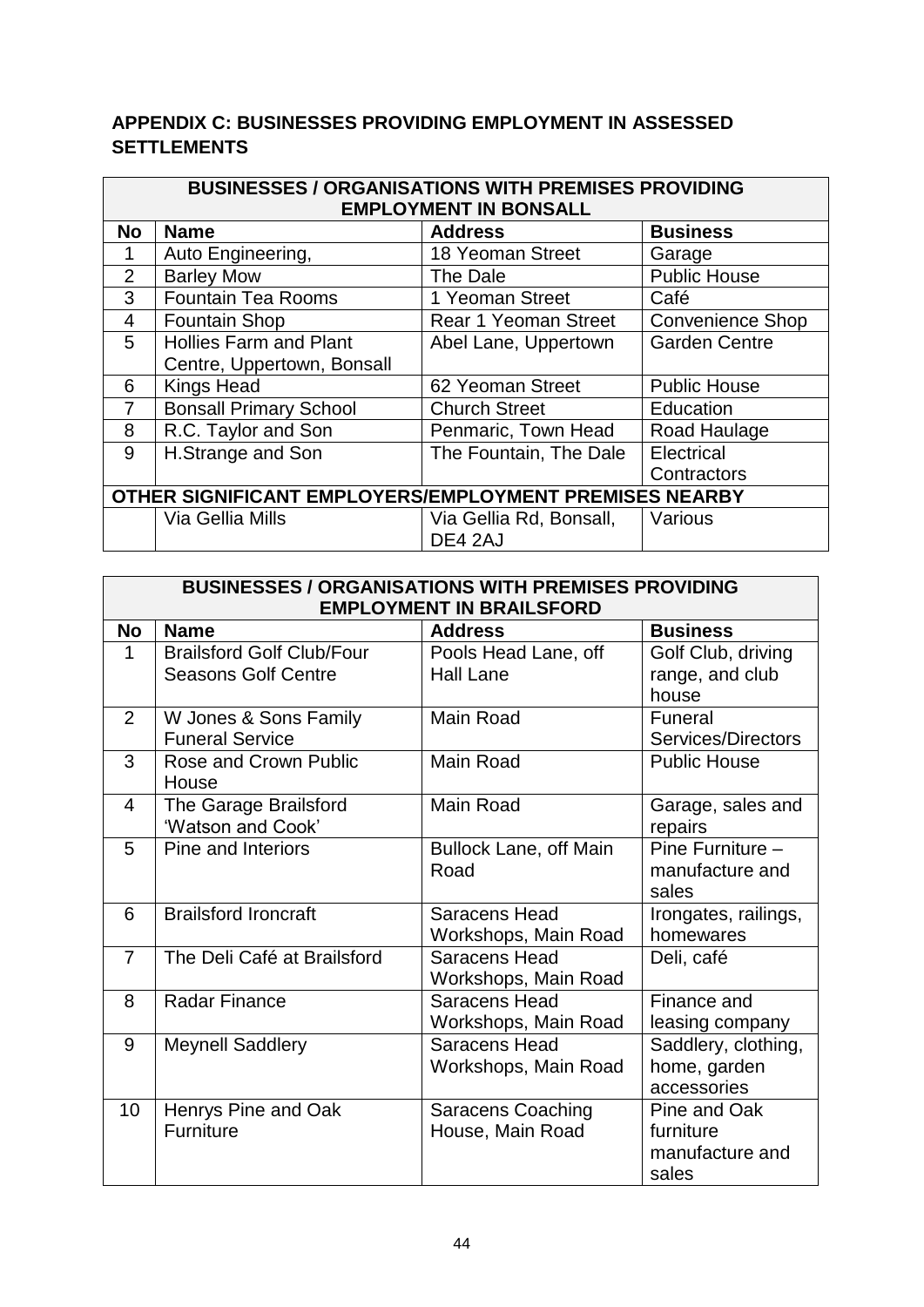| <b>BUSINESSES / ORGANISATIONS WITH PREMISES PROVIDING</b><br><b>EMPLOYMENT IN BRAILSFORD</b> |                                             |                                         |                                                                             |
|----------------------------------------------------------------------------------------------|---------------------------------------------|-----------------------------------------|-----------------------------------------------------------------------------|
| <b>No</b>                                                                                    | <b>Name</b>                                 | <b>Address</b>                          | <b>Business</b>                                                             |
| 11                                                                                           | Brailsford C of E Primary<br>School         | <b>Main Road</b>                        | Education                                                                   |
| 12 <sup>2</sup>                                                                              | <b>Brailsford Stores and Post</b><br>office | <b>Main Road</b>                        | <b>Convenience Store</b><br>and Post Office                                 |
| 13                                                                                           | <b>Blueberry Tea Rooms</b>                  | 13 Main Road                            | Tea Rooms/ cafe                                                             |
| 14                                                                                           | <b>Clarke Interiors</b>                     | <b>Main Road</b>                        | Furnishings and<br>Upholstery<br>business                                   |
| 15                                                                                           | <b>Brailsford Medical Centre</b>            | The Green                               | GP's and<br>prescription<br>dispensary<br>(dispensary only<br>8.30-10.30)   |
| 16                                                                                           | Stone works                                 | <b>Express Court Yard,</b><br>Luke Lane | Stone works, floor<br>and wall tiles and<br>paving sales and<br>manufacture |

| <b>BUSINESSES / ORGANISATIONS WITH PREMISES PROVIDING</b><br><b>EMPLOYMENT IN BRASSINGTON</b> |                                                  |                     |                       |  |  |
|-----------------------------------------------------------------------------------------------|--------------------------------------------------|---------------------|-----------------------|--|--|
| <b>No</b>                                                                                     | <b>Address</b><br><b>Business</b><br><b>Name</b> |                     |                       |  |  |
| 1                                                                                             | <b>Brassington Primary School</b>                | <b>School Hill</b>  | Education             |  |  |
| $\mathcal{P}$                                                                                 | <b>Brockweld Aluminium</b>                       | Unit 4, Miners Hill | <b>Metal Products</b> |  |  |
|                                                                                               | <b>Services</b>                                  |                     |                       |  |  |
| $\mathbf{3}$                                                                                  | <b>Miners Arms</b>                               | <b>Miners Hills</b> | <b>Public House</b>   |  |  |
| $\overline{4}$                                                                                | Ye Olde Gate Inn                                 | <b>Well Street</b>  | <b>Public House</b>   |  |  |
| 5                                                                                             | <b>Miners Hill Garage</b>                        | Unit 5, Miners Hill | <b>Motor Repairs</b>  |  |  |
| 6                                                                                             | Old Farmhouse Furniture                          | Unit 8, Miners Hill | Furniture             |  |  |

| <b>BUSINESSES / ORGANISATIONS WITH PREMISES PROVIDING</b><br><b>EMPLOYMENT IN CARSINGTON</b> |                                                  |                         |                     |  |
|----------------------------------------------------------------------------------------------|--------------------------------------------------|-------------------------|---------------------|--|
| <b>No</b>                                                                                    | <b>Address</b><br><b>Business</b><br><b>Name</b> |                         |                     |  |
|                                                                                              | <b>Miners Arms Public House</b>                  | <b>Main Street</b>      | <b>Public House</b> |  |
| $\mathcal{P}$                                                                                | Carsington and Hopton C of                       | <b>Back Lane</b>        | Education           |  |
|                                                                                              | <b>E Primary School</b>                          |                         |                     |  |
| 3                                                                                            | <b>Aristocats Cattery</b>                        | <b>Bank House, Main</b> | Cattery             |  |
|                                                                                              |                                                  | <b>Street</b>           |                     |  |

| <b>BUSINESSES / ORGANISATIONS WITH PREMISES PROVIDING</b><br><b>EMPLOYMENT IN CLIFTON</b> |                                                  |                       |                     |  |  |
|-------------------------------------------------------------------------------------------|--------------------------------------------------|-----------------------|---------------------|--|--|
| <b>No</b>                                                                                 | <b>Business</b><br><b>Address</b><br><b>Name</b> |                       |                     |  |  |
|                                                                                           | Cock Inn                                         | <b>Cross Side</b>     | <b>Public House</b> |  |  |
| 2                                                                                         | <b>Clifton Primary School</b>                    | <b>Cross Side</b>     | Education           |  |  |
| 3                                                                                         | <b>Peak Fuels</b>                                | Old Coal Yard, Watery | Fuel supplies       |  |  |
| Lane                                                                                      |                                                  |                       |                     |  |  |
| OTHER SIGNIFICANT EMPLOYERS/EMPLOYMENT PREMISES NEARBY                                    |                                                  |                       |                     |  |  |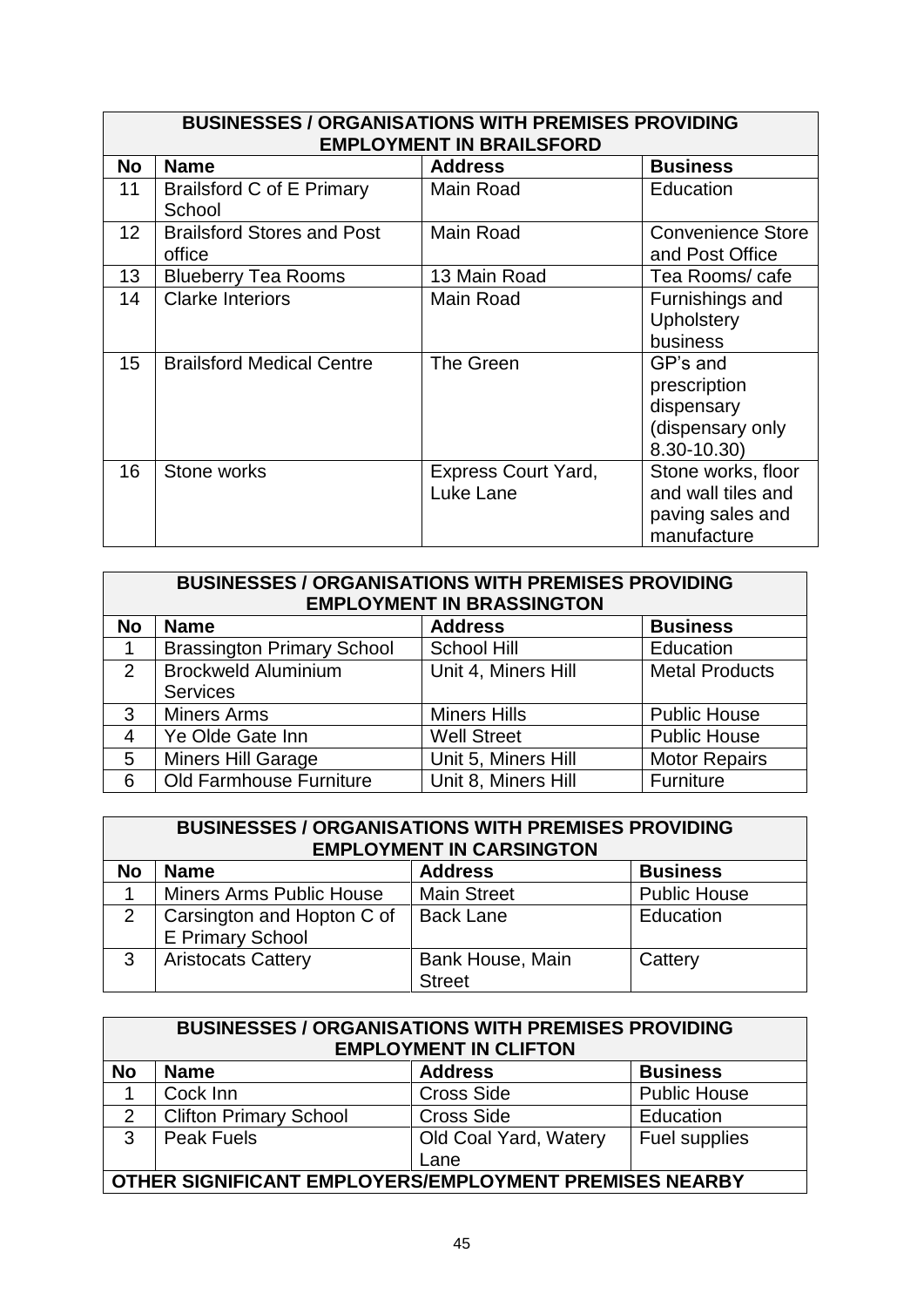| <b>Fairways Garden Centre</b> | Off A515, Clifton, DE6 | Retail                    |
|-------------------------------|------------------------|---------------------------|
|                               | 2GN                    |                           |
| Aldi                          | Carnation Way,         | Retail                    |
|                               | Ashbourne DE6 1AY      |                           |
| Travelodge                    | Carnation Way,         | Hotel                     |
|                               | Ashbourne DE6 1AY      |                           |
| <b>Stepping Stones Public</b> | Carnation Way,         | <b>Public House</b>       |
| House                         | Ashbourne DE6 1AY      |                           |
| <b>McMurty and Harding</b>    | Clifton Road,          | <b>Veterinary Service</b> |
|                               | Ashbourne, DE6 2DH     |                           |

| <b>BUSINESSES / ORGANISATIONS WITH PREMISES PROVIDING</b> |                                                             |                                               |                                    |  |
|-----------------------------------------------------------|-------------------------------------------------------------|-----------------------------------------------|------------------------------------|--|
|                                                           | <b>EMPLOYMENT IN CROMFORD</b>                               |                                               |                                    |  |
| <b>No</b>                                                 | <b>Name</b>                                                 | <b>Address</b>                                | <b>Business</b>                    |  |
| 1                                                         | <b>Cromford Garage</b>                                      | 24 Water Lane                                 | Garage                             |  |
| $\overline{2}$                                            | Scissors and Co                                             | 24 Water Lane                                 | Hairdressers                       |  |
| $\overline{3}$                                            | <b>Walker's Garage</b>                                      | 27 Water Lane                                 | Garage                             |  |
| $\overline{\mathbf{4}}$                                   | <b>Scarthin Books</b>                                       | Scarthin                                      | Retail                             |  |
| $\overline{5}$                                            | Post Office                                                 | Scarthin                                      | Post Office                        |  |
| $\overline{6}$                                            | <b>Boat Inn</b>                                             | Scarthin                                      | <b>Public House</b>                |  |
| $\overline{7}$                                            | <b>The Market Place</b><br>Restaurant/Tapas Terrace<br>Bar  | 16/18 The Market Place                        | Restaurant                         |  |
| 8                                                         | <b>Huntley and Green</b><br>Delicatessen                    | 14 Market Place                               | Retail-food                        |  |
| 9                                                         | <b>Robinsons of Cromford</b><br>fish and chips              | 22 Market Place                               | Take Away                          |  |
| 10                                                        | This That and T'Other                                       | <b>Market Place</b>                           | Retail                             |  |
| 11                                                        | <b>Mystical Crystals</b>                                    | 36 Market Place                               | Retail                             |  |
| 12                                                        | The Market Place Howards                                    | <b>Cromford Hill</b>                          | Retail                             |  |
| 13                                                        | Biddy's Vintage Tea Room                                    | The Old Bakery 11-13<br><b>Market Place</b>   | Café                               |  |
| 14                                                        | <b>Elements Beauty</b>                                      | 17-19 Market Place                            | <b>Beautician</b>                  |  |
| 15                                                        | Wellingtons chip shop and<br>cafe                           | 27 Market Place                               | <b>Restaurant and</b><br>take away |  |
| 16                                                        | <b>Taylor Wilde Chocolatier</b>                             | <b>Unit 3 11-13 Market</b><br>Place           | Retail-food                        |  |
| 17                                                        | <b>Cromford Studio and</b><br>Gallery                       | <b>Unit 4 Market Place</b>                    | <b>Art Gallery</b>                 |  |
| 18                                                        | Q Eye                                                       | 24 Market Place                               | Retail                             |  |
| 19                                                        | <b>Malcolm David Smith</b><br><b>Contemporary Furniture</b> | Studio & Attic<br>Gallery, 29 Market<br>Place | Retail and<br>workshop             |  |
| 20                                                        | <b>Arkwright General Store</b>                              | 39 Market Place                               | Retail                             |  |
| 21                                                        | Antiques and Hardware                                       | <b>Market Place</b>                           | Retail                             |  |
| 22                                                        | <b>Cromford News Agent</b>                                  | 41 Market Place                               | Retail                             |  |
| 23                                                        | <b>Anthony Andrews</b><br><b>Traditional Butcher</b>        | 7 The Hill                                    | Retail-food                        |  |
| 24                                                        | Bell Inn                                                    | 47 The Hill                                   | <b>Public House</b>                |  |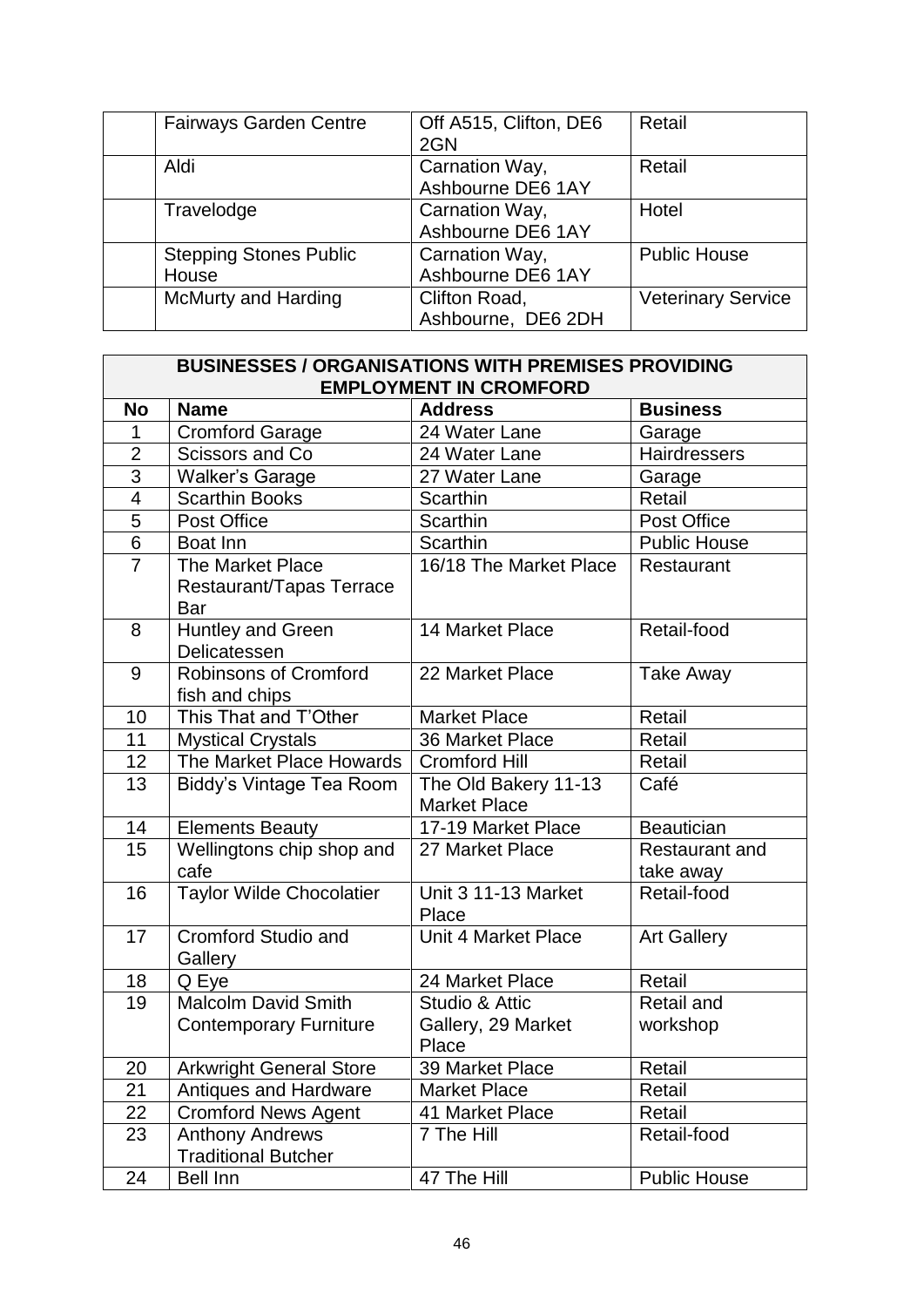|                 | <b>BUSINESSES / ORGANISATIONS WITH PREMISES PROVIDING</b> |                                 |                    |  |
|-----------------|-----------------------------------------------------------|---------------------------------|--------------------|--|
|                 | <b>EMPLOYMENT IN CROMFORD</b>                             |                                 |                    |  |
| <b>No</b>       | <b>Name</b>                                               | <b>Address</b>                  | <b>Business</b>    |  |
| 25              | Cromford C of E Primary                                   | <b>North Street</b>             | School             |  |
|                 | School                                                    |                                 |                    |  |
| 26              | <b>Cromford Hill Hand Car</b><br>Wash                     | The Hill                        | Car Wash           |  |
| 27              | <b>Slinter Mining Company</b>                             | Chestnut House, 183<br>The Hill | Quarrying          |  |
| 28              | La Farge Tarmac                                           | Dene Quarry, The Hill           | Quarrying          |  |
| 29              | Rachel and Co                                             | <b>Water Lane</b>               | Hairdresser        |  |
| 30              | <b>Tor Cafe</b>                                           | A <sub>6</sub>                  | Cafe               |  |
| $\overline{31}$ | <b>Millpond Community Hall</b>                            | <b>Water Lane</b>               | Community          |  |
| $\overline{32}$ | <b>Home Products</b>                                      | 16-18 Water Lane                | Retail             |  |
| 33              | <b>Interiors and Antiques</b>                             | 12 New St                       | Retail             |  |
| $\overline{34}$ | <b>Siddals Plants and Crafts</b>                          | <b>Cromford Mill</b>            | Retail             |  |
| $\overline{35}$ | <b>Heritage Antiques</b>                                  | <b>Cromford Mill</b>            | Retail             |  |
| 36              | <b>The Gallery</b>                                        | <b>Cromford Mill</b>            | Gallery            |  |
| $\overline{37}$ | <b>Quilt Essential</b>                                    | <b>Cromford Mill</b>            | Retail             |  |
| 38              | Mill Takeaway                                             | <b>Cromford Mill</b>            | Take away          |  |
| 39              | <b>Christian Guild</b>                                    | <b>Cromford Mill</b>            | Christian holidays |  |
| 40              | <b>Peak District Rural</b>                                | <b>Cromford Mill</b>            | Housing            |  |
|                 | <b>Housing Association</b>                                |                                 | Association        |  |
| 41              | <b>Traditional Cheese Shop</b>                            | <b>Cromford Mill</b>            | Retail-food        |  |
| $\overline{42}$ | Canal Shop                                                | <b>Cromford Mill</b>            | Retail             |  |
| 43              | <b>Wheatcroft's Wharf Cafe</b>                            | <b>Cromford Mill</b>            | Café               |  |
| 44              | <b>Mill Yard Restaurant</b>                               | <b>Cromford Mill</b>            | Restaurant         |  |
|                 | OTHER SIGNIFICANT EMPLOYERS/EMPLOYMENT PREMISES NEARBY    |                                 |                    |  |
|                 | Porter Lane East Industrial                               | Porter Lane, Cromford,          | Light industry,    |  |
|                 | <b>Estate</b>                                             | DE4 3QL                         | garage             |  |
|                 | <b>Willersley Castle</b>                                  | Off Lea Road, Cromford          | Hotel              |  |
|                 |                                                           | DE4 5JH                         |                    |  |

|              | <b>BUSINESSES / ORGANISATIONS WITH PREMISES PROVIDING</b> |                        |                     |  |
|--------------|-----------------------------------------------------------|------------------------|---------------------|--|
|              | <b>EMPLOYMENT IN DARLEY BRIDGE</b>                        |                        |                     |  |
| <b>No</b>    | <b>Name</b>                                               | <b>Address</b>         | <b>Business</b>     |  |
|              | <b>Square and Compass</b>                                 | Main Road              | <b>Public House</b> |  |
| 2            | Three Stage Head                                          | 33 Main Road           | <b>Public House</b> |  |
| $\mathbf{3}$ | <b>B.J. Waters</b>                                        | Bridge Garage, Main    | Garage/Haulage      |  |
|              |                                                           | Road                   |                     |  |
| 4            | South Darley Primary School                               | <b>Darley Bridge</b>   | Education           |  |
| 5            | Ivonbrook Nursing                                         | <b>Eversleigh Rise</b> | <b>Nursing Home</b> |  |

| <b>BUSINESSES / ORGANISATIONS WITH PREMISES PROVIDING</b><br><b>EMPLOYMENT IN DARLEY DALE</b> |            |                        |                          |  |
|-----------------------------------------------------------------------------------------------|------------|------------------------|--------------------------|--|
| <b>No</b><br><b>Business</b><br><b>Address</b><br><b>Name</b>                                 |            |                        |                          |  |
|                                                                                               | Grouse Inn | Dale Road North        | <b>Public House</b>      |  |
|                                                                                               | Go Local   | <b>Crowstones Road</b> | <b>Convenience Store</b> |  |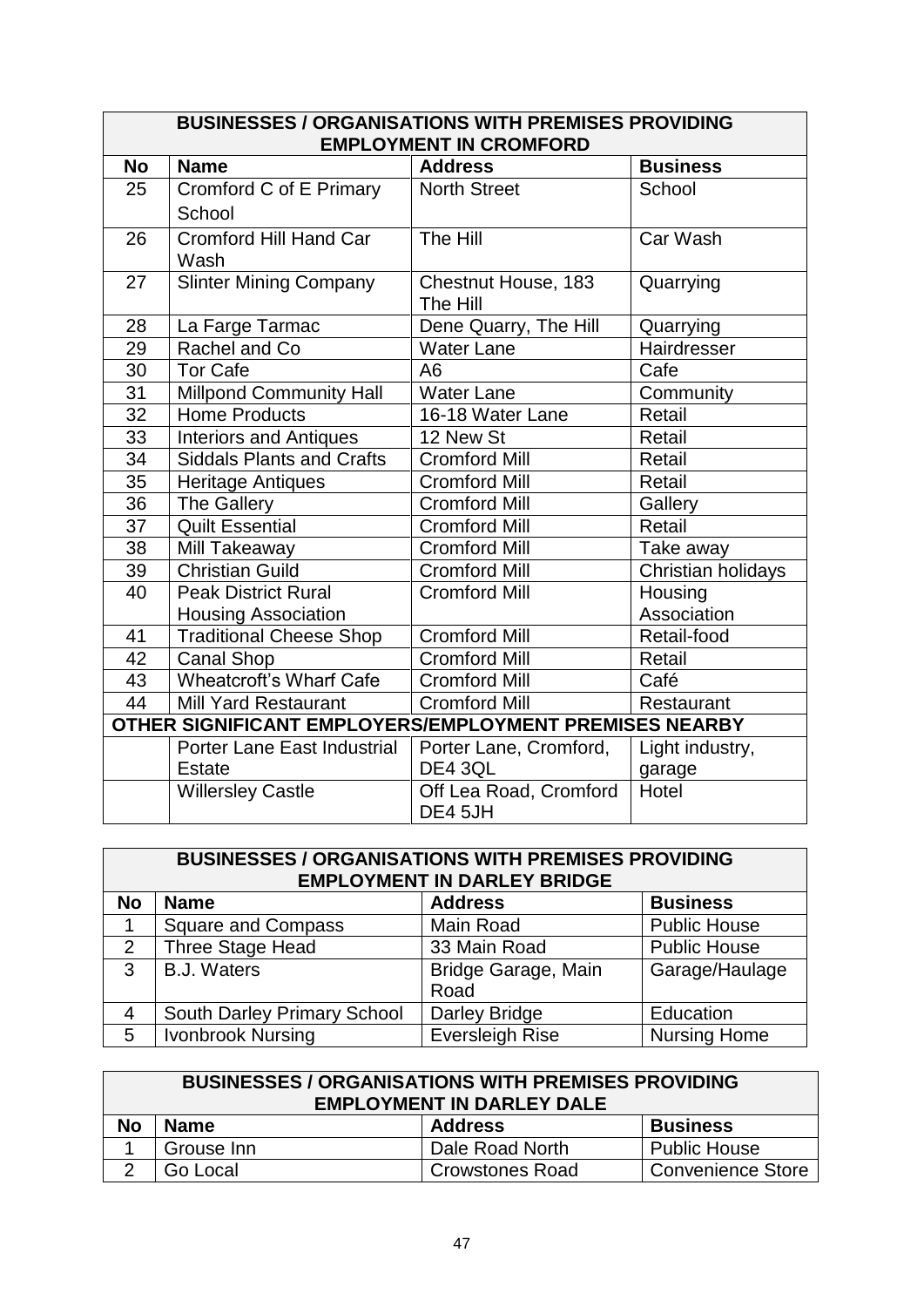| <b>BUSINESSES / ORGANISATIONS WITH PREMISES PROVIDING</b> |                                           |                          |                           |  |  |
|-----------------------------------------------------------|-------------------------------------------|--------------------------|---------------------------|--|--|
|                                                           | <b>EMPLOYMENT IN DARLEY DALE</b>          |                          |                           |  |  |
| <b>No</b>                                                 | <b>Name</b>                               | <b>Address</b>           | <b>Business</b>           |  |  |
| 3                                                         | Darley Dale Fish Bar                      | 15 Dale Road North       | <b>Hot Food</b>           |  |  |
| $\overline{\mathcal{A}}$                                  | <b>Wrights Farm Shop</b>                  | 11 Dale Road North       | Retail                    |  |  |
| $\overline{5}$                                            | The Cob Shop                              | 9 Dale Road North        | Retail                    |  |  |
| 6                                                         | Cornucopia                                | 7 Dale Road North        | Retail                    |  |  |
| $\overline{7}$                                            | Espresso                                  | 5 Dale Road North        | Café                      |  |  |
| 8                                                         | Canton Cuisine                            | Dale Road North          | <b>Hot Food</b>           |  |  |
| 9                                                         | <b>Darley Discounts</b>                   | Dale Road North          | Retail                    |  |  |
| 10                                                        | The Whitworth Centre                      | Dale Road North          | Community use             |  |  |
| 11                                                        | <b>Barringtons</b>                        | <b>Station Road</b>      | Public                    |  |  |
|                                                           |                                           |                          | House/Restaurant          |  |  |
| 12                                                        | Emma Kates Hair Design<br><b>Studio</b>   | <b>Station Road</b>      | Shop                      |  |  |
| 13                                                        | Two Dales News Agency                     | <b>Station Road</b>      | Shop                      |  |  |
| 14                                                        | <b>Derbyshire County Council</b><br>Depot | <b>Station Road</b>      | <b>Offices and Store</b>  |  |  |
| 15                                                        | <b>Station Road Motors</b>                | <b>Station Road</b>      | Motor repairs             |  |  |
| 16                                                        | <b>Markovitz Limited</b>                  | Old Road                 | Plumbers and              |  |  |
|                                                           |                                           |                          | <b>Builders</b>           |  |  |
|                                                           |                                           |                          | merchants                 |  |  |
| 17                                                        | Milner Off Road                           | Old Road                 | Motor parts               |  |  |
| 18                                                        | <b>Peak UK Kayaking Limited</b>           | Old Road                 | Office                    |  |  |
| 19                                                        | <b>Slaters Plastikard</b>                 | Old Road                 | Offices and               |  |  |
|                                                           |                                           |                          | storage                   |  |  |
| 20                                                        | John Gregory and Sons                     | Victoria Saw Mill, Old   | <b>Retail and Trade</b>   |  |  |
|                                                           | Limited                                   | Road                     |                           |  |  |
| 21                                                        | <b>DFS Distribution Centre</b>            | Old Road                 | <b>Retail and</b>         |  |  |
|                                                           |                                           |                          | Warehouse                 |  |  |
| 22                                                        | Young Explorers Day Nursery               | Old Road                 | <b>Nursery</b>            |  |  |
| 23                                                        | <b>Ashmere Nursing Home</b>               | <b>Bakewell Road</b>     | Nursing                   |  |  |
| 24                                                        | Longmeadow Care Home                      | <b>Bakewell Road</b>     | <b>Residential Care</b>   |  |  |
| 25                                                        | <b>Phoenix IT Services</b>                | <b>Off Bakewell Road</b> | IT                        |  |  |
| 26                                                        | Post Office Two Dales                     | <b>Chesterfield Road</b> | Retail and PO             |  |  |
| 27                                                        | Darley Dale Medical Centre                | Columbell Way            | Health care               |  |  |
| 28                                                        | The Barbers Shop                          | <b>Chesterfield Road</b> | Shop                      |  |  |
| 29                                                        | <b>Old Corner Stone</b>                   | 3 Chesterfield Road      | Retail                    |  |  |
| 30                                                        | Pharmacy                                  | <b>Chesterfield Road</b> | Retail                    |  |  |
| 31                                                        | Underhall                                 | Dale Road South          | <b>Residential Care</b>   |  |  |
| 32                                                        | <b>Two Dales Garage</b>                   | Ladygrove Mill           | <b>Motor Repairs</b>      |  |  |
| 33                                                        | White Peak Saddlery Shop                  | Ladygrove Mill           | Retail                    |  |  |
| 34                                                        | <b>First Taste</b>                        | Ladygrove Mill           | <b>Arts Charity</b>       |  |  |
| 35                                                        | <b>Forest Garden Centre</b>               | <b>Oddford Lane</b>      | <b>Garden Centre</b>      |  |  |
| 36                                                        | <b>Spar Filling Station</b>               | Dale Road South          | <b>Petrol Station</b>     |  |  |
| 37                                                        | Darley Dale Primary School                | Greenaway Lane           | Education                 |  |  |
| 38                                                        | <b>Mencap Centre</b>                      | Greenaway Lane           | Health                    |  |  |
| 39                                                        | St. Elphin's House                        | St. Elphin's Park        | <b>Retirement Village</b> |  |  |
| 40                                                        | <b>Shand House (Derbyshire</b>            | Normanhurst Park         | <b>Offices</b>            |  |  |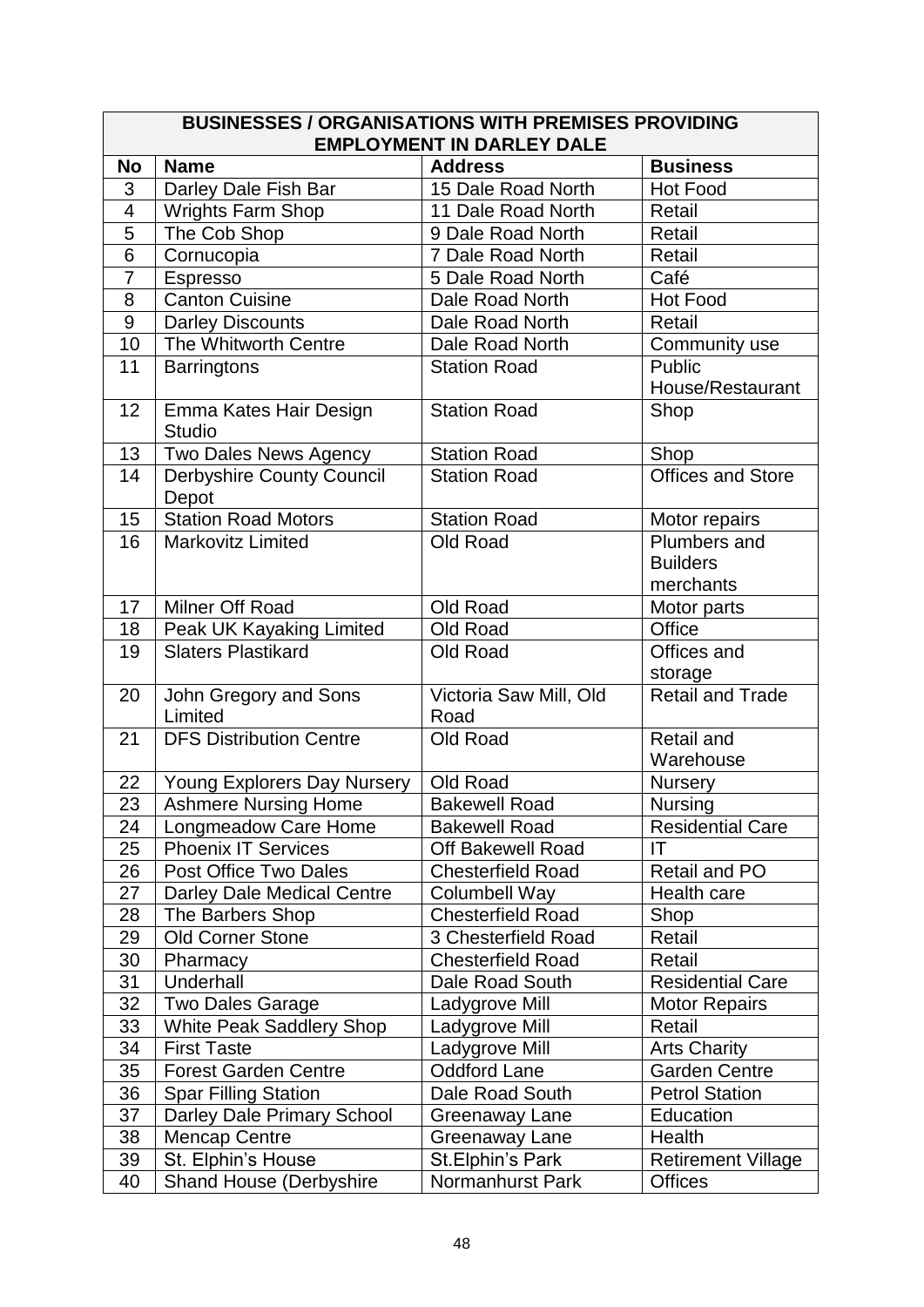| <b>BUSINESSES / ORGANISATIONS WITH PREMISES PROVIDING</b><br><b>EMPLOYMENT IN DARLEY DALE</b> |                                  |                      |                      |
|-----------------------------------------------------------------------------------------------|----------------------------------|----------------------|----------------------|
| <b>No</b>                                                                                     | <b>Name</b>                      | <b>Address</b>       | <b>Business</b>      |
|                                                                                               | County Council)                  |                      |                      |
| 41                                                                                            | <b>Orangery Restaurant</b>       | St. Elphin's Park    | Restaurant           |
| 42                                                                                            | <b>Whitworth Hospital</b>        | <b>Bakewell Road</b> | Health               |
| 43                                                                                            | <b>Churchtown Primary School</b> | Church Road,         | Education            |
|                                                                                               |                                  | Churchtown           |                      |
| 44                                                                                            | Church Inn                       | <b>Church Road</b>   | <b>Public House</b>  |
| 45                                                                                            | <b>Peak Antiques</b>             | Dale Road North      | Retail               |
| 46                                                                                            | <b>AIP Financial Planners</b>    | Denham House Dale    | Office               |
|                                                                                               |                                  | Road North           |                      |
| 47                                                                                            | <b>Paul Plumbing Services</b>    | Dale Road North      | Plumbing             |
|                                                                                               | Limited                          |                      | <b>Merchants</b>     |
| 48                                                                                            | Cutting it                       | Dale Road North      | <b>Barbers</b>       |
| 49                                                                                            | Club Vini                        | <b>Warney Road</b>   | <b>Wine Retailer</b> |

| <b>BUSINESSES / ORGANISATIONS WITH PREMISES PROVIDING</b><br><b>EMPLOYMENT IN DOVERIDGE</b> |                             |                     |                          |
|---------------------------------------------------------------------------------------------|-----------------------------|---------------------|--------------------------|
| <b>No</b>                                                                                   | <b>Name</b>                 | <b>Address</b>      | <b>Business</b>          |
| 1                                                                                           | <b>Cavendish Arms</b>       | Derby Road          | <b>Public House</b>      |
| 2                                                                                           | Doveridge Primary School    | <b>Chapel Green</b> | Education                |
| 3                                                                                           | <b>Steve Foster</b>         | Cavendish Lodge,    | <b>Crane Hire</b>        |
|                                                                                             |                             | Derby Road          |                          |
| 4                                                                                           | Voyage Care                 | Dove House, Derby   | Specialist               |
|                                                                                             |                             | Road                | Residential              |
| 5                                                                                           | Doveridge Village Store and | 26 High St          | <b>Convenience Store</b> |
|                                                                                             | Post Office                 |                     | and Post Office          |

|                | <b>BUSINESSES / ORGANISATIONS WITH PREMISES PROVIDING</b> |                                        |                                          |  |
|----------------|-----------------------------------------------------------|----------------------------------------|------------------------------------------|--|
|                |                                                           | <b>EMPLOYMENT IN HULLAND WARD</b>      |                                          |  |
| <b>No</b>      | <b>Name</b>                                               | <b>Address</b>                         | <b>Business</b>                          |  |
| 1              | The Nags Head Public House                                | <b>Main Road</b>                       | <b>Public House</b>                      |  |
| $\overline{2}$ | <b>Tineke Floral Designs</b>                              | The Old Bakehouse,<br><b>Main Road</b> | <b>Florist</b>                           |  |
| 3              | <b>Hulland Ward Garage</b>                                | Main Road                              | MOTs, services,<br>repairs, sales        |  |
| 4              | <b>Hulland Ward Medical Centre</b>                        | Main Road                              | <b>GP Practice</b>                       |  |
| 5              | The Flower House                                          | <b>Main Road</b>                       | Florists and gift<br>sales               |  |
| 6              | <b>Richard Traves Motor Repairs</b>                       | Main Road                              | Vehicle repairs                          |  |
| $\overline{7}$ | Hulland C of E Primary<br>School                          | <b>Firs Avenue</b>                     | Education                                |  |
| 8              | <b>Black Horse Public House</b>                           | <b>Main Road</b>                       | <b>Public House and</b><br>accommodation |  |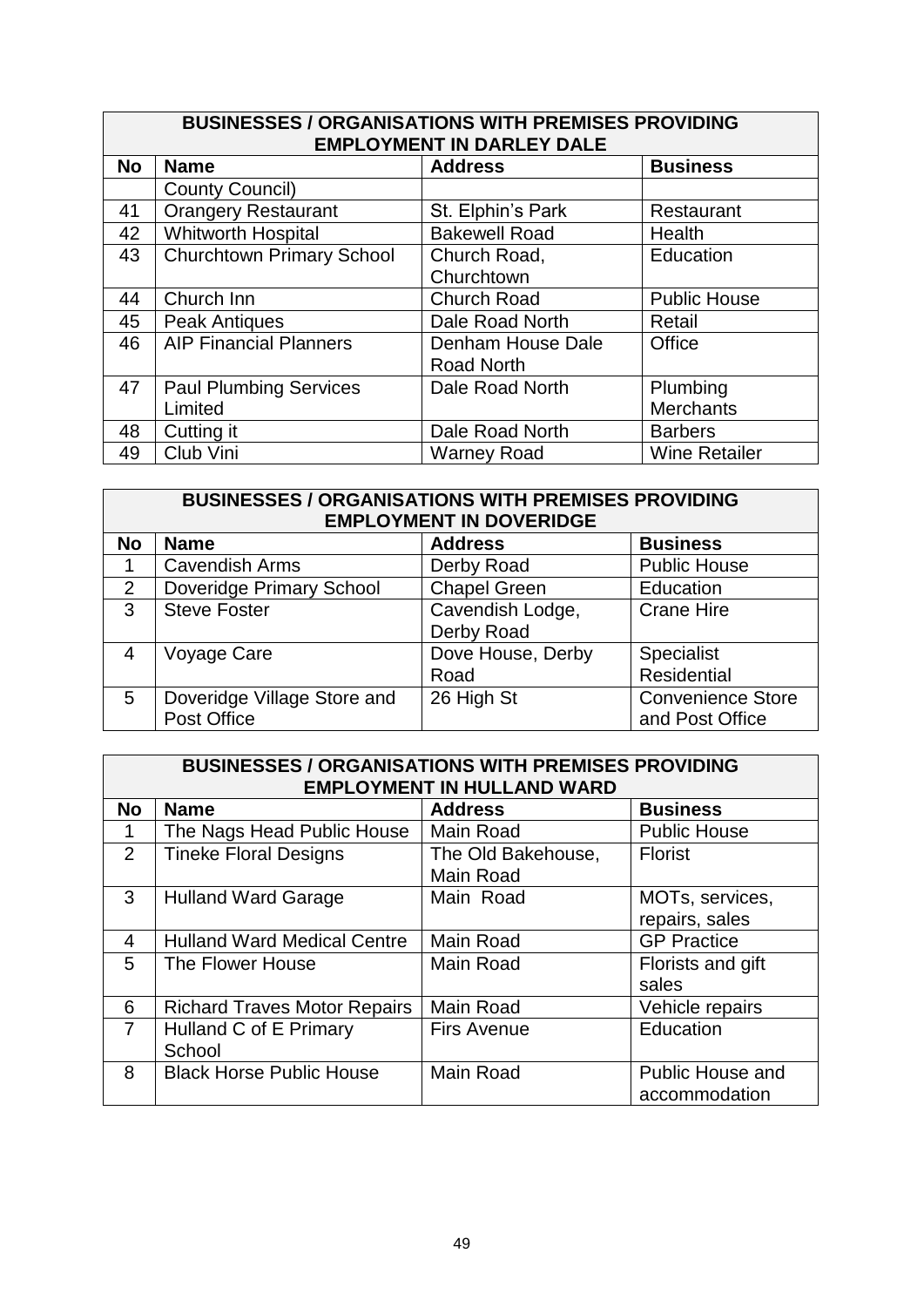| <b>BUSINESSES / ORGANISATIONS WITH PREMISES PROVIDING</b><br><b>EMPLOYMENT IN KIRK IRETON</b> |                                      |                    |                                      |
|-----------------------------------------------------------------------------------------------|--------------------------------------|--------------------|--------------------------------------|
| <b>No</b>                                                                                     | <b>Name</b>                          | <b>Address</b>     | <b>Business</b>                      |
|                                                                                               | The Stable Shop - Kirk Ireton        | <b>Main Street</b> | Village<br>shop/convenience<br>store |
| 2                                                                                             | <b>Barley Mow Inn</b>                | <b>Main Street</b> | <b>Public House</b>                  |
| 3                                                                                             | Kirk Ireton C of E Primary<br>School | <b>Main Street</b> | Education                            |

| <b>BUSINESSES / ORGANISATIONS WITH PREMISES PROVIDING</b><br><b>EMPLOYMENT IN KNIVETON</b> |                                   |                                 |                         |
|--------------------------------------------------------------------------------------------|-----------------------------------|---------------------------------|-------------------------|
| <b>No</b>                                                                                  | <b>Name</b>                       | <b>Address</b>                  | <b>Business</b>         |
|                                                                                            | Kniveton C of E Primary<br>School | <b>Main Street</b>              | Education               |
| $\mathcal{P}$                                                                              | <b>Red Lion Public House</b>      | <b>Main Street</b>              | <b>Public House</b>     |
| OTHER SIGNIFICANT EMPLOYERS/EMPLOYMENT PREMISES NEARBY                                     |                                   |                                 |                         |
|                                                                                            | Peak Waste Recycling              | Wood Lane, Kniveton<br>De6 1 JF | <b>Recycling Centre</b> |

| <b>BUSINESSES / ORGANISATIONS WITH PREMISES PROVIDING</b><br><b>EMPLOYMENT IN LONGFORD</b> |                                |                    |                 |
|--------------------------------------------------------------------------------------------|--------------------------------|--------------------|-----------------|
| <b>No</b>                                                                                  | <b>Name</b>                    | <b>Address</b>     | <b>Business</b> |
|                                                                                            | <b>Longford Primary School</b> | <b>Main Street</b> | Education       |
| $\overline{2}$                                                                             | Robert J. Wakefield            | Longford Lane      | Haulage         |

| <b>BUSINESSES / ORGANISATIONS WITH PREMISES PROVIDING</b><br><b>EMPLOYMENT IN MARSTON MONTGOMERY</b> |                                                  |                        |                     |  |
|------------------------------------------------------------------------------------------------------|--------------------------------------------------|------------------------|---------------------|--|
| No                                                                                                   | <b>Business</b><br><b>Address</b><br><b>Name</b> |                        |                     |  |
|                                                                                                      | The Crown Inn                                    | Riggs Lane             | <b>Public House</b> |  |
| 2                                                                                                    | <b>Marston Montgomery Primary</b>                | <b>Thurvaston Road</b> | Education           |  |
|                                                                                                      | School                                           |                        |                     |  |

| <b>BUSINESSES / ORGANISATIONS WITH PREMISES PROVIDING</b><br><b>EMPLOYMENT IN MATLOCK BATH</b> |                                  |                     |                 |
|------------------------------------------------------------------------------------------------|----------------------------------|---------------------|-----------------|
| <b>No</b>                                                                                      | <b>Name</b>                      | <b>Address</b>      | <b>Business</b> |
|                                                                                                | <b>Peacocks</b>                  | <b>Masson Mills</b> | Retail          |
| $\overline{2}$                                                                                 | <b>Pavers</b>                    | <b>Masson Mills</b> | Retail          |
| 3 <sup>1</sup>                                                                                 | Edinburgh Woolen Mill            | <b>Masson Mills</b> | Retail          |
| $\overline{4}$                                                                                 | The Tea Room                     | <b>Masson Mills</b> | Café            |
| 5                                                                                              | Ponden Home                      | <b>Masson Mills</b> | Retail          |
| 6                                                                                              | <b>Tree Top Tumble</b>           | <b>Masson Mills</b> | Leisure         |
| $\overline{7}$                                                                                 | <b>Working Textile Museum</b>    | <b>Masson Mills</b> | Museum          |
| 8                                                                                              | <b>Masson House</b>              | 86 Derby Road       | Care Home       |
| 9                                                                                              | High Tor                         | 170 Dale Road       | Hotel           |
| 10 <sup>°</sup>                                                                                | <b>Matlock Bath Youth centre</b> | 224 Dale Road       | Community       |
| 11                                                                                             | Ardean Garage                    | 246 Dale Road       | Garage          |
| 12 <sup>2</sup>                                                                                | The Midland                      | 1 North Parade      | Pub             |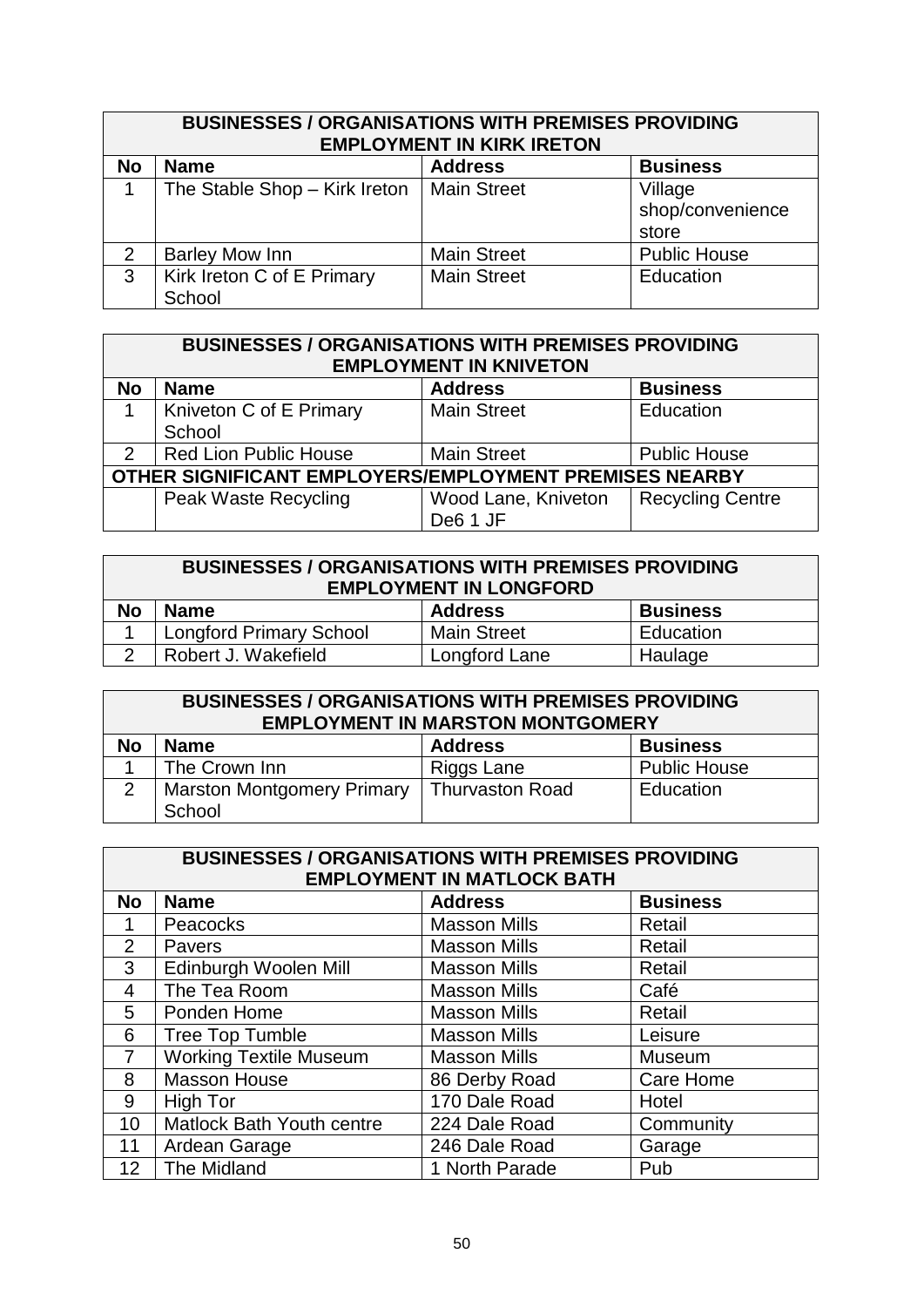|                 | <b>BUSINESSES / ORGANISATIONS WITH PREMISES PROVIDING</b><br><b>EMPLOYMENT IN MATLOCK BATH</b> |                                        |                                              |  |
|-----------------|------------------------------------------------------------------------------------------------|----------------------------------------|----------------------------------------------|--|
| <b>No</b>       | <b>Name</b>                                                                                    | <b>Address</b>                         | <b>Business</b>                              |  |
| 13              | The Balti                                                                                      | 256 Dale Road                          | Restaurant                                   |  |
| 14              | <b>County and Station</b>                                                                      | 258-260 Dale Rd                        | Pub                                          |  |
| 15              | Heights of Abraham                                                                             | Dale Road                              | <b>Tourist attraction</b>                    |  |
| 16              | <b>Train Station</b>                                                                           | Dale Road                              | Train station                                |  |
| 17              | <b>Whistlestop Countryside</b>                                                                 | Dale Road                              | Leisure                                      |  |
|                 | Centre                                                                                         |                                        |                                              |  |
| 18              | <b>Canvas Hairdressing Unisex</b>                                                              | Holme Road                             | Hairdresser                                  |  |
| 19              | <b>Heart Jewel Buddists Centre</b>                                                             | <b>Holme Road</b>                      | Religious centre                             |  |
| 20              | <b>Hodgkinsons Hotel</b>                                                                       | 150 South Parade                       | Hotel                                        |  |
| $\overline{2}1$ | <b>Matlock Bath Holy Trinity</b><br><b>Primary School</b>                                      | 14 Clifton Road                        | School                                       |  |
| 22              | Holy Trinity church                                                                            | 8 Derby Road                           | Church                                       |  |
| $\overline{23}$ | Gulliver's Kingdom                                                                             | <b>Temple Walk</b>                     | Lesiure                                      |  |
| 24              | Quiller                                                                                        | Byron House, Holme<br>Road             | <b>Sports Clothing</b><br><b>Distributor</b> |  |
| 25              | <b>Peak District Lead Mining</b><br>Museum                                                     | <b>Grand Pavilion, South</b><br>Parade | Museum                                       |  |
| 26              | <b>Fishpond Freehouse</b>                                                                      | South Parade                           | Pub                                          |  |
| $\overline{27}$ | <b>Raft Restaurant</b>                                                                         | South Parade                           | restaurant                                   |  |
| 28              | <b>Halls Derbyshire</b>                                                                        | South Parade                           | Café                                         |  |
| 29              | <b>Riverside Kiosk</b>                                                                         | 195 South Parade                       | <b>Kiosk</b>                                 |  |
| 30              | Art Shop                                                                                       | South Parade                           | Retail                                       |  |
| 31              | <b>Real Fudge Company</b>                                                                      | South Parade                           | Retail                                       |  |
| 32              | Haunted company                                                                                | South Parade                           | Leisure                                      |  |
| 33              | China Rose                                                                                     | 190 South Parade                       | Restaurant and<br>takeaway                   |  |
| 34              | Noodle Inn                                                                                     | South Parade                           | <b>Restaurant and</b><br>Takeaway            |  |
| 35              | Cherry's Cafe                                                                                  | 190 South Parade                       | Café                                         |  |
| 36              | <b>Hereditary Breast cancer</b><br>hospice                                                     | South Parade                           | Retail                                       |  |
| 37              | <b>EQ Travel</b>                                                                               | South Parade                           | Travel agents/fair<br>trade                  |  |
| 38              | Airmax Piercing                                                                                | South Parade                           | Piercing                                     |  |
| 39              | <b>Ritas Fish Bar</b>                                                                          | South Parade                           | <b>Restaurant and</b><br>takeaway            |  |
| 40              | Georgia Mae Bridal                                                                             | <b>The Riverside South</b><br>Parade   | Retail                                       |  |
| 41              | Arella                                                                                         | <b>The Riverside South</b><br>Parade   | Retail                                       |  |
| 42              | Caffe Maurizo                                                                                  | Unit 1 South Parade                    | Café                                         |  |
| 43              | Harry Hall's amusements                                                                        | South Parade                           | Amusements                                   |  |
| 44              | Princess Victoria                                                                              | 174-176 South Parade                   | Pub                                          |  |
| 45              | <b>Charles</b>                                                                                 | 170 South Parade                       | B and B/ Restaurant                          |  |
| 46              | Riverside fish and Chips                                                                       | 196 South Parade                       | Restaurant and<br>takeaway                   |  |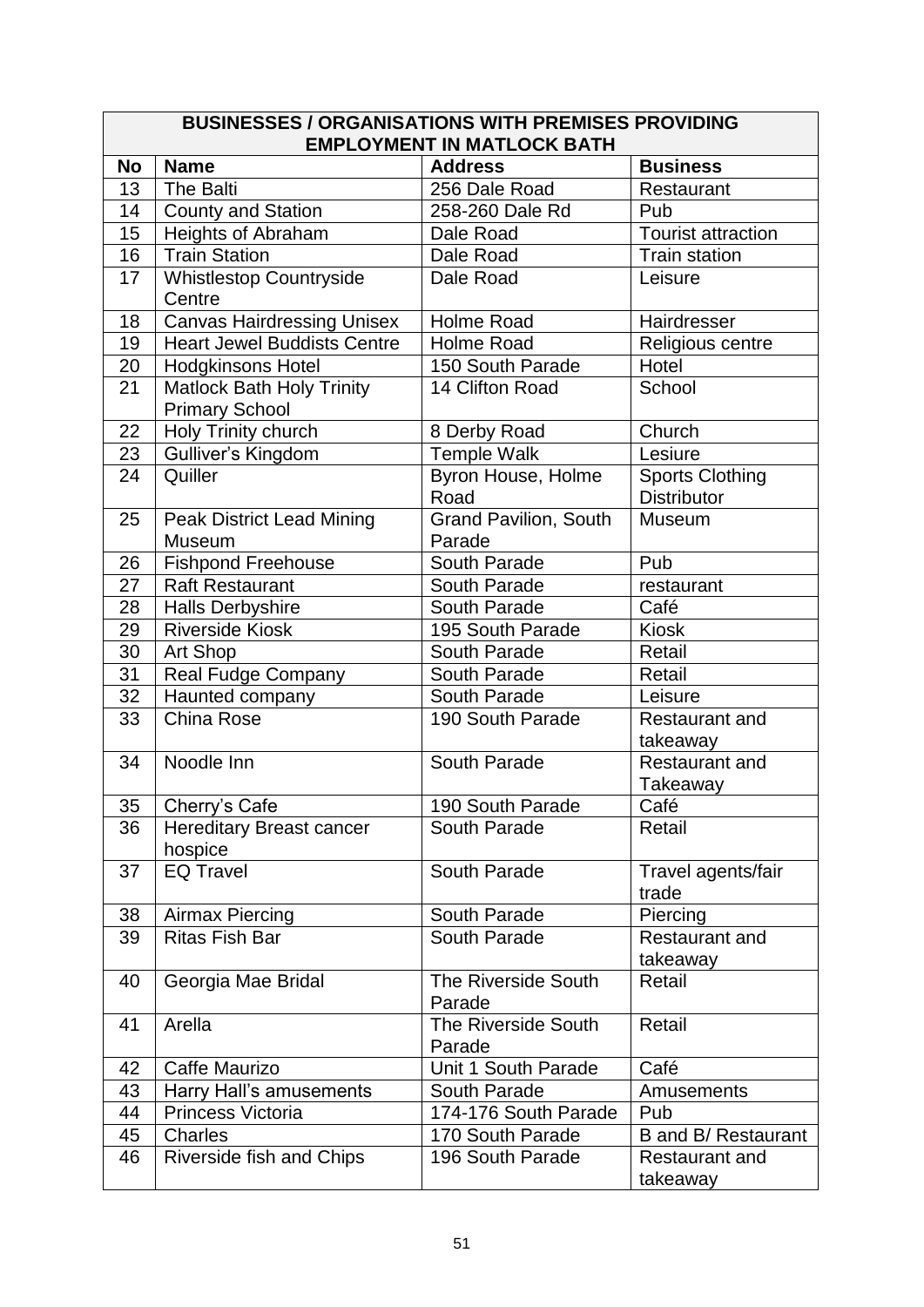|           | <b>BUSINESSES / ORGANISATIONS WITH PREMISES PROVIDING</b> |                                         |                                   |  |  |
|-----------|-----------------------------------------------------------|-----------------------------------------|-----------------------------------|--|--|
|           | <b>EMPLOYMENT IN MATLOCK BATH</b>                         |                                         |                                   |  |  |
| <b>No</b> | <b>Name</b>                                               | <b>Address</b>                          | <b>Business</b>                   |  |  |
| 47        | <b>Bikers Gearbox</b>                                     | South Parade                            | Retail                            |  |  |
| 48        | <b>OGK</b>                                                | South Parade                            | Retail                            |  |  |
| 49        | Tallisman                                                 | 148 North Parade                        | Retail                            |  |  |
| 50        | Kostas                                                    | 138 North Parade                        | <b>Restaurant and</b><br>Takeaway |  |  |
| 51        | Matlock Bath halls and<br>Derbyshire                      | North Parade                            | Café                              |  |  |
| 52        | Lillybanks Café                                           | North Parade                            | Café                              |  |  |
| 53        | The Promenade Fish bar and<br>restaurant                  | North Parade                            | <b>Restaurant and</b><br>takeaway |  |  |
| 54        | <b>Riva</b>                                               | 124-126 North Parade                    | <b>Restaurant and Pub</b>         |  |  |
| 55        | <b>Hall Traditional Fish and</b><br>Chips                 | 124 The Promenade                       | Restaurant and<br>takeaway        |  |  |
| 56        | <b>Aquarium Amusements</b>                                | 110 North Parade                        | amusements                        |  |  |
| 57        | Victorian Tea Shop                                        | 114 North Parade                        | Café                              |  |  |
| 58        | Original Victorian thermal<br>baths                       | North Parade                            | Leisure                           |  |  |
| 59        | Puddin' on the Ritz                                       | 62 North Parade                         | cafe                              |  |  |
| 60        | Green Bottles Coffee lounge                               | North Parade                            | Café                              |  |  |
| 61        | The chocolate shop                                        | 52 North Parade                         | Retail-food                       |  |  |
| 62        | Matlock Bath Indoor Markets                               | North Parade                            | <b>Markets</b>                    |  |  |
| 63        | The Bank Note                                             | 44/48 North Parade                      | Cafe                              |  |  |
| 64        | <b>Riverside Tea Rooms</b>                                | 44 North Parade                         | Café                              |  |  |
| 65        | <b>Matlock Bath General Store</b>                         | 40 North Parade                         | Retail                            |  |  |
| 66        | Eaton Crown China Ltd                                     | North Parade                            | Retail                            |  |  |
| 67        | <b>Biker Clearance</b>                                    | North Parade                            | Retail                            |  |  |
| 68        | <b>Vintage Daisys</b>                                     | North Parade                            | Retail                            |  |  |
| 69        | <b>Electronic cigarettes</b>                              | <b>North Parade</b>                     | Retail                            |  |  |
| 70        | <b>Matlock Bath Tattoo</b>                                | Unit 7 George Centre<br>30 North Parade | <b>Tattooist</b>                  |  |  |
| 71        | La Caverna Ristoronte                                     | 30 North Parade                         | Restaurant                        |  |  |
| 72        | <b>Rosies Dad Brett</b>                                   | North Parade                            | Retail                            |  |  |
| 73        | <b>Truly Scrumptious</b>                                  | <b>North Parade</b>                     | Café                              |  |  |
| 74        | Taste of the Waves                                        | 22-24 North Parade                      | <b>Restaurant and</b><br>Takeaway |  |  |
| 75        | Hot tub Ware house                                        | North Parade                            | Retail                            |  |  |
| 76        | <b>Tukers Fish and Chips</b>                              | 18 North Parade                         | <b>Restaurant and</b><br>Takeaway |  |  |
| 77        | Collectors shop                                           | North Parade                            | Retail                            |  |  |
| 78        | When the clock strikes three                              | North Parade                            | Café                              |  |  |
| 79        | <b>Fabric Design</b>                                      | North Parade                            | Retail                            |  |  |
| 80        | The Temple Hotel                                          | <b>Temple Walk</b>                      | Hotel                             |  |  |
| 81        | New Bath Hotel                                            | New Bath Road                           | Hotel                             |  |  |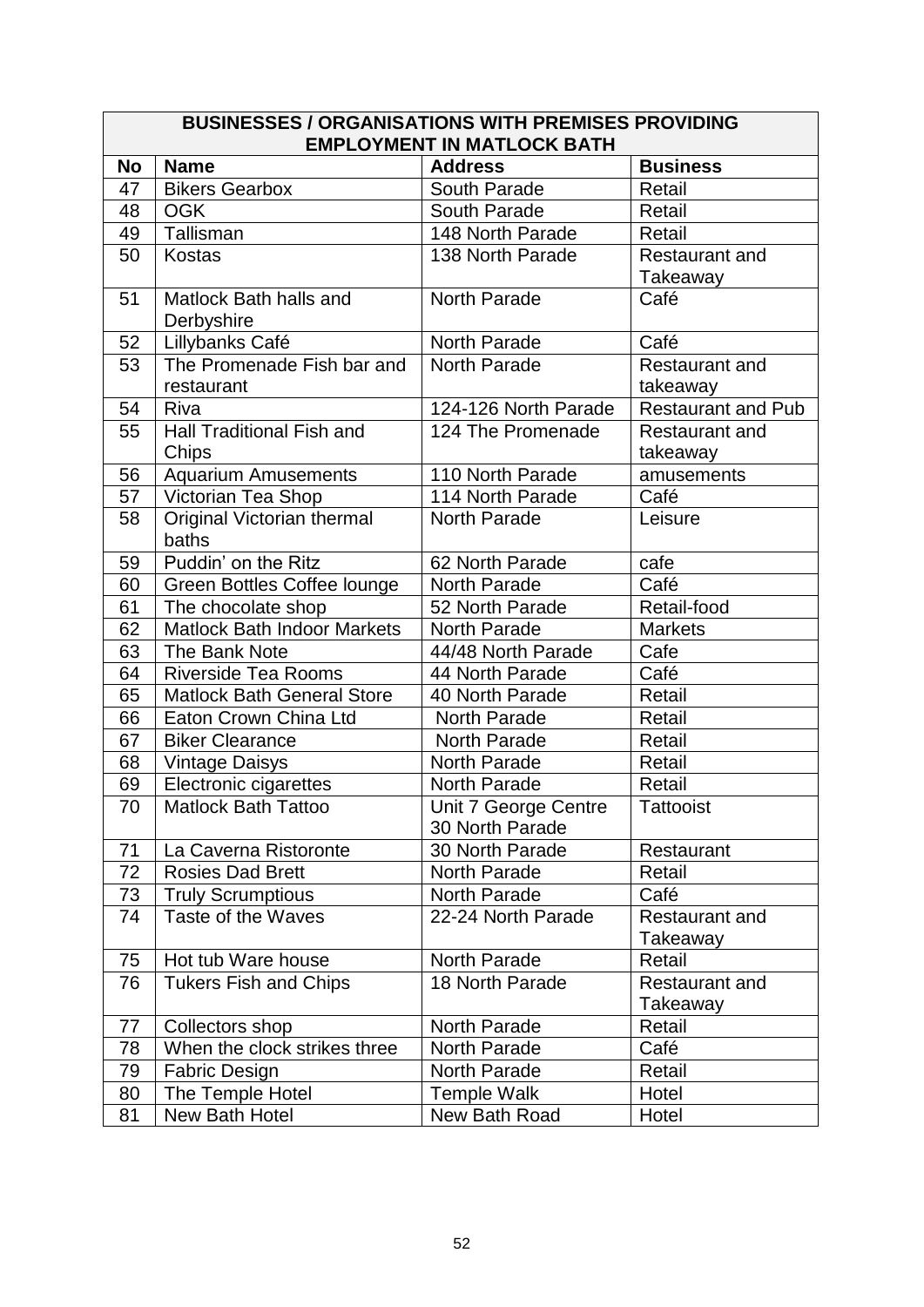| <b>BUSINESSES / ORGANISATIONS WITH PREMISES PROVIDING</b><br><b>EMPLOYMENT IN MIDDLETON</b> |                                              |                                  |                                          |
|---------------------------------------------------------------------------------------------|----------------------------------------------|----------------------------------|------------------------------------------|
| <b>No</b>                                                                                   | <b>Name</b>                                  | <b>Address</b>                   | <b>Business</b>                          |
| 1                                                                                           | Nelson's Arms                                | The Green, Main<br><b>Street</b> | Public house                             |
| 2                                                                                           | <b>Duke Street Garage</b>                    | 16 Chapel Lane                   | Garage                                   |
| 3                                                                                           | <b>Rising Sun</b>                            | <b>Rise End</b>                  | Public house                             |
| 4                                                                                           | <b>Petts Stonemasons</b>                     | The Workshop, Chapel<br>Lane     | Stonemasons                              |
| 5                                                                                           | <b>Middleton Community Primary</b><br>School | Main St                          | School                                   |
| 6                                                                                           | Derbyshire Wildlife Trust                    | <b>Main Street</b>               | <b>Nature</b><br>Conservation<br>Charity |

|                | <b>BUSINESSES / ORGANISATIONS WITH PREMISES PROVIDING</b> |                                |                       |  |
|----------------|-----------------------------------------------------------|--------------------------------|-----------------------|--|
|                |                                                           | <b>EMPLOYMENT IN NORTHWOOD</b> |                       |  |
| <b>No</b>      | <b>Name</b>                                               | <b>Address</b>                 | <b>Business</b>       |  |
| 1              | Household Waste and                                       | Harrison Way                   | <b>Waste Disposal</b> |  |
|                | <b>Recycling Centre</b>                                   |                                |                       |  |
| $\mathbf 2$    | <b>Gas Compound</b>                                       | Harrison Way                   |                       |  |
| $\overline{3}$ | Northwood Depot (District                                 | Harrison Way                   | Local government      |  |
|                | Council)                                                  |                                |                       |  |
| 4              | Ashbrook Roofing and                                      | Harrison Way                   | Warehouse             |  |
|                | <b>Supplies</b>                                           |                                |                       |  |
| 5              | Shalimar                                                  | Dale Road North                | Restaurant            |  |
| 6              | <b>Mole Country Store</b>                                 | <b>Brooklands Dale Road</b>    | Retail/Warehouse      |  |
|                |                                                           | <b>North</b>                   |                       |  |
| $\overline{7}$ | <b>Kems Auto</b>                                          | <b>Brooklands Dale Road</b>    | Garage                |  |
|                |                                                           | <b>North</b>                   |                       |  |
| 8              | <b>Matlock Transport</b>                                  | <b>Cote Hilloc</b>             | Haulage               |  |
| 9              | <b>Strutt Engineering</b>                                 | Dale Road North                | Engineering           |  |
| 10             | <b>White Peak Embroidery</b>                              | Unit 1 Villas Dale Road        | Retail                |  |
|                |                                                           | <b>North</b>                   |                       |  |
| 11             | <b>Graces Tea Room</b>                                    | Units 2 and 3 Dale Road        | Café                  |  |
|                |                                                           | <b>North</b>                   |                       |  |
| 12             | Peak Rail (Office and Café)                               | <b>Rowsley South Station</b>   |                       |  |
|                |                                                           | Harrison Way                   |                       |  |
| 13             | Matt Savage 4x4 Parts and                                 | Unit 3 Unity Complex,          | Motor sales and       |  |
|                | Servicing                                                 | Dale Road North                | repairs               |  |
| 14             | T.D.I UK                                                  | Unit 2 Unity Complex           | Polypipes             |  |
|                |                                                           | Dale Road North                |                       |  |
| 15             | <b>Darley Dale Garage</b>                                 | Unit 1 Unity Complex           | Motor repairs         |  |
|                |                                                           | Dale Road North                |                       |  |
| 16             | <b>Unity Coach Works</b>                                  | Unit 8 Unity Complex           | Commercial            |  |
|                |                                                           | Dale Road North                | vehicle repair        |  |
| 17             | <b>Tollbar Racing</b>                                     | Dale Road North                | Engineering           |  |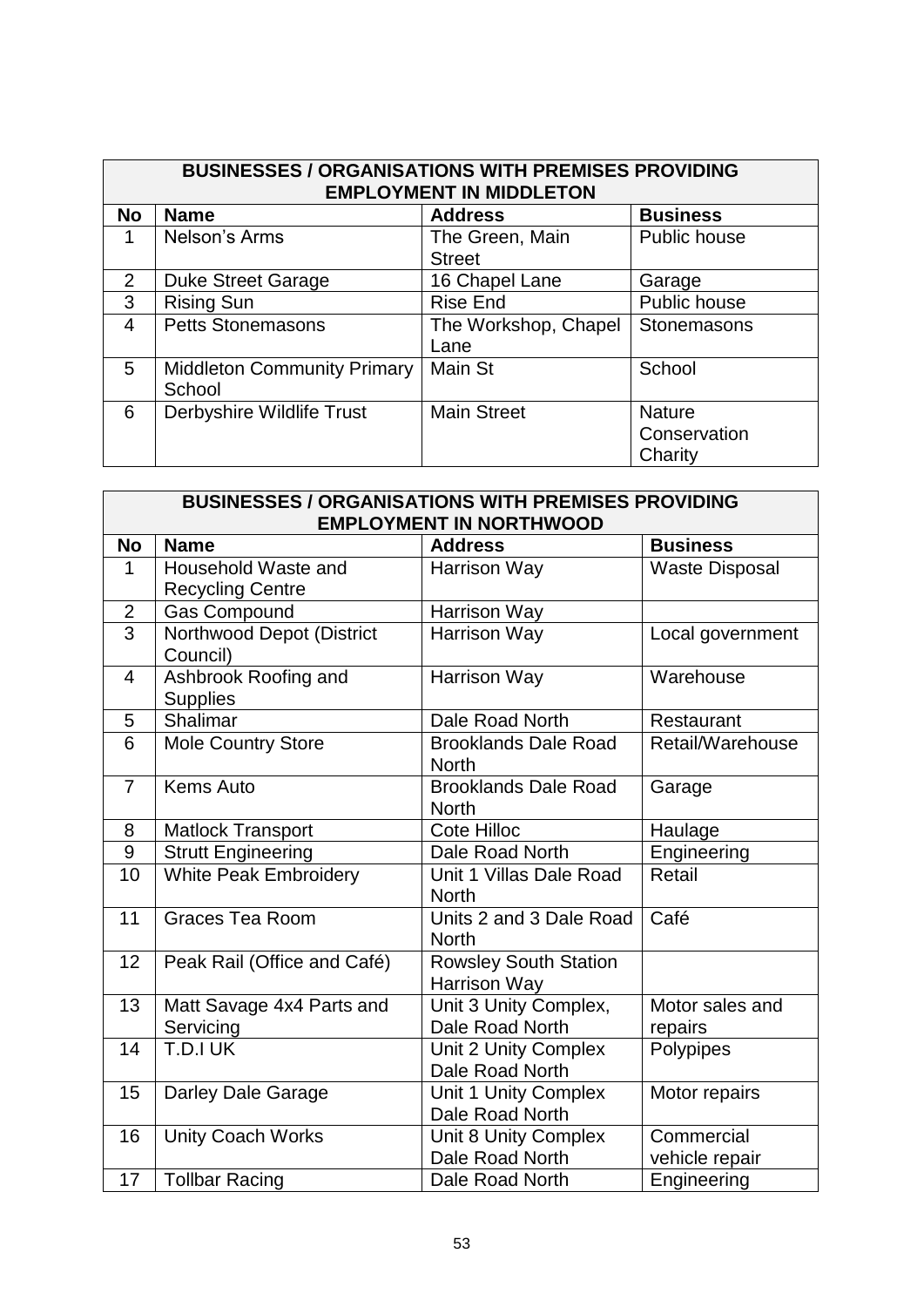# **BUSINESSES / ORGANISATIONS WITH PREMISES PROVIDING EMPLOYMENT IN NORTHWOOD** 18 | Matlock Electrical | Dale Road North

| 18 | Matiock Electrical                     | Dale Road North |                       |
|----|----------------------------------------|-----------------|-----------------------|
|    | Patchwork Direct (Heirs and<br>Graces) | Dale Road North | Patchwork<br>Supplies |

N.B. Alloa site (formely Firth Rixson) accounted for separately

|                | <b>BUSINESSES / ORGANISATIONS WITH PREMISES PROVIDING</b><br><b>EMPLOYMENT IN ROWSLEY</b> |                                                |                                  |  |
|----------------|-------------------------------------------------------------------------------------------|------------------------------------------------|----------------------------------|--|
| <b>No</b>      | <b>Name</b>                                                                               | <b>Address</b>                                 | <b>Business</b>                  |  |
| 1              | The Grouse & Claret                                                                       | <b>Bakewell Road</b>                           | <b>Public House</b>              |  |
| $\overline{2}$ | The Peacock                                                                               | <b>Bakewell Road</b>                           | <b>Public House</b>              |  |
| $\overline{3}$ | Rowsley CE Primary School                                                                 | <b>School Lane</b>                             | School                           |  |
| $\overline{4}$ | Haddon Estate Building &                                                                  | Bridge House Farm,                             | Offices/ Light                   |  |
|                | <b>Forestry Department</b>                                                                | <b>School Lane</b>                             | Industry                         |  |
| 5              | <b>TW Auto Engineers</b>                                                                  | Unit 2, the Old Dairy,<br><b>Station Close</b> | Industrial                       |  |
| 6              | <b>Tyre Specialists</b>                                                                   | Unit 3 The Old Dairy,<br><b>Station Close</b>  | Garage                           |  |
| 7              | Turners Ltd Art Supplies                                                                  | <b>Old Station Close</b>                       | Offices/ Storage                 |  |
| 8              | Natural Stone Sales Ltd                                                                   | <b>Old Station Close</b>                       | Storage &<br><b>Distribution</b> |  |
| 9              | First Movement, The Level<br>Centre                                                       | <b>Old Station Close</b>                       | Storage &<br><b>Distribution</b> |  |
| 10             | <b>Peak Tractors</b>                                                                      | <b>Old Station Close</b>                       | Storage &<br><b>Distribution</b> |  |
| 11             | <b>TA Drilling</b>                                                                        | <b>Old Station Close</b>                       | Storage &<br><b>Distribution</b> |  |
| 12             | <b>TC Harrison</b>                                                                        | Wye Bridge Garage, Old<br><b>Station Close</b> | Garage                           |  |
| 13             | East Lodge Hotel                                                                          | Dale Road North                                | Hotel                            |  |
| 14             | <b>Country Store</b>                                                                      | <b>Chatsworth Road</b>                         | Retail                           |  |
| 15             | <b>Gallery Top</b>                                                                        | <b>Chatsworth Road</b>                         | Retail                           |  |
| 16             | <b>Mandale Memorials</b>                                                                  | <b>Chatsworth Road</b>                         | Workshop                         |  |
| 17             | Rowsley Post Office and                                                                   | <b>Church Lane</b>                             |                                  |  |
|                | general Convenience store                                                                 |                                                |                                  |  |
| 18             | <b>Caudells Craft Centre</b>                                                              | Off A6                                         | Retail and<br>workshops          |  |
| 19             | <b>Baggage Factory</b>                                                                    | Unit 1 Peak Village                            | Retail                           |  |
| 20             | The Works                                                                                 | Unit 2 Peak Village                            | Retail                           |  |
| 21             | Yeomans                                                                                   | Unit 3 Peak Village                            | Retail                           |  |
| 22             | Autonomy                                                                                  | Unit 4 Peak Village                            | Retail                           |  |
| 23             | <b>Pavers Shoes</b>                                                                       | Unit 5 Peak Village                            | Retail                           |  |
| 23             | Alexara                                                                                   | Unit 6 Peak Village                            | Retail                           |  |
| 25             | The Woolroom                                                                              | Unit 7 Peak Village                            | Retail                           |  |
| 26             | <b>Authentic Furniture</b>                                                                | Unit 28 Peak Village                           | Retail                           |  |
| 27             | <b>Leading Labels</b>                                                                     | Unit 9 Peak Village                            | Retail                           |  |
| 28             | <b>Holland and Barrett</b>                                                                | Unit 8 Peak Village                            | Retail                           |  |
| 29             | Dolly's Sweet Shop                                                                        | Peak Village                                   | Retail                           |  |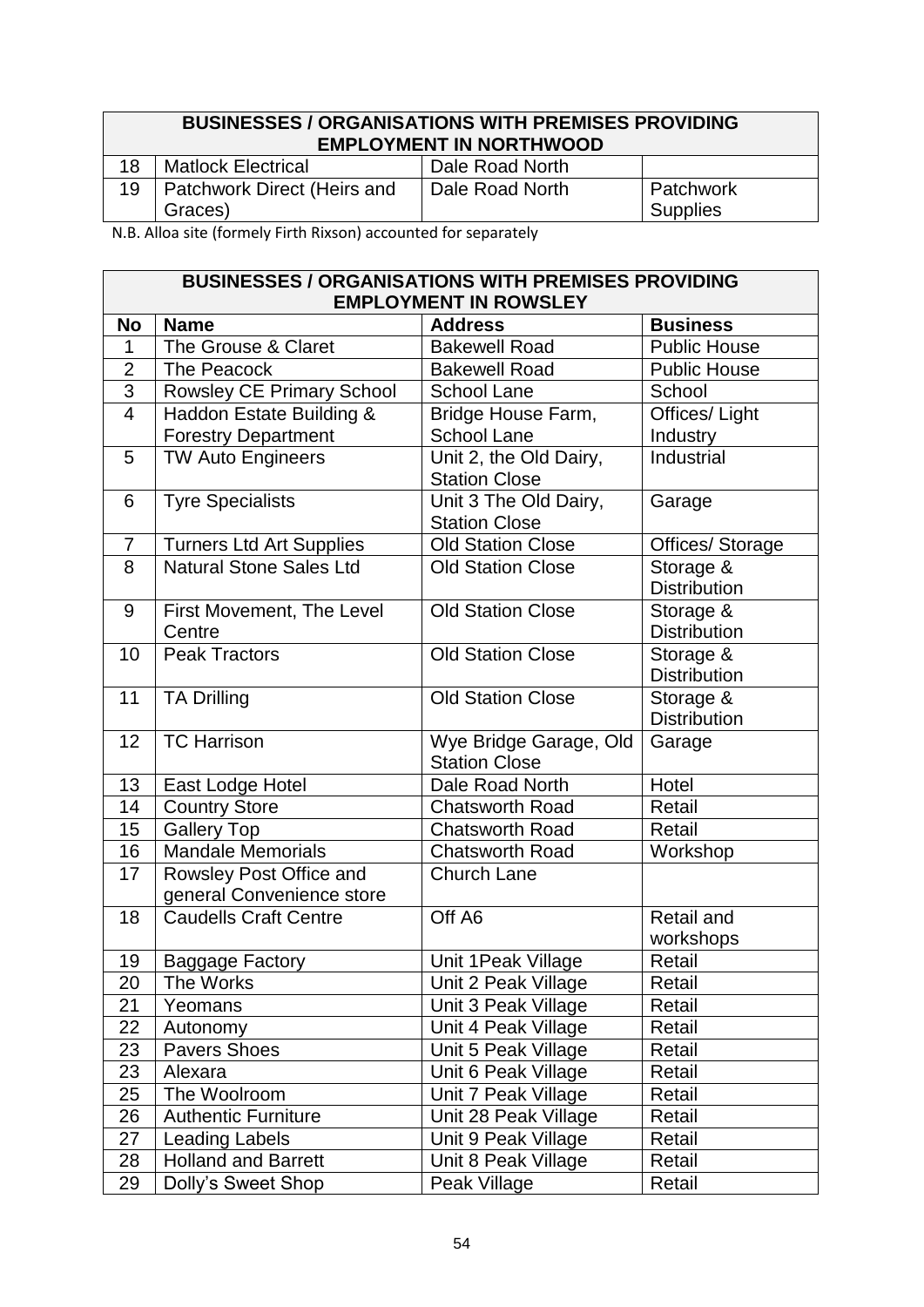|                 | <b>BUSINESSES / ORGANISATIONS WITH PREMISES PROVIDING</b><br><b>EMPLOYMENT IN ROWSLEY</b> |                         |                 |  |  |
|-----------------|-------------------------------------------------------------------------------------------|-------------------------|-----------------|--|--|
| <b>No</b>       | <b>Name</b>                                                                               | <b>Address</b>          | <b>Business</b> |  |  |
| 30              | Café Mosserellas                                                                          | Unit 21 Peak Village    | Retail          |  |  |
| 31              | Ponden Mill                                                                               | Unit 22 Peak Village    | Retail          |  |  |
| 32 <sub>2</sub> | Edinburgh Woollen Mill                                                                    | Peak Village            | Retail          |  |  |
| 33              | Field and Trek                                                                            | Unit 23 Peak Village    | Retail          |  |  |
| 34              | <b>Mountain Warehouse</b>                                                                 | Unit 20/20aPeak Village | Retail          |  |  |
| 35              | Man's World                                                                               | Unit 10 Peak Village    | Retail          |  |  |
| 36              | <b>Cotton Traders</b>                                                                     | Unit 11 Peak Village    | Retail          |  |  |
| 37              | The Gift Company                                                                          | Unit 12 Peak Village    | Retail          |  |  |
| 38              | Brand 3                                                                                   | Unit 13 Peak Village    | Retail          |  |  |
| 39              | Peak Garden and Pet                                                                       | Unit 25 Peak Village    | Retail          |  |  |
|                 | <b>Supplies</b>                                                                           |                         |                 |  |  |
| 40              | <b>Bamfords Auctioneers and</b>                                                           | Peak Village            | Retail          |  |  |
|                 | Valuers                                                                                   |                         |                 |  |  |
| 41              | <b>Old Station Country Store</b>                                                          | Peak Village            | Retail          |  |  |

| <b>BUSINESSES / ORGANISATIONS WITH PREMISES PROVIDING</b><br><b>EMPLOYMENT IN SUDBURY</b> |                                         |                    |                           |  |
|-------------------------------------------------------------------------------------------|-----------------------------------------|--------------------|---------------------------|--|
| <b>No</b>                                                                                 | <b>Name</b>                             | <b>Address</b>     | <b>Business</b>           |  |
|                                                                                           | Metwood Forge                           | <b>School Lane</b> |                           |  |
| $\overline{2}$                                                                            | <b>Sudbury Hall (National</b><br>Trust) | Main Road          | <b>Visitor Attraction</b> |  |
| 3                                                                                         | <b>Sudbury Stores</b>                   | <b>School Lane</b> | Convenience Shop<br>& PO  |  |
| 4                                                                                         | Vernon Arms                             | Main Road          | <b>Public House</b>       |  |
| 5                                                                                         | <b>Wilds</b>                            | <b>School Lane</b> | <b>Butchers</b>           |  |
| 6                                                                                         | <b>HM Prison</b>                        | DE6 5HW            | Prison                    |  |
|                                                                                           | Dove River Practice                     | Gibb Lane          | Health                    |  |
| 8                                                                                         | <b>Growing Rural Enterprise</b>         | Main Road          | <b>Business Advice</b>    |  |

| <b>BUSINESSES / ORGANISATIONS WITH PREMISES PROVIDING</b><br><b>EMPLOYMENT IN TANSLEY</b> |                               |                         |                         |  |
|-------------------------------------------------------------------------------------------|-------------------------------|-------------------------|-------------------------|--|
| <b>No</b>                                                                                 | <b>Name</b>                   | <b>Address</b>          | <b>Business</b>         |  |
|                                                                                           | The Gate Inn                  | The Knoll               | <b>Public House</b>     |  |
| 2                                                                                         | <b>Tansley Primary School</b> | <b>Gold Hill</b>        | Education               |  |
| 3                                                                                         | <b>Tansley House</b>          | <b>Church Street</b>    | <b>Residential home</b> |  |
| $\overline{4}$                                                                            | Royal Oak                     | The Cliff               | Pub                     |  |
| 5                                                                                         | Charles Gregory and sons      | <b>Tansley Sawmills</b> | Timber merchants        |  |
|                                                                                           |                               | Nottingham Road         |                         |  |
| 6                                                                                         | The Tavern                    | Nottingham Road         | Pub                     |  |
| 7                                                                                         | <b>Fosters</b>                | <b>Holly Lane</b>       | Commercial              |  |
|                                                                                           |                               |                         | Refrigerator            |  |
| OTHER SIGNIFICANT EMPLOYERS/EMPLOYMENT PREMISES NEARBY                                    |                               |                         |                         |  |
|                                                                                           | <b>Matlock Garden Centre</b>  | Nottingham Rd           | Retail                  |  |
|                                                                                           |                               | Tansley DE4 5FR         |                         |  |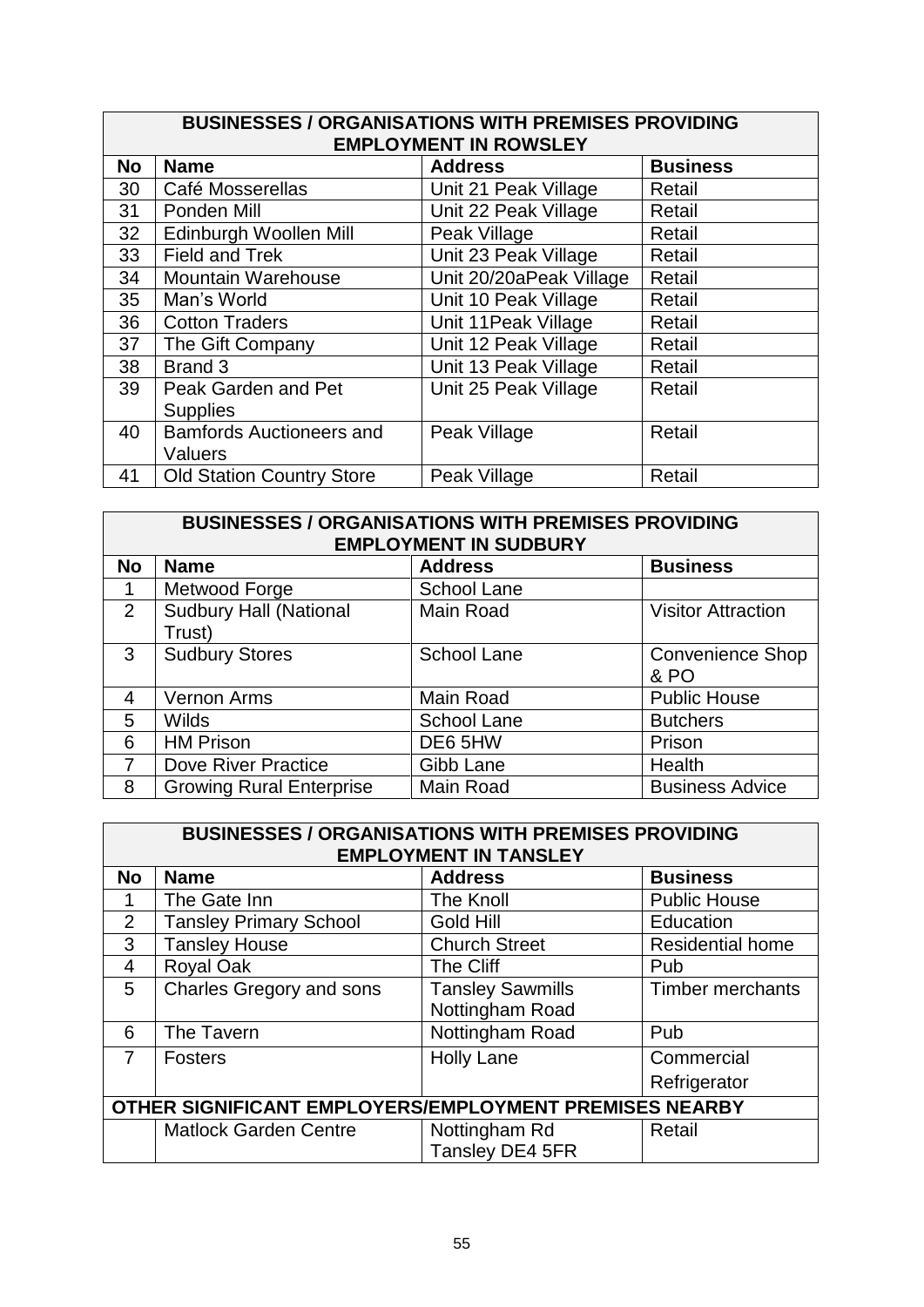# **APPENDIX D: PUBLIC TRANSPORT SERVICES IN ASSESSED SETTLEMENTS**

| <b>PUBLIC TRANSPORT SERVING BONSALL</b> |                         |                                                             |                                                                 |                             |
|-----------------------------------------|-------------------------|-------------------------------------------------------------|-----------------------------------------------------------------|-----------------------------|
| <b>Service</b><br><b>Number</b>         | <b>Service Provider</b> | Route                                                       | <b>Number of</b><br><b>Services</b><br>between 8 am<br>and 6 pm | Days a week<br>of operation |
| 216                                     | <b>TM Transport</b>     | Matlock - Sainsburys - Rail<br>Station - Cromford - Bonsall |                                                                 | 6                           |
| 212                                     | G & J Holmes            | Bonsall - Derby                                             |                                                                 |                             |

| <b>PUBLIC TRANSPORT SERVING BRAILSFORD</b> |                         |                               |                                                          |                             |
|--------------------------------------------|-------------------------|-------------------------------|----------------------------------------------------------|-----------------------------|
| <b>Service</b><br><b>Number</b>            | <b>Service Provider</b> | Route                         | Number of<br><b>Services</b><br>between 8 am<br>and 6 pm | Days a week<br>of operation |
| Swift                                      | <b>Trent Barton</b>     | Derby - Ashbourne - Uttoxeter | 14                                                       |                             |

| PUBLIC TRANSPORT SERVING BRASSINGTON |                         |                                     |                                                                 |                             |
|--------------------------------------|-------------------------|-------------------------------------|-----------------------------------------------------------------|-----------------------------|
| <b>Service</b><br><b>Number</b>      | <b>Service Provider</b> | Route                               | <b>Number of</b><br><b>Services</b><br>between 8 am<br>and 6 pm | Days a week<br>of operation |
| 110                                  | Yourbus                 | Matlock – Wirksworth -<br>Ashbourne |                                                                 | 6                           |

| <b>PUBLIC TRANSPORT SERVING CARSINGTON</b> |                         |                                     |                                                          |                             |
|--------------------------------------------|-------------------------|-------------------------------------|----------------------------------------------------------|-----------------------------|
| <b>Service</b><br><b>Number</b>            | <b>Service Provider</b> | Route                               | Number of<br><b>Services</b><br>between 8 am<br>and 6 pm | Days a week<br>of operation |
| 110/111                                    | Yourbus                 | Matlock – Wirksworth -<br>Ashbourne |                                                          |                             |

| <b>PUBLIC TRANSPORT SERVING CROMFORD</b> |                          |                                                              |                                                          |                             |
|------------------------------------------|--------------------------|--------------------------------------------------------------|----------------------------------------------------------|-----------------------------|
| <b>Service</b><br><b>Number</b>          | <b>Service Provider</b>  | Route                                                        | Number of<br><b>Services</b><br>between 8 am<br>and 6 pm | Days a week<br>of operation |
| 6.1                                      | <b>Trent Barton</b>      | Bakewell - Matlock -<br>Wirksworth - Derby                   | 20                                                       | 7                           |
| Transpeak                                | <b>High Peak</b>         | Manchester-Buxton-<br>Bakewell - Matlock - Belper -<br>Derby | 10                                                       | 7                           |
|                                          | East Midlands<br>Trains  | Matlock - Derby                                              | 10                                                       | 7                           |
| 216                                      | <b>TM Transport</b>      | Matlock - Sainsburys - Rail<br>Station - Cromford - Bonsall  | 8                                                        | 6                           |
| 141                                      | Yourbus                  | Ripley - Matlock                                             | 4                                                        | 6                           |
| 140                                      | Yourbus and TM<br>Travel | Alfreton - Matlock                                           | 4                                                        | 7                           |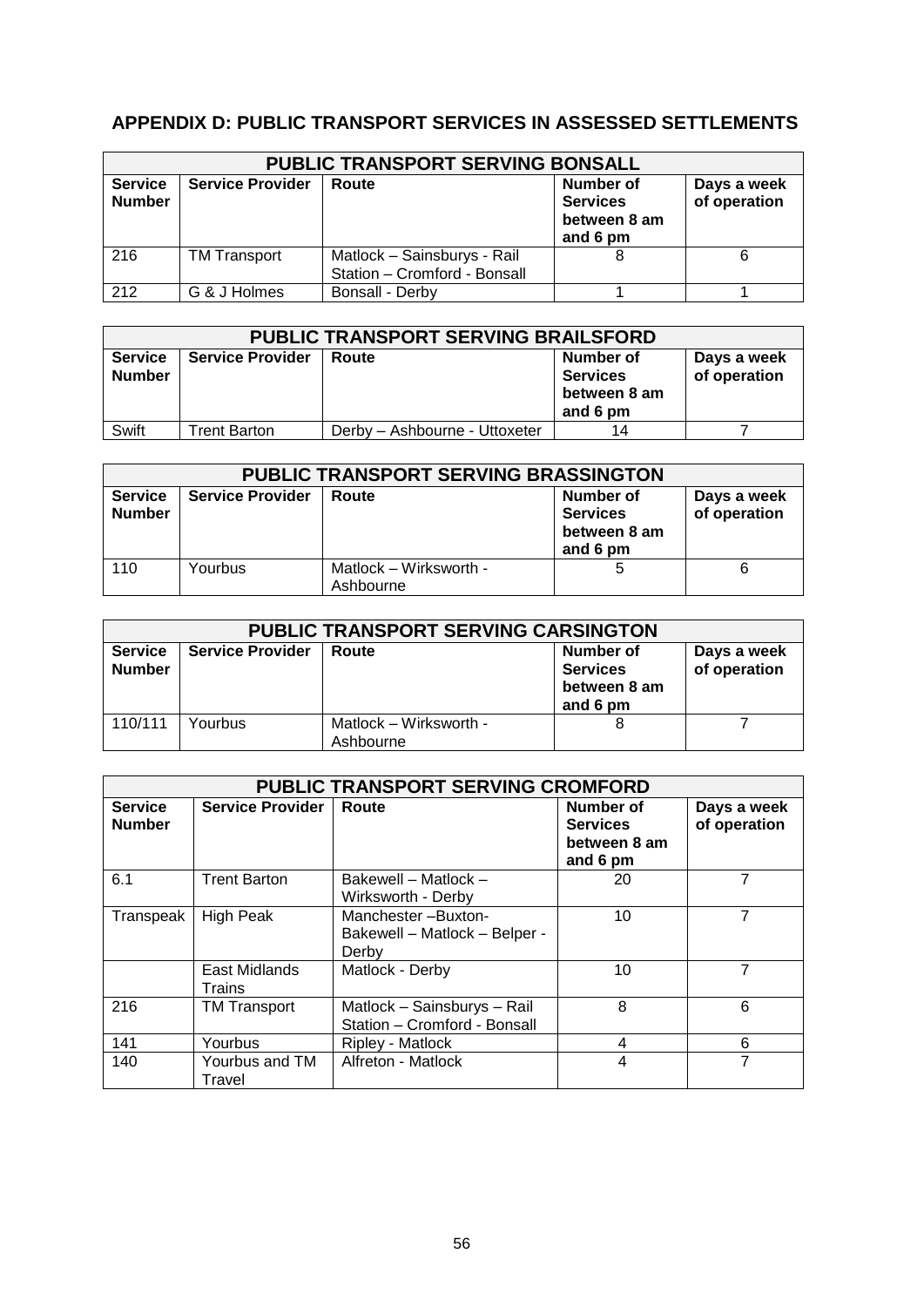| <b>PUBLIC TRANSPORT SERVING CLIFTON</b> |                                     |                     |                                                          |                             |
|-----------------------------------------|-------------------------------------|---------------------|----------------------------------------------------------|-----------------------------|
| <b>Service</b><br><b>Number</b>         | <b>Service Provider</b>             | Route               | Number of<br><b>Services</b><br>between 8 am<br>and 6 pm | Days a week<br>of operation |
| Dales<br>Connect                        | Ashbourne<br>Community<br>Transport | Ashbourne - Tutbury |                                                          | 5                           |

| PUBLIC TRANSPORT SERVING DARLEY BRIDGE |                          |                    |                                                          |                             |
|----------------------------------------|--------------------------|--------------------|----------------------------------------------------------|-----------------------------|
| <b>Service</b><br><b>Number</b>        | <b>Service Provider</b>  | Route              | Number of<br><b>Services</b><br>between 8 am<br>and 6 pm | Days a week<br>of operation |
| 172                                    | <b>Hulleys of Baslow</b> | Matlock - Bakewell |                                                          |                             |

| PUBLIC TRANSPORT SERVING DARLEY DALE |                          |                                                              |                                                                 |                             |
|--------------------------------------|--------------------------|--------------------------------------------------------------|-----------------------------------------------------------------|-----------------------------|
| <b>Service</b><br><b>Number</b>      | <b>Service Provider</b>  | Route                                                        | <b>Number of</b><br><b>Services</b><br>between 8 am<br>and 6 pm | Days a week<br>of operation |
| 6.1                                  | <b>Trent Barton</b>      | Bakewell - Matlock -<br>Wirksworth - Derby                   | 10                                                              |                             |
| Transpeak                            | <b>High Peak</b>         | Manchester-Buxton-<br>Bakewell - Matlock - Belper -<br>Derby | 10                                                              |                             |
| 217/218                              | TM Travel                | Matlock - Chatsworth                                         | 5                                                               |                             |
| 172                                  | <b>Hulleys of Baslow</b> | Matlock - Bakewell                                           | 8                                                               | 6                           |

| <b>PUBLIC TRANSPORT SERVING DOVERIDGE</b> |                         |                    |                                                          |                             |
|-------------------------------------------|-------------------------|--------------------|----------------------------------------------------------|-----------------------------|
| <b>Service</b><br><b>Number</b>           | <b>Service Provider</b> | Route              | Number of<br><b>Services</b><br>between 8 am<br>and 6 pm | Days a week<br>of operation |
|                                           | Arriva                  | Uttoxeter - Burton |                                                          |                             |

| <b>PUBLIC TRANSPORT SERVING HULLAND WARD</b> |                         |                   |                                                          |                             |
|----------------------------------------------|-------------------------|-------------------|----------------------------------------------------------|-----------------------------|
| <b>Service</b><br><b>Number</b>              | <b>Service Provider</b> | Route             | Number of<br><b>Services</b><br>between 8 am<br>and 6 pm | Days a week<br>of operation |
| 113                                          | Yourbus                 | Ashbourne- Belper |                                                          |                             |
| 114                                          | Yourbus                 | Ashbourne - Derby |                                                          |                             |

| <b>PUBLIC TRANSPORT SERVING KIRK IRETON</b> |                         |                          |                                                          |                             |
|---------------------------------------------|-------------------------|--------------------------|----------------------------------------------------------|-----------------------------|
| <b>Service</b><br><b>Number</b>             | <b>Service Provider</b> | Route                    | Number of<br><b>Services</b><br>between 8 am<br>and 6 pm | Days a week<br>of operation |
| 103                                         | High Peak               | Ashbourne to Kirk Ireton |                                                          |                             |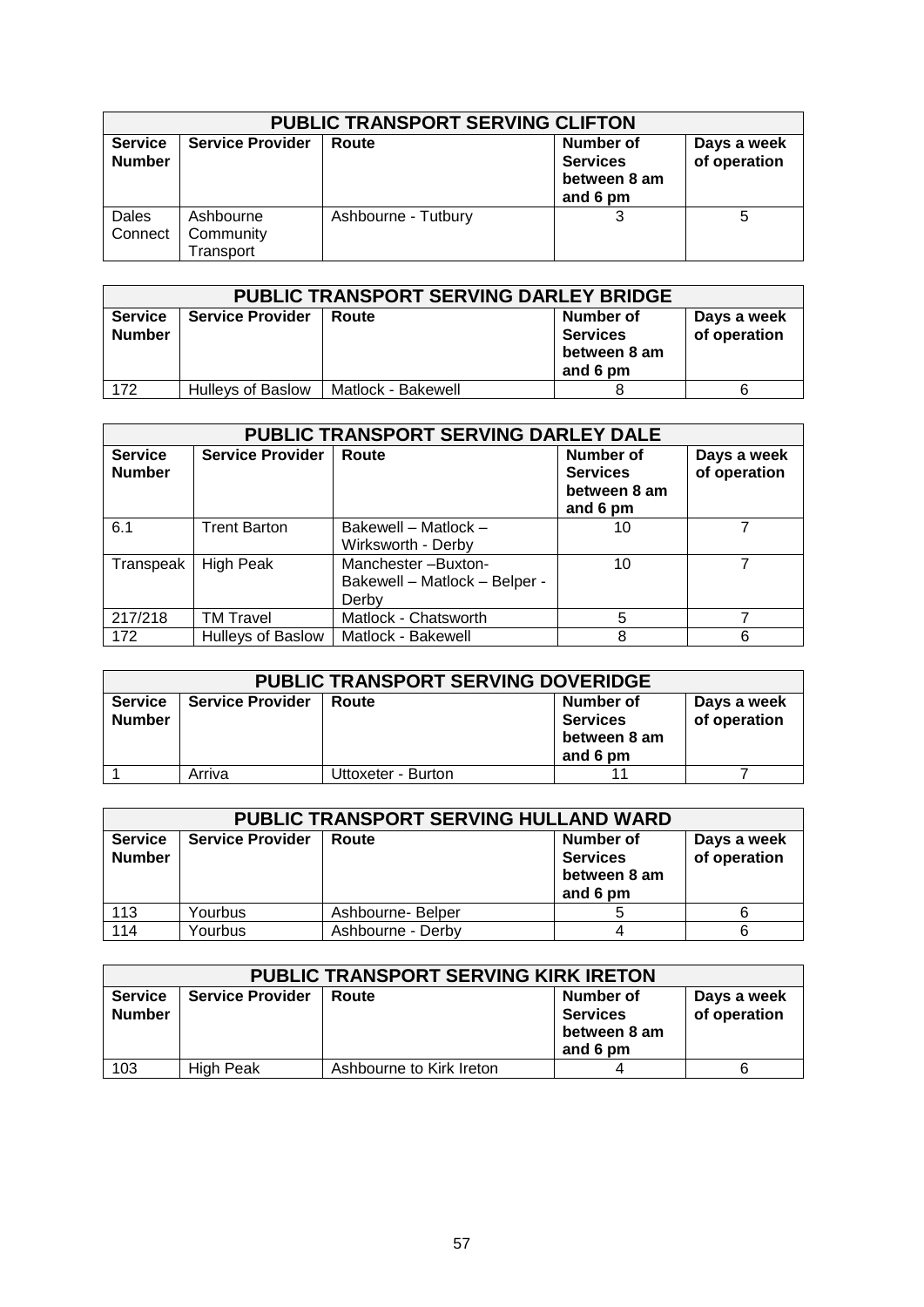| <b>PUBLIC TRANSPORT SERVING KNIVETON</b> |                         |                                     |                                                          |                             |
|------------------------------------------|-------------------------|-------------------------------------|----------------------------------------------------------|-----------------------------|
| <b>Service</b><br><b>Number</b>          | <b>Service Provider</b> | Route                               | Number of<br><b>Services</b><br>between 8 am<br>and 6 pm | Days a week<br>of operation |
| 110                                      | Yourbus                 | Matlock - Ashbourne -<br>Wirksworth |                                                          |                             |

| <b>PUBLIC TRANSPORT SERVING MARSTON MONTGOMERY</b> |                                     |                     |                                                                 |                             |
|----------------------------------------------------|-------------------------------------|---------------------|-----------------------------------------------------------------|-----------------------------|
| <b>Service</b><br><b>Number</b>                    | <b>Service Provider</b>             | Route               | <b>Number of</b><br><b>Services</b><br>between 8 am<br>and 6 pm | Days a week<br>of operation |
| Dales<br>Connect                                   | Ashbourne<br>Community<br>Transport | Tutbury - Ashbourne |                                                                 | 5                           |

|                                 |                          | PUBLIC TRANSPORT SERVING MATLOCK BATH                        |                                                          |                             |
|---------------------------------|--------------------------|--------------------------------------------------------------|----------------------------------------------------------|-----------------------------|
| <b>Service</b><br><b>Number</b> | <b>Service Provider</b>  | Route                                                        | Number of<br><b>Services</b><br>between 8 am<br>and 6 pm | Days a week<br>of operation |
| 6.1                             | <b>Trent Barton</b>      | Derby - Wirksworth - Matlock<br>- Bakewell                   | 20                                                       | 7                           |
| Transpeak                       | <b>High Peak</b>         | Manchester-Buxton-<br>Bakewell - Matlock - Belper -<br>Derby | 10                                                       | 7                           |
| 110/111                         | Yourbus                  | Matlock - Wirksworth -<br>Ashbourne                          | 7                                                        | 7                           |
|                                 | East Midlands<br>Trains  | Matlock - Derby                                              | 10                                                       | 7                           |
| 140                             | Yourbus and TM<br>Travel | Alfreton - Matlock                                           | 4                                                        | 7                           |
| 141                             | Yourbus                  | Ripley - Matlock                                             | 4                                                        | 6                           |

| PUBLIC TRANSPORT SERVING MIDDLETON |                         |                                                     |                                                                 |                             |
|------------------------------------|-------------------------|-----------------------------------------------------|-----------------------------------------------------------------|-----------------------------|
| <b>Service</b><br><b>Number</b>    | <b>Service Provider</b> | Route                                               | <b>Number of</b><br><b>Services</b><br>between 8 am<br>and 6 pm | Days a week<br>of operation |
| 6.1                                | <b>Trent Barton</b>     | Bakewell - Matlock -<br>Wirksworth - Belper - Derby | 10                                                              |                             |
| 110                                | Yourbus                 | Matlock - Wirksworth -<br>Ashbourne                 |                                                                 |                             |

| PUBLIC TRANSPORT SERVING NORTHWOOD |                         |                                                              |                                                                 |                             |
|------------------------------------|-------------------------|--------------------------------------------------------------|-----------------------------------------------------------------|-----------------------------|
| <b>Service</b><br><b>Number</b>    | <b>Service Provider</b> | Route                                                        | <b>Number of</b><br><b>Services</b><br>between 8 am<br>and 6 pm | Days a week<br>of operation |
| 6.1                                | <b>Trent Barton</b>     | Bakewell - Matlock -<br>Wirksworth - Belper - Derby          | 10                                                              |                             |
| Transpeak                          | <b>High Peak</b>        | Manchester-Buxton-<br>Bakewell - Matlock - Belper -<br>Derby | 10                                                              |                             |
| 217/218                            | TM Travel               | Matlock- Chatsworth                                          | 5                                                               |                             |